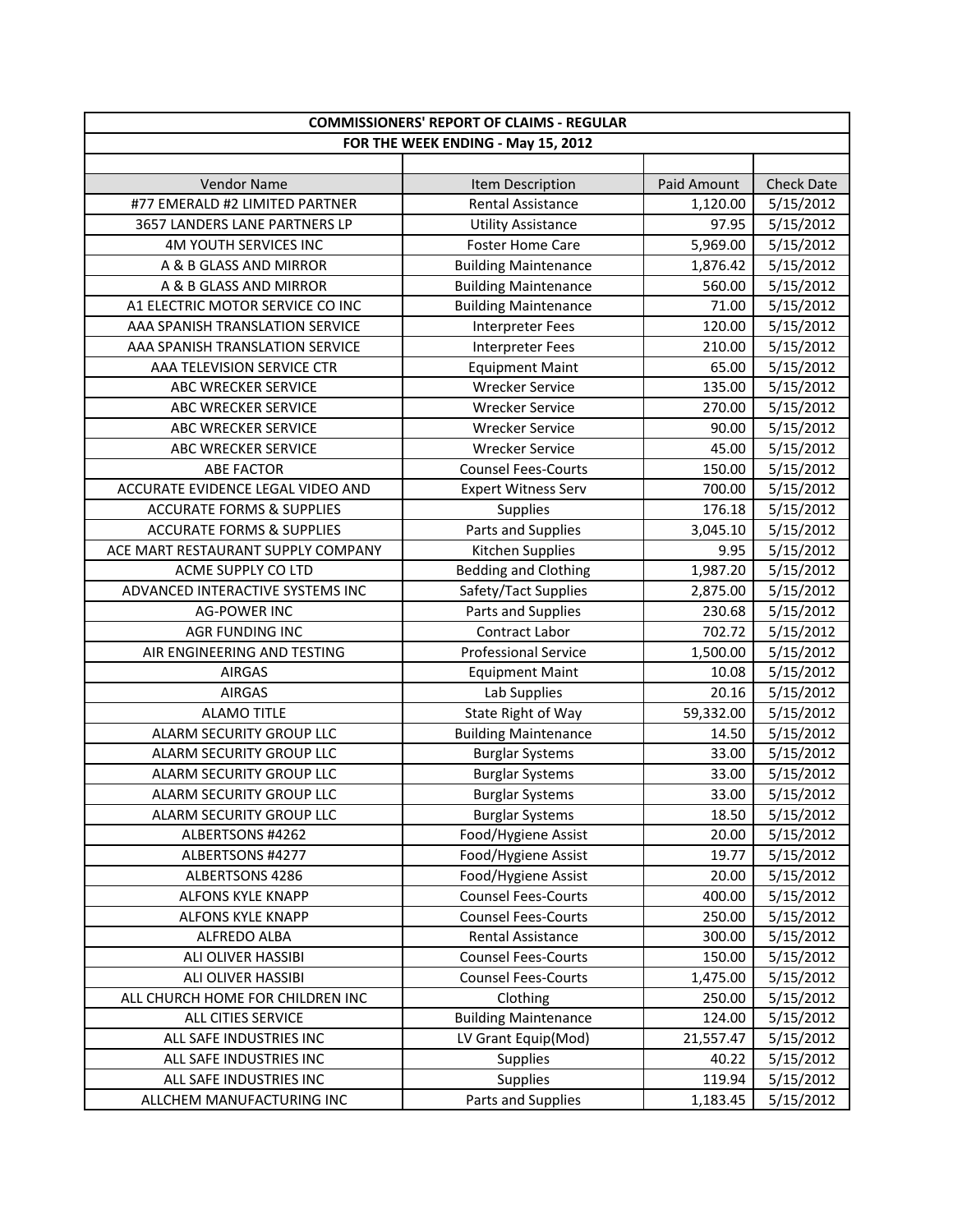| ALLEGIANCE SECURITY GROUP LLC   | <b>Security Contract</b>    | 3,210.30 | 5/15/2012 |
|---------------------------------|-----------------------------|----------|-----------|
| ALLEGIANCE SECURITY GROUP LLC   | <b>Professional Service</b> | 2,143.68 | 5/15/2012 |
| <b>ALLIED COURT REPORTERS</b>   | <b>Professional Service</b> | 350.84   | 5/15/2012 |
| <b>ALLIED COURT REPORTERS</b>   | Reporter's Records          | 1,588.00 | 5/15/2012 |
| <b>ALLIED WASTE SERVICES</b>    | <b>Disposal Service</b>     | 192.07   | 5/15/2012 |
| ALLIED WASTE SERVICES           | <b>Disposal Service</b>     | 131.54   | 5/15/2012 |
| <b>ALTERNATOR SERVICE INC</b>   | Parts and Supplies          | 75.00    | 5/15/2012 |
| AMBIT ENERGY LLC                | <b>Utility Assistance</b>   | 431.68   | 5/15/2012 |
| AMERICAN ASSOC LAW LIBRARIES    | Education                   | 550.00   | 5/15/2012 |
| AMERICAN BAR ASSOCIATION        | Dues                        | 260.00   | 5/15/2012 |
| AMERICAN FUTURE SYSTEMS INC     | Subscriptions               | 299.00   | 5/15/2012 |
| AMERICAN HYDRAULICS             | Parts and Supplies          | 1,850.00 | 5/15/2012 |
| AMERICAN MESSAGING SERVICES LLC | Pager / Blackberry          | 70.00    | 5/15/2012 |
| AMERICAN RED CROSS FT WORTH     | Education                   | 95.00    | 5/15/2012 |
| AMIE GOODRICH                   | Clothing                    | 100.00   | 5/15/2012 |
| AMSTERDAM PRINTING & LITHO      | <b>Meeting Expenses</b>     | 481.30   | 5/15/2012 |
| ANGELICA TAYLOR                 | Reporter's Records          | 532.00   | 5/15/2012 |
| ANGELICA TAYLOR                 | Reporter's Records          | 232.00   | 5/15/2012 |
| <b>ANTHONY GREEN</b>            | Counsel Fees-Juv            | 300.00   | 5/15/2012 |
| <b>ANTHONY GREEN</b>            | Counsel Fees - CPS          | 3,310.00 | 5/15/2012 |
| <b>ANTHONY HERNANDEZ</b>        | Clothing                    | 100.00   | 5/15/2012 |
| ANTOINETTE R MCGARRAHAN         | <b>Expert Witness Serv</b>  | 300.00   | 5/15/2012 |
| APAC TEXAS INC                  | Asphalt-Rock/Hot Mix        | 929.95   | 5/15/2012 |
| ARAMARK UNIFORM SERVICES INC    | Graphics Inventory          | 24.00    | 5/15/2012 |
| ARAMARK UNIFORM SERVICES INC    | Supplies                    | 7.60     | 5/15/2012 |
| ARAMARK UNIFORM SERVICES INC    | <b>Custodian Services</b>   | 40.00    | 5/15/2012 |
| ARAMARK UNIFORM SERVICES INC    | <b>Custodian Services</b>   | 85.00    | 5/15/2012 |
| ARAMARK UNIFORM SERVICES INC    | <b>Custodian Services</b>   | 44.00    | 5/15/2012 |
| ARAMARK UNIFORM SERVICES INC    | <b>Custodian Services</b>   | 29.40    | 5/15/2012 |
| ARAMARK UNIFORM SERVICES INC    | <b>Custodian Services</b>   | 41.85    | 5/15/2012 |
| ARAMARK UNIFORM SERVICES INC    | <b>Custodian Services</b>   | 23.00    | 5/15/2012 |
| ARAMARK UNIFORM SERVICES INC    | <b>Custodian Services</b>   | 249.10   | 5/15/2012 |
| ARAMARK UNIFORM SERVICES INC    | <b>Custodian Services</b>   | 27.20    | 5/15/2012 |
| ARAMARK UNIFORM SERVICES INC    | <b>Custodian Services</b>   | 25.20    | 5/15/2012 |
| ARAMARK UNIFORM SERVICES INC    | Custodian Services          | 54.00    | 5/15/2012 |
| ARAMARK UNIFORM SERVICES INC    | <b>Custodian Services</b>   | 9.60     | 5/15/2012 |
| ARAMARK UNIFORM SERVICES INC    | <b>Custodian Services</b>   | 4.50     | 5/15/2012 |
| ARAMARK UNIFORM SERVICES INC    | <b>Custodian Services</b>   | 40.10    | 5/15/2012 |
| ARAMARK UNIFORM SERVICES INC    | <b>Custodian Services</b>   | 46.29    | 5/15/2012 |
| ARAMARK UNIFORM SERVICES INC    | <b>Custodian Services</b>   | 88.00    | 5/15/2012 |
| ARAMARK UNIFORM SERVICES INC    | <b>Custodian Services</b>   | 27.50    | 5/15/2012 |
| ARAMARK UNIFORM SERVICES INC    | <b>Custodian Services</b>   | 83.25    | 5/15/2012 |
| ARAMARK UNIFORM SERVICES INC    | <b>Custodian Services</b>   | 182.50   | 5/15/2012 |
| ARAMARK UNIFORM SERVICES INC    | <b>Custodian Services</b>   | 32.00    | 5/15/2012 |
| ARAMARK UNIFORM SERVICES INC    | <b>Custodian Services</b>   | 63.00    | 5/15/2012 |
| ARAMARK UNIFORM SERVICES INC    | <b>Custodian Services</b>   | 22.50    | 5/15/2012 |
| ARAMARK UNIFORM SERVICES INC    | <b>Equipment Rentals</b>    | 615.20   | 5/15/2012 |
| ARAMARK UNIFORM SERVICES INC    | Parts and Supplies          | 2.00     | 5/15/2012 |
| ARAMARK UNIFORM SERVICES INC    | <b>Building Maintenance</b> | 83.00    | 5/15/2012 |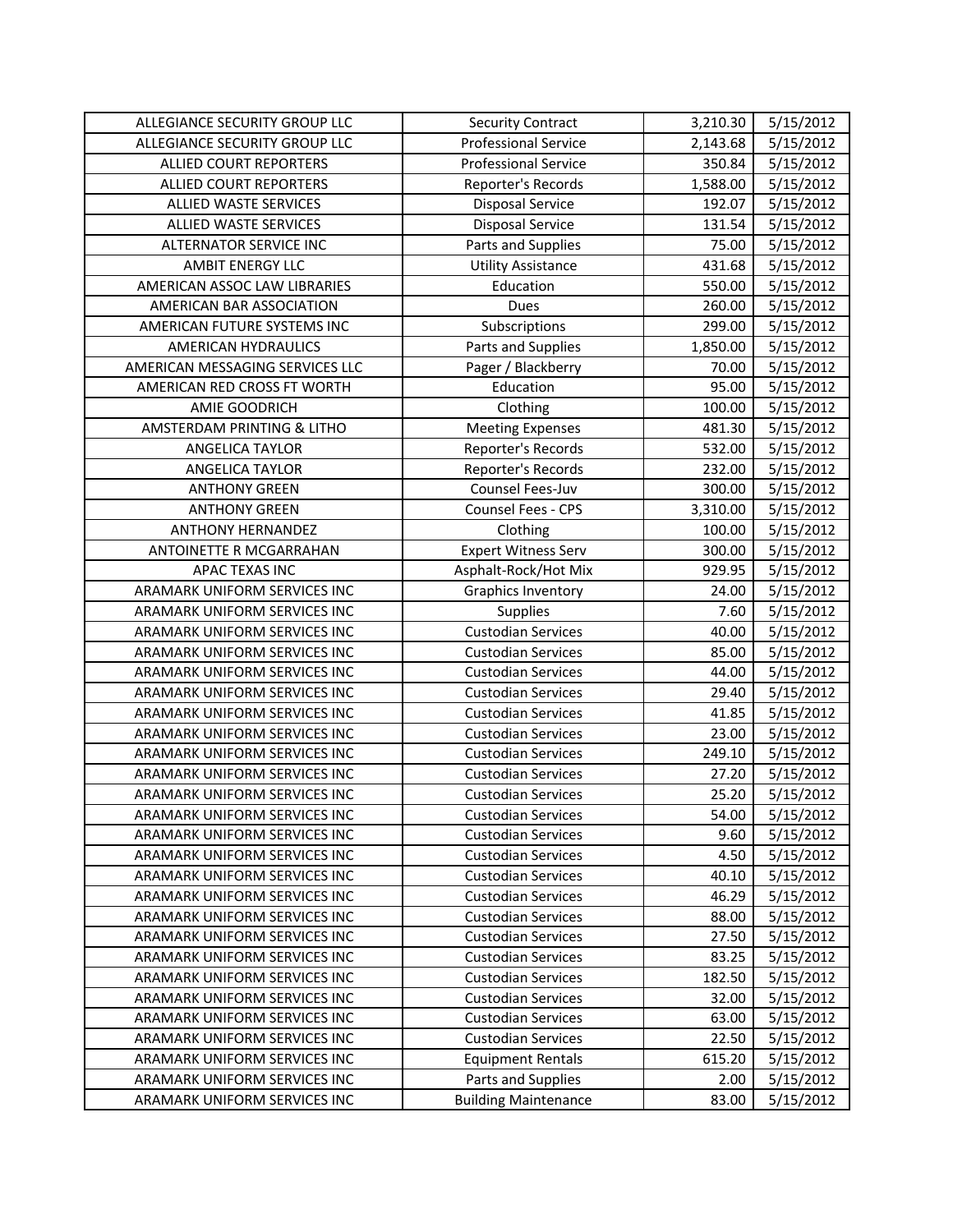| ARAMARK UNIFORM SERVICES INC          | <b>Building Maintenance</b> | 62.85     | 5/15/2012 |
|---------------------------------------|-----------------------------|-----------|-----------|
| ARAMARK UNIFORM SERVICES INC          | <b>Custodian Services</b>   | 11.00     | 5/15/2012 |
| ARAMARK UNIFORM SERVICES INC          | <b>Laundry Services</b>     | 16.50     | 5/15/2012 |
| ARC/ AUSTIN RIBBON & COMPUTER         | <b>Computer Supplies</b>    | 43.95     | 5/15/2012 |
| ARCHIE'S GARDENLAND                   | Supplies                    | 1,487.28  | 5/15/2012 |
| Arlene D Junior                       | Education                   | 169.20    | 5/15/2012 |
| ARLINGTON POLICE DEPT                 | <b>Burglar Systems</b>      | 50.00     | 5/15/2012 |
| <b>ARMORE LIMITED</b>                 | Rental Assistance           | 505.00    | 5/15/2012 |
| ARROW BOLT & SUPPLY CO                | Parts and Supplies          | 390.93    | 5/15/2012 |
| ASH GROVE TEXAS LP                    | <b>Base Stab Materials</b>  | 2,119.87  | 5/15/2012 |
| AT&T                                  | Telephone-Basic             | 68.09     | 5/15/2012 |
| <b>ATMOS ENERGY CORP</b>              | Gas                         | 33.03     | 5/15/2012 |
| <b>ATMOS ENERGY CORP</b>              | Gas                         | 21.93     | 5/15/2012 |
| <b>ATMOS ENERGY CORP</b>              | <b>Utility Assistance</b>   | 597.09    | 5/15/2012 |
| <b>ATMOS ENERGY CORP</b>              | <b>Utility Assistance</b>   | 332.88    | 5/15/2012 |
| AUTO DAMAGE APPRAISERS OF TEXAS       | <b>Professional Service</b> | 95.00     | 5/15/2012 |
| AUTOMATIC SPRINKLER OF TEXAS INC      | <b>Building Maintenance</b> | 1,200.00  | 5/15/2012 |
| <b>AUTONATION FORT WORTH MOTORS</b>   | Central Garage Inv          | 19.71     | 5/15/2012 |
| AUTO-SAN                              | <b>Building Maintenance</b> | 99.00     | 5/15/2012 |
| AUTO-SAN                              | <b>Custodian Services</b>   | 162.00    | 5/15/2012 |
| AV CARRIAGE HOUSE ASSOC               | Rental Assistance           | 515.00    | 5/15/2012 |
| <b>BAILEY &amp; GALYEN</b>            | <b>Counsel Fees-Courts</b>  | 750.00    | 5/15/2012 |
| <b>BAILEY &amp; GALYEN</b>            | <b>Counsel Fees-Courts</b>  | 1,600.00  | 5/15/2012 |
| <b>BALANCE FORENSIC &amp; GENERAL</b> | Psych Exam/Testimony        | 1,300.00  | 5/15/2012 |
| <b>BALANCE FORENSIC &amp; GENERAL</b> | Psych Exam/Testimony        | 1,970.00  | 5/15/2012 |
| <b>BALANCE FORENSIC &amp; GENERAL</b> | Psych Exam/Testimony        | 340.00    | 5/15/2012 |
| <b>BALL &amp; HASE PC</b>             | <b>Counsel Fees-Courts</b>  | 600.00    | 5/15/2012 |
| <b>BALL &amp; HASE PC</b>             | <b>Counsel Fees-Courts</b>  | 1,300.00  | 5/15/2012 |
| <b>BALL &amp; HASE PC</b>             | <b>Counsel Fees-Courts</b>  | 400.00    | 5/15/2012 |
| <b>BALL &amp; HASE PC</b>             | <b>Counsel Fees-Courts</b>  | 625.00    | 5/15/2012 |
| <b>BALL &amp; HASE PC</b>             | <b>Counsel Fees-Courts</b>  | 1,100.00  | 5/15/2012 |
| <b>BALL &amp; HASE PC</b>             | Cnsl Fees-Cap Murder        | 41,000.00 | 5/15/2012 |
| <b>BALL &amp; HASE PC</b>             | Cap Murder-Othr Cost        | 804.85    | 5/15/2012 |
| <b>BANE MACHINERY INC</b>             | Parts and Supplies          | 737.20    | 5/15/2012 |
| BANKSTON FORD MAZDA OF FORT WORTH     | Central Garage Inv          | 420.54    | 5/15/2012 |
| <b>BARNES PROX LAW PLLC</b>           | <b>Counsel Fees - CPS</b>   | 100.00    | 5/15/2012 |
| BARNEY HOLLAND OIL COMPANY            | Fuel                        | 3,201.05  | 5/15/2012 |
| BARNEY HOLLAND OIL COMPANY            | Fuel                        | 2,439.00  | 5/15/2012 |
| <b>BARRY ALFORD</b>                   | <b>Counsel Fees-Courts</b>  | 1,525.00  | 5/15/2012 |
| <b>BARRY ALFORD</b>                   | <b>Counsel Fees-Courts</b>  | 400.00    | 5/15/2012 |
| <b>BARRY ALFORD</b>                   | <b>Counsel Fees-Courts</b>  | 300.00    | 5/15/2012 |
| <b>BARRY ALFORD</b>                   | <b>Counsel Fees-Courts</b>  | 225.00    | 5/15/2012 |
| BAUMGARDNER FUNERAL HOME              | <b>County Burials</b>       | 700.00    | 5/15/2012 |
| BEARDEN INVESTIGATIVE AGENCY          | Investigative               | 2,920.00  | 5/15/2012 |
| BEHAVIORAL MEASURES AND FORENSIC      | Polygraph                   | 850.00    | 5/15/2012 |
| <b>BEN LEONARD PLLC</b>               | <b>Counsel Fees-Courts</b>  | 3,935.00  | 5/15/2012 |
| BENTLEY SQUARE APARTMENTS             | Rental Assistance           | 575.00    | 5/15/2012 |
| Beth A. Poulos                        | Education                   | 70.00     | 5/15/2012 |
| BICKERSTAFF HEATH DELGADO ACOSTA      | <b>Professional Service</b> | 1,913.02  | 5/15/2012 |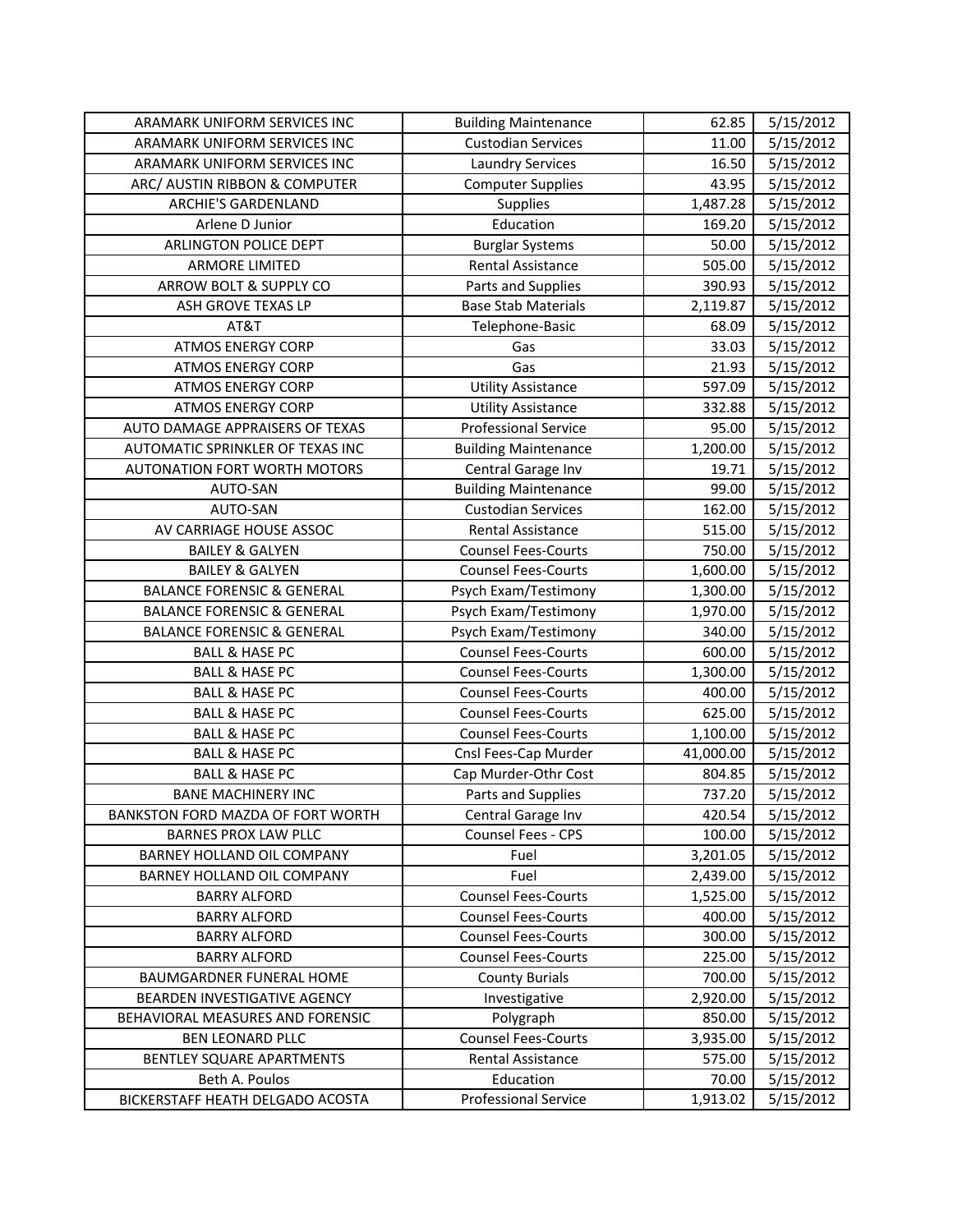| <b>BIG COUNTRY SUPPLY</b>            | Non-Track Equipment         | 5,204.94  | 5/15/2012 |
|--------------------------------------|-----------------------------|-----------|-----------|
| <b>BIMBO BAKERIES USA INC</b>        | Food                        | 83.75     | 5/15/2012 |
| <b>BLAGG TIRE AND SERVICE</b>        | Central Garage Inv          | 2,147.32  | 5/15/2012 |
| <b>BLAGG TIRE AND SERVICE</b>        | <b>Tires and Tubes</b>      | 354.29    | 5/15/2012 |
| <b>BOB BARKER</b>                    | <b>Bedding and Clothing</b> | 2,779.50  | 5/15/2012 |
| <b>BOBBY WILLIAMS</b>                | Clothing                    | 125.00    | 5/15/2012 |
| <b>BRADFORD SHAW</b>                 | <b>Counsel Fees-Courts</b>  | 600.00    | 5/15/2012 |
| <b>BRADFORD SHAW</b>                 | <b>Counsel Fees-Courts</b>  | 400.00    | 5/15/2012 |
| <b>BRADFORD SHAW</b>                 | <b>Counsel Fees-Courts</b>  | 1,300.00  | 5/15/2012 |
| <b>BRADFORD SHAW</b>                 | <b>Counsel Fees-Courts</b>  | 425.00    | 5/15/2012 |
| <b>BRADFORD SHAW</b>                 | Counsel Fees-Juv            | 400.00    | 5/15/2012 |
| <b>BRADFORD SHAW</b>                 | Counsel Fees - CPS          | 100.00    | 5/15/2012 |
| <b>BRANDON LEE MCGEE</b>             | Counsel Fees - CPS          | 360.00    | 5/15/2012 |
| <b>BRENDA HANSEN</b>                 | <b>Counsel Fees-Courts</b>  | 180.00    | 5/15/2012 |
| <b>BRETT BOONE</b>                   | <b>Counsel Fees-Courts</b>  | 960.00    | 5/15/2012 |
| <b>BRETT BOONE</b>                   | <b>Counsel Fees-Courts</b>  | 1,225.00  | 5/15/2012 |
| <b>BRETT BOONE</b>                   | <b>Counsel Fees-Courts</b>  | 210.00    | 5/15/2012 |
| <b>BRETT BOONE</b>                   | <b>Counsel Fees-Courts</b>  | 440.00    | 5/15/2012 |
| <b>BRIAN J NEWMAN</b>                | <b>Counsel Fees-Courts</b>  | 560.00    | 5/15/2012 |
| <b>BRIAN J WILLETT</b>               | <b>Counsel Fees-Courts</b>  | 300.00    | 5/15/2012 |
| <b>BRIAN J WILLETT</b>               | Counsel Fees-Juv            | 300.00    | 5/15/2012 |
| <b>BRIAN M BOUFFARD</b>              | <b>Counsel Fees-Courts</b>  | 800.00    | 5/15/2012 |
| <b>BRIAN SALVANT</b>                 | <b>Counsel Fees-Courts</b>  | 2,737.00  | 5/15/2012 |
| <b>BRIAN SALVANT</b>                 | <b>Counsel Fees-Courts</b>  | 600.00    | 5/15/2012 |
| <b>BRIAN SALVANT</b>                 | Cnsl Fees-Crim Appls        | 4,300.00  | 5/15/2012 |
| <b>BRIAN SALVANT</b>                 | Crim Appeal-OthrCost        | 55.17     | 5/15/2012 |
| <b>BRIDGESTONE AMERICAS INC</b>      | <b>Tires and Tubes</b>      | 1,980.00  | 5/15/2012 |
| <b>BROADDUS &amp; ASSOCIATES INC</b> | <b>Professional Service</b> | 6,811.00  | 5/15/2012 |
| <b>BROADDUS &amp; ASSOCIATES INC</b> | <b>Professional Service</b> | 10,000.00 | 5/15/2012 |
| <b>BROADDUS &amp; ASSOCIATES INC</b> | <b>Professional Service</b> | 10,000.00 | 5/15/2012 |
| <b>BROOKE BAKER</b>                  | Counsel Fees - CPS          | 100.00    | 5/15/2012 |
| <b>BROOKHAVEN YOUTH RANCH</b>        | Clothing                    | 114.38    | 5/15/2012 |
| <b>BROWNELLS INC</b>                 | Range Supplies              | 203.28    | 5/15/2012 |
| <b>BRUCE ASHWORTH</b>                | <b>Counsel Fees-Courts</b>  | 125.00    | 5/15/2012 |
| BRYCO/BRYANT COMPANY                 | <b>Building Maintenance</b> | 3,210.00  | 5/15/2012 |
| <b>BUSINESS INTERIORS</b>            | <b>Equipment Rentals</b>    | 3,205.00  | 5/15/2012 |
| <b>BVA SCIENTIFIC INC</b>            | Lab Supplies                | 409.69    | 5/15/2012 |
| C.D. HARTNETT CO                     | Food                        | 15,345.29 | 5/15/2012 |
| <b>C.R.'S AUTO REPAIR</b>            | Parts and Supplies          | 58.00     | 5/15/2012 |
| CAD & GRAPHIC SUPPLY INC             | Photo Processing Inv        | 837.00    | 5/15/2012 |
| <b>CALICO INDUSTRIES INC</b>         | Kitchen Supplies            | 14.68     | 5/15/2012 |
| <b>CANAS &amp; FLORES</b>            | <b>Counsel Fees-Courts</b>  | 300.00    | 5/15/2012 |
| <b>CANAS &amp; FLORES</b>            | <b>Counsel Fees-Courts</b>  | 925.00    | 5/15/2012 |
| <b>CANAS &amp; FLORES</b>            | <b>Counsel Fees-Courts</b>  | 650.00    | 5/15/2012 |
| <b>CANAS &amp; FLORES</b>            | <b>Counsel Fees-Courts</b>  | 1,050.00  | 5/15/2012 |
| <b>CANAS &amp; FLORES</b>            | <b>Counsel Fees-Courts</b>  | 200.00    | 5/15/2012 |
| <b>CANCER CARE SERVICES</b>          | Food/Hygiene Assist         | 1,756.62  | 5/15/2012 |
| <b>CAREY WALKER</b>                  | <b>Counsel Fees-Courts</b>  | 250.00    | 5/15/2012 |
| CARNIVAL FOOD STORES #78             | Food/Hygiene Assist         | 60.00     | 5/15/2012 |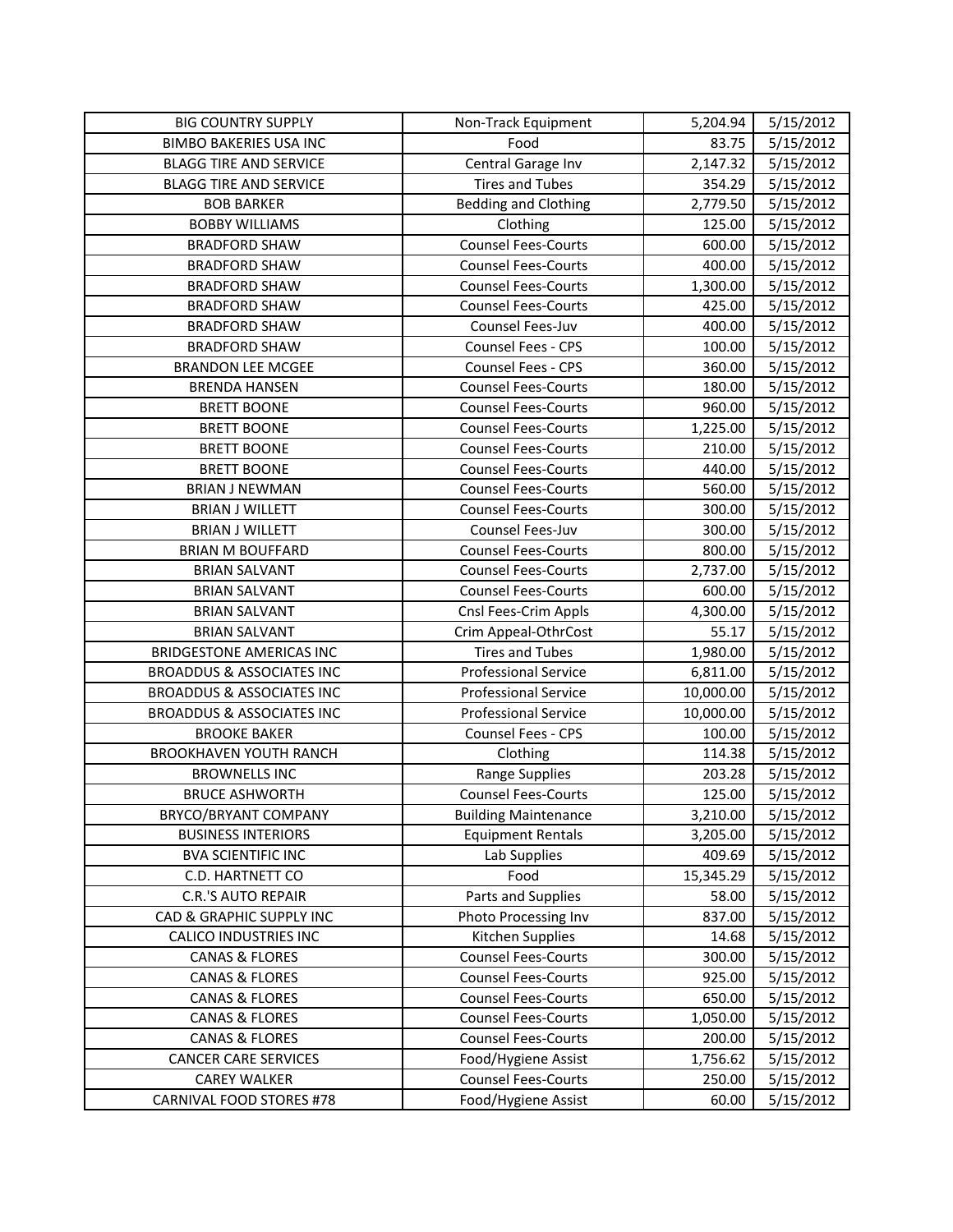| <b>CAROL A BIRDWELL</b>           | <b>Counsel Fees-Courts</b>  | 150.00    | 5/15/2012 |
|-----------------------------------|-----------------------------|-----------|-----------|
| <b>CAROLE KERR</b>                | <b>Counsel Fees-Courts</b>  | 100.00    | 5/15/2012 |
| CARRCO PAINTING CONTRACTORS INC   | <b>Building Maintenance</b> | 10,764.00 | 5/15/2012 |
| <b>CARRIER CORPORATION</b>        | A/C Maint Contract          | 2,127.91  | 5/15/2012 |
| <b>CASEY COLE</b>                 | <b>Counsel Fees-Courts</b>  | 200.00    | 5/15/2012 |
| <b>CASS ROBERT CALLAWAY</b>       | <b>Counsel Fees-Courts</b>  | 200.00    | 5/15/2012 |
| <b>CASS ROBERT CALLAWAY</b>       | <b>Counsel Fees-Courts</b>  | 325.00    | 5/15/2012 |
| CATHOLIC CHARITIES DIOCESE OF     | <b>Professional Service</b> | 1,058.75  | 5/15/2012 |
| CATHOLIC CHARITIES DIOCESE OF     | <b>Professional Service</b> | 563.75    | 5/15/2012 |
| CATHOLIC CHARITIES DIOCESE OF     | <b>Professional Service</b> | 5,403.75  | 5/15/2012 |
| CATHOLIC CHARITIES DIOCESE OF     | <b>Professional Service</b> | 7,878.75  | 5/15/2012 |
| CATHOLIC CHARITIES DIOCESE OF     | Rental Assistance           | 4,358.10  | 5/15/2012 |
| CATHOLIC CHARITIES DIOCESE OF     | Rental Admn Fee             | 80.00     | 5/15/2012 |
| CATHOLIC CHARITIES DIOCESE OF FTW | <b>Interpreter Fees</b>     | 625.00    | 5/15/2012 |
| CATHOLIC CHARITIES DIOCESE OF FTW | <b>Interpreter Fees</b>     | 160.00    | 5/15/2012 |
| CAYMAN CHEMICAL COMPANY INC       | Lab Supplies                | 103.00    | 5/15/2012 |
| <b>CDCAT CONFERECE 2012</b>       | Education                   | 225.00    | 5/15/2012 |
| <b>CDCAT CONFERECE 2012</b>       | Education                   | 325.00    | 5/15/2012 |
| <b>CDCAT CONFERECE 2012</b>       | Education                   | 325.00    | 5/15/2012 |
| <b>CDCAT CONFERECE 2012</b>       | Education                   | 225.00    | 5/15/2012 |
| <b>CDW GOVERNMENT INC</b>         | <b>Supplies</b>             | 492.25    | 5/15/2012 |
| <b>CDW GOVERNMENT INC</b>         | <b>Computer Supplies</b>    | 28.92     | 5/15/2012 |
| <b>CDW GOVERNMENT INC</b>         | <b>Computer Supplies</b>    | 388.06    | 5/15/2012 |
| <b>CDW GOVERNMENT INC</b>         | Capital Outlay-Low V        | 551.76    | 5/15/2012 |
| <b>CDW GOVERNMENT INC</b>         | <b>Computer Supplies</b>    | 44.05     | 5/15/2012 |
| CEDAR HILL MEMORIAL PARK          | <b>County Burials</b>       | 5,600.00  | 5/15/2012 |
| <b>CENTERLINE SUPPLY</b>          | Parts and Supplies          | 646.00    | 5/15/2012 |
| <b>CENTERLINE SUPPLY</b>          | <b>Road Signs</b>           | 1,495.75  | 5/15/2012 |
| <b>CENTRAL GARDEN &amp; PET</b>   | ROW/Rd Maint Materls        | 294.96    | 5/15/2012 |
| <b>CHADWELL GROUP LP</b>          | <b>Professional Service</b> | 885.00    | 5/15/2012 |
| CHADWELL GROUP LP                 | <b>Professional Service</b> | 725.00    | 5/15/2012 |
| <b>CHARLES BURGESS</b>            | <b>Counsel Fees-Courts</b>  | 250.00    | 5/15/2012 |
| <b>CHARLES ROACH</b>              | <b>Counsel Fees-Courts</b>  | 350.00    | 5/15/2012 |
| <b>CHARLES ROACH</b>              | <b>Counsel Fees-Courts</b>  | 400.00    | 5/15/2012 |
| <b>CHARLES ROACH</b>              | <b>Counsel Fees-Courts</b>  | 900.00    | 5/15/2012 |
| <b>CHARTER CAPITAL</b>            | <b>Professional Service</b> | 8.12      | 5/15/2012 |
| <b>CHARTER CAPITAL</b>            | <b>Professional Service</b> | 59.37     | 5/15/2012 |
| <b>CHECKPOINT SERVICES INC</b>    | <b>Computer Maintenance</b> | 218.80    | 5/15/2012 |
| <b>CHECKPOINT SERVICES INC</b>    | <b>Computer Maintenance</b> | 945.00    | 5/15/2012 |
| <b>CHECKPOINT SERVICES INC</b>    | <b>Computer Maintenance</b> | 836.22    | 5/15/2012 |
| Cheryl D Tyler                    | Education                   | 367.62    | 5/15/2012 |
| <b>CHERYL NASON</b>               | <b>Professional Service</b> | 300.00    | 5/15/2012 |
| <b>CHOICES ADOLESCENT</b>         | <b>Residential Servc</b>    | 16,443.70 | 5/15/2012 |
| <b>CHRIS'S TRIM SHOP</b>          | Parts and Supplies          | 220.00    | 5/15/2012 |
| <b>CHRIS'S TRIM SHOP</b>          | Parts and Supplies          | 175.00    | 5/15/2012 |
| CHRISTINA JOANNE WHIPPLE          | <b>Counsel Fees-Courts</b>  | 100.00    | 5/15/2012 |
| CHRISTOPHER LEO CASTANON          | <b>Counsel Fees-Courts</b>  | 100.00    | 5/15/2012 |
| <b>CHRISTOPHER LEO CASTANON</b>   | <b>Counsel Fees-Courts</b>  | 75.00     | 5/15/2012 |
| <b>CINDY WALKER</b>               | Education                   | 10.00     | 5/15/2012 |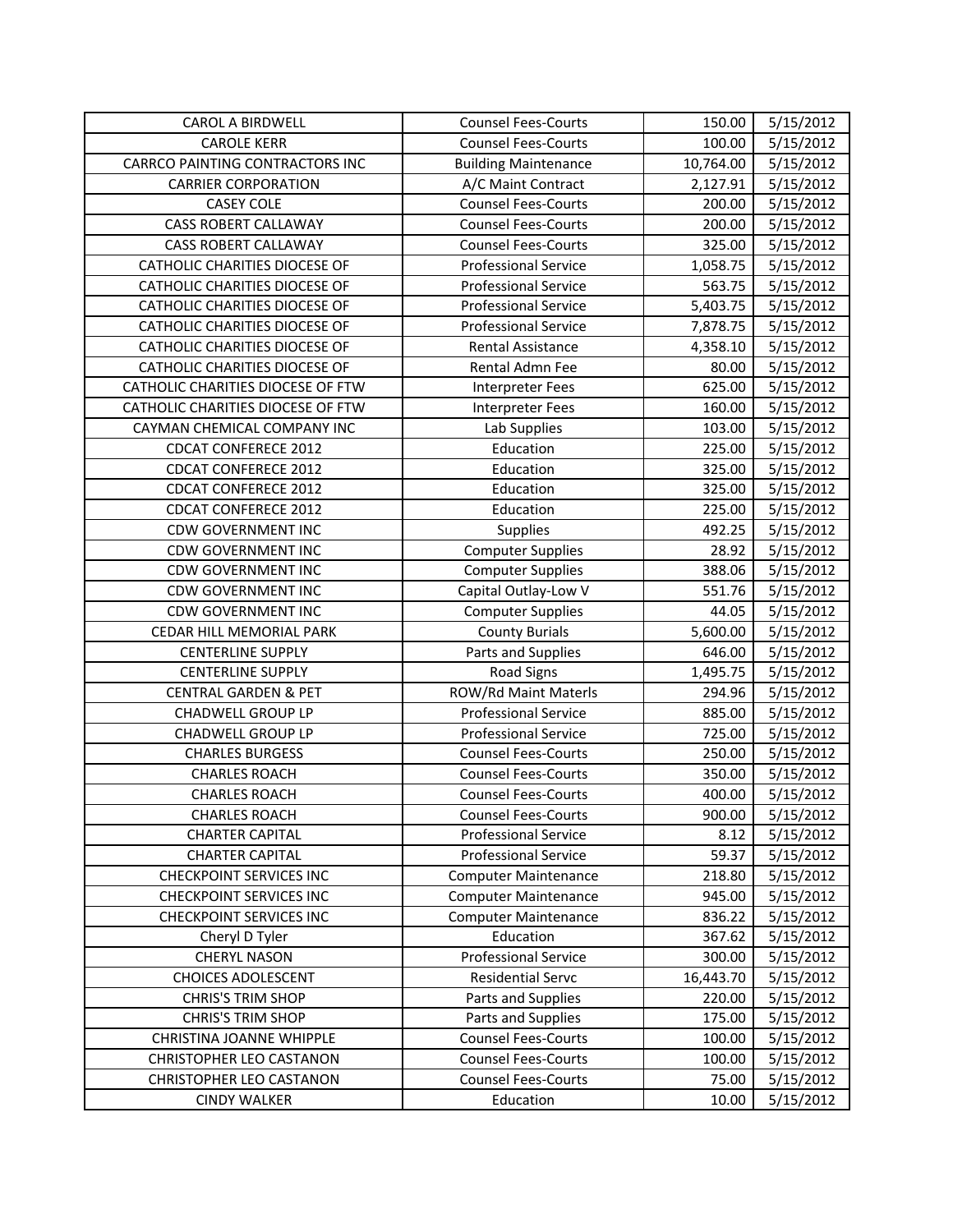| <b>CINTAS FIRST AID &amp; SAFETY</b> | <b>Supplies</b>             | 130.64   | 5/15/2012 |
|--------------------------------------|-----------------------------|----------|-----------|
| <b>CITIBANK</b>                      | Travel                      | 2,060.54 | 5/15/2012 |
| <b>CITIBANK</b>                      | Travel                      | 435.09   | 5/15/2012 |
| <b>CITIBANK</b>                      | Travel                      | 448.08   | 5/15/2012 |
| <b>CITIBANK</b>                      | Travel                      | 342.59   | 5/15/2012 |
| <b>CITIBANK</b>                      | Travel                      | 12.99    | 5/15/2012 |
| <b>CITIBANK</b>                      | <b>County Projects</b>      | 5,017.13 | 5/15/2012 |
| <b>CITIBANK</b>                      | <b>Witness Travel</b>       | 4,125.53 | 5/15/2012 |
| <b>CITIBANK</b>                      | Education                   | 921.77   | 5/15/2012 |
| <b>CITIBANK</b>                      | Education                   | 947.18   | 5/15/2012 |
| <b>CITIBANK</b>                      | Education                   | 1,006.18 | 5/15/2012 |
| <b>CITIBANK</b>                      | Education                   | 754.18   | 5/15/2012 |
| <b>CITIBANK</b>                      | Education                   | 320.59   | 5/15/2012 |
| <b>CITIBANK</b>                      | Travel                      | 2,742.82 | 5/15/2012 |
| <b>CITIBANK</b>                      | Travel                      | 320.59   | 5/15/2012 |
| <b>CITIBANK</b>                      | Travel                      | 198.59   | 5/15/2012 |
| <b>CITIBANK</b>                      | Education                   | 1,318.39 | 5/15/2012 |
| <b>CITIBANK</b>                      | Education                   | 318.59   | 5/15/2012 |
| <b>CITIBANK</b>                      | Travel                      | 420.59   | 5/15/2012 |
| <b>CITY OF ARLINGTON</b>             | Fuel                        | 537.52   | 5/15/2012 |
| <b>CITY OF ARLINGTON</b>             | Rent                        | 3,598.33 | 5/15/2012 |
| CITY OF FOREST HILL UTILITIES        | <b>Utility Assistance</b>   | 48.66    | 5/15/2012 |
| <b>CITY OF HALTOM CITY</b>           | <b>Utility Assistance</b>   | 60.61    | 5/15/2012 |
| <b>CITY OF KENNEDALE</b>             | Water                       | 200.28   | 5/15/2012 |
| <b>CITY OF KENNEDALE</b>             | Water                       | 323.09   | 5/15/2012 |
| CITYVIEW CARWASH LTD                 | Vehicle Maintenance         | 11.99    | 5/15/2012 |
| CLERK OF THE DISTRICT COURT POLK CT  | Cert Copies/Trans           | 27.00    | 5/15/2012 |
| <b>CLIFFORD GINN</b>                 | Investigative               | 363.15   | 5/15/2012 |
| COBY WOOTEN ATTORNEY AT LAW PC       | <b>Counsel Fees-Courts</b>  | 350.00   | 5/15/2012 |
| <b>COMMERCE CLEARING HOUSE</b>       | Law Books                   | 8,117.00 | 5/15/2012 |
| <b>COMMERCIAL RECORDER</b>           | Advertis/Leg Notice         | 6.75     | 5/15/2012 |
| <b>COMMERCIAL RECORDER</b>           | Advertis/Leg Notice         | 6.75     | 5/15/2012 |
| <b>COMMERCIAL RECORDER</b>           | Advertis/Leg Notice         | 100.10   | 5/15/2012 |
| <b>COMMERCIAL RECORDER</b>           | <b>Estray Livestock</b>     | 19.50    | 5/15/2012 |
| <b>COMMUNITY ENRICHMENT CENTER</b>   | Vendor AP                   | 402.00   | 5/15/2012 |
| COMMUNITY MORTUARY SERVICES LLC      | <b>County Burials</b>       | 495.00   | 5/15/2012 |
| COMPLIANCE CONSORTIUM CORP           | <b>Professional Service</b> | 606.03   | 5/15/2012 |
| COMPLIANCE CONSORTIUM CORP, LC       | <b>Employee Physicals</b>   | 58.74    | 5/15/2012 |
| CONCHO SUPPLY INC                    | Central Garage Inv          | 189.59   | 5/15/2012 |
| <b>CONCHO SUPPLY INC</b>             | Central Garage Inv          | 66.07    | 5/15/2012 |
| CONCHO SUPPLY INC                    | Central Garage Inv          |          | 5/15/2012 |
| <b>CONNECTING URBAN FAMILIES</b>     | <b>Professional Service</b> | 1,140.00 | 5/15/2012 |
| <b>CONNIE HARRIS GILFEATHER</b>      | <b>Professional Service</b> | 701.68   | 5/15/2012 |
| <b>CONNIE PYATT-DRYDEN</b>           | <b>Counsel Fees-Courts</b>  | 150.00   | 5/15/2012 |
| <b>CONSOLIDATED TRAFFIC CONTROLS</b> | Field Equip&Supplies        | 10.00    | 5/15/2012 |
| <b>CONVENTION MEDIA SOLUTIONS</b>    | Law Books                   | 1,320.00 | 5/15/2012 |
| COOK CHILDRENS MEDICAL CENTER        | <b>Professional Service</b> | 880.00   | 5/15/2012 |
| COOK CHILDRENS MEDICAL CENTER        | <b>Medical Exams</b>        | 1,666.67 | 5/15/2012 |
| CORNERSTONE ASSISTANCE NETWORK INC   | <b>Subrecipient Service</b> | 9,514.62 | 5/15/2012 |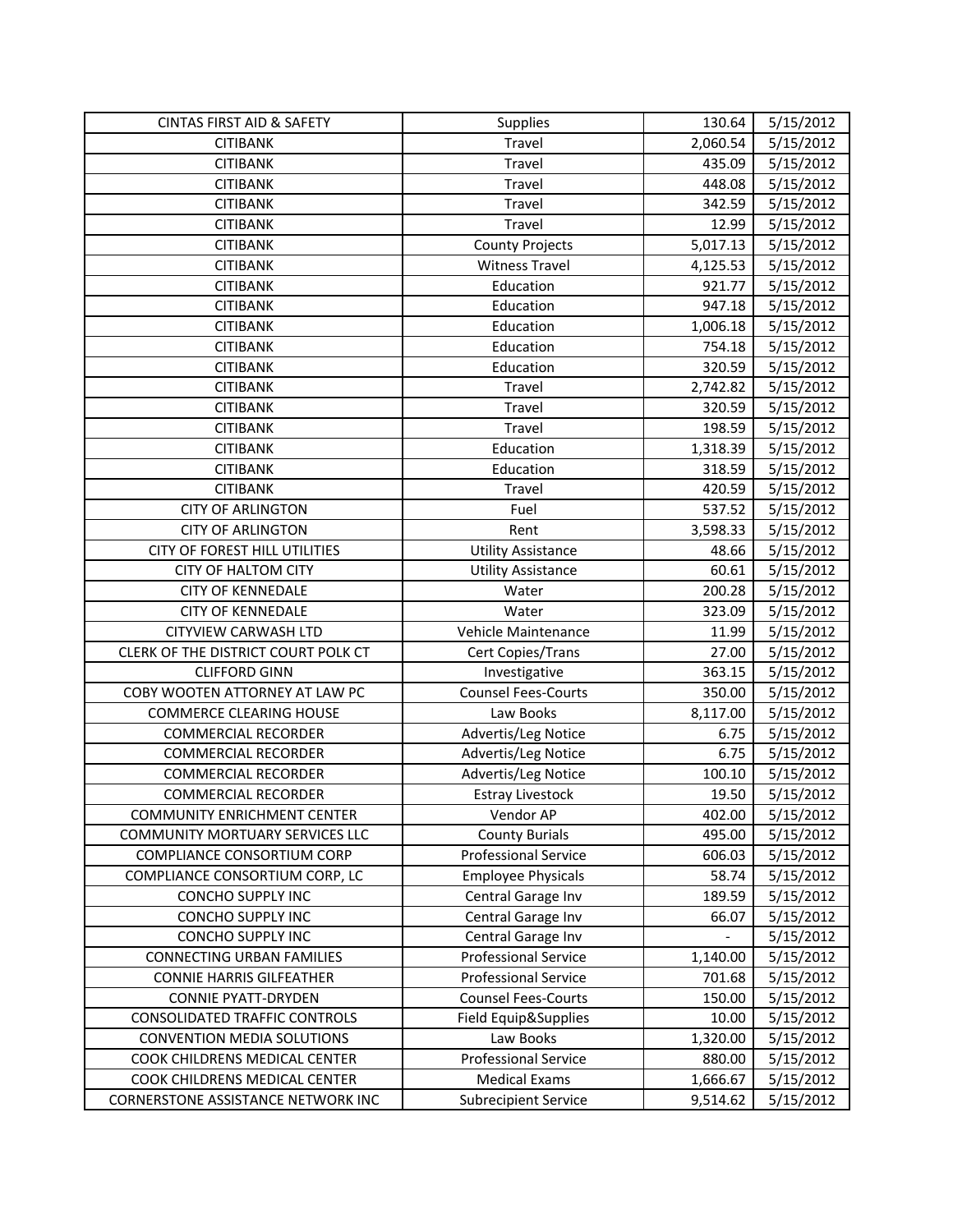| CORNERSTONE ASSISTANCE NETWORK INC           | <b>Subrecipient Service</b> | 8,872.00  | 5/15/2012 |
|----------------------------------------------|-----------------------------|-----------|-----------|
| CORNERSTONE ASSISTANCE NETWORK INC           | <b>Subrecipient Service</b> | 13,073.61 | 5/15/2012 |
| <b>COUNTRY INN &amp; SUITES</b>              | Education                   | 155.94    | 5/15/2012 |
| <b>COWTOWN MATERIALS</b>                     | <b>Building Maintenance</b> | 492.48    | 5/15/2012 |
| <b>CRANE BINDER TECHNOLOGIES</b>             | Supplies                    | 245.26    | 5/15/2012 |
| <b>CROSS COUNTRY EDUCATION LLC</b>           | Education                   | 179.00    | 5/15/2012 |
| CRP / TBG FAIR OAKS LP                       | <b>Utility Assistance</b>   | 75.05     | 5/15/2012 |
| <b>CRUCELL VACCINES INC</b>                  | <b>Medical Supplies</b>     | 3,440.00  | 5/15/2012 |
| <b>CURTIS FORTINBERRY</b>                    | <b>Counsel Fees-Courts</b>  | 1,300.00  | 5/15/2012 |
| <b>CURTIS FORTINBERRY</b>                    | <b>Counsel Fees-Courts</b>  | 125.00    | 5/15/2012 |
| <b>CUSTOM HARDWARE ENGR &amp; CONSULTING</b> | <b>Computer Maintenance</b> | 3,978.93  | 5/15/2012 |
| <b>CVR COMPUTER SUPPLIES INC</b>             | <b>Supplies</b>             | 20.00     | 5/15/2012 |
| <b>CVR COMPUTER SUPPLIES INC</b>             | Supplies                    | 47.00     | 5/15/2012 |
| <b>CVR COMPUTER SUPPLIES INC</b>             | Supplies                    | 74.00     | 5/15/2012 |
| <b>CYNTHIA A FITCH</b>                       | Counsel Fees - CPS          | 1,590.00  | 5/15/2012 |
| <b>CYNTHIA MCKENZIE</b>                      | Counsel Fees-Juv            | 300.00    | 5/15/2012 |
| D ROBIN MCCARTY                              | <b>Counsel Fees-Courts</b>  | 200.00    | 5/15/2012 |
| DAICO SUPPLY COMPANY                         | Non-Track Equipment         | 1,145.53  | 5/15/2012 |
| DAICO SUPPLY COMPANY                         | Non-Track Equipment         | 941.52    | 5/15/2012 |
| <b>DAISY YOUNG</b>                           | Transportation              | 160.00    | 5/15/2012 |
| DALE HEISCH                                  | <b>Counsel Fees-Courts</b>  | 850.00    | 5/15/2012 |
| <b>DALE HEISCH</b>                           | <b>Counsel Fees-Courts</b>  | 137.50    | 5/15/2012 |
| DALLAS COUNTY JUVENILE DEPT                  | Education                   | 630.00    | 5/15/2012 |
| DALLAS EXAMINER                              | Advertis/Leg Notice         | 304.00    | 5/15/2012 |
| DALLAS POLICE DEPARTMENT                     | <b>HIDTA Justice funds</b>  | 12,493.92 | 5/15/2012 |
| DALLAS POLICE DEPARTMENT                     | <b>HIDTA Treasury funds</b> | 1,892.23  | 5/15/2012 |
| DANETTE DEE ALVARADO                         | Counsel Fees-Juv            | 200.00    | 5/15/2012 |
| DANIEL HERNANDEZ                             | <b>Counsel Fees-Courts</b>  | 430.00    | 5/15/2012 |
| DANIEL HERNANDEZ                             | <b>Counsel Fees-Courts</b>  | 400.00    | 5/15/2012 |
| DANIEL HERNANDEZ                             | <b>Counsel Fees-Courts</b>  | 1,375.00  | 5/15/2012 |
| DANIEL HERNANDEZ                             | <b>Counsel Fees-Courts</b>  | 700.00    | 5/15/2012 |
| <b>DANIEL HERNANDEZ</b>                      | <b>Counsel Fees-Courts</b>  | 1,100.00  | 5/15/2012 |
| DANIEL YOUNG                                 | <b>Counsel Fees-Courts</b>  | 2,660.00  | 5/15/2012 |
| <b>DANIEL YOUNG</b>                          | <b>Counsel Fees-Courts</b>  | 145.00    | 5/15/2012 |
| DANIEL YOUNG                                 | <b>Counsel Fees-Courts</b>  | 650.00    | 5/15/2012 |
| DANNY D PITZER                               | <b>Counsel Fees-Courts</b>  | 7,260.00  | 5/15/2012 |
| DARCY NILES DENO                             | Counsel Fees-Juv            | 400.00    | 5/15/2012 |
| DARCY NILES DENO                             | Counsel Fees - CPS          | 100.00    | 5/15/2012 |
| DAVID A FRISBY                               | <b>Counsel Fees-Courts</b>  | 550.00    | 5/15/2012 |
| DBC FAMILY LAW                               | Counsel Fees-Juv            | 200.00    | 5/15/2012 |
| DBC FAMILY LAW                               | Counsel Fees - CPS          | 259.00    | 5/15/2012 |
| <b>DCS INFORMATION SYSTEMS</b>               | Subscriptions               | 5.00      | 5/15/2012 |
| DEALERS ELECTRICAL SUPPLY                    | <b>Building Maintenance</b> | 589.00    | 5/15/2012 |
| Dean F Lampman                               | Prepaid - Travel            | 106.00    | 5/15/2012 |
| <b>DEAN SWANDA</b>                           | Counsel Fees - CPS          | 100.00    | 5/15/2012 |
| <b>DEBBIE EDWARDS</b>                        | Reporter's Records          | 41.60     | 5/15/2012 |
| <b>DEBBIE EDWARDS</b>                        | Reporter's Records          | 81.60     | 5/15/2012 |
| Debbie L White Buck                          | Supplies                    | 37.97     | 5/15/2012 |
| Debbie L White Buck                          | <b>Training Supplies</b>    | 3.99      | 5/15/2012 |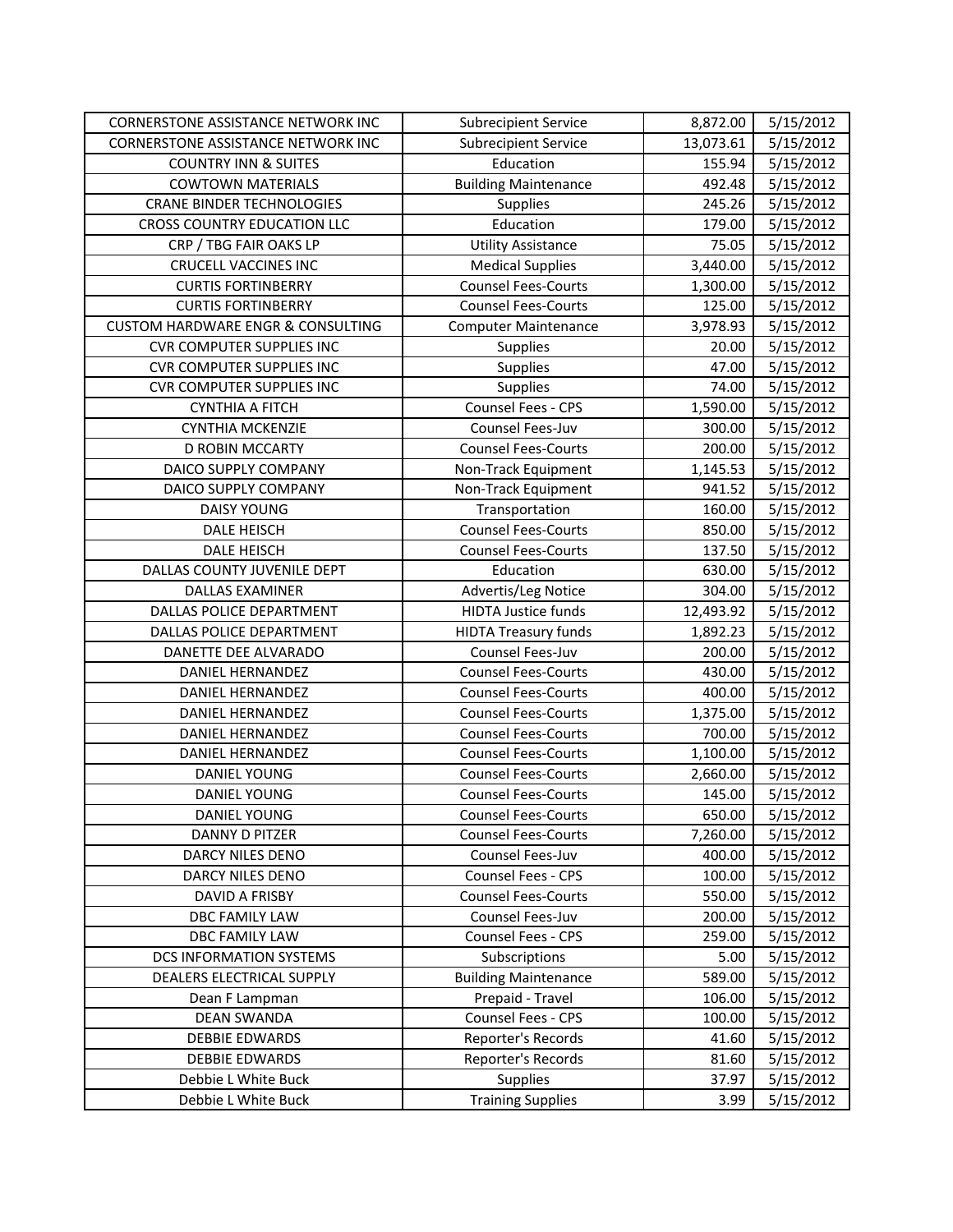| <b>DELL MARKETING</b>            | Non-Track Equipment         | 3,129.94  | 5/15/2012              |
|----------------------------------|-----------------------------|-----------|------------------------|
| DELTA DENTAL INSURANCE COMPANY   | Dental Admin                | 3,957.76  | 5/15/2012              |
| DELTA DENTAL INSURANCE COMPANY   | Dental Admin                | 893.44    | 5/15/2012              |
| DEPT OF INFORMATION RESOURCES    | Data Transmiss Line         | 171.28    | 5/15/2012              |
| DEPT OF INFORMATION RESOURCES    | Data Transmiss Line         | 441.17    | 5/15/2012              |
| DEPT OF INFORMATION RESOURCES    | Data Transmiss Line         | 1,760.86  | 5/15/2012              |
| DEPT OF INFORMATION RESOURCES    | Data Transmiss Line         | 3,777.76  | 5/15/2012              |
| DEPT OF INFORMATION RESOURCES    | Telephone-Texan             | 1,752.93  | 5/15/2012              |
| DEPT OF INFORMATION RESOURCES    | Data Transmiss Line         | 308.60    | 5/15/2012              |
| <b>DERENDA BAILEY</b>            | Clothing                    | 100.38    | 5/15/2012              |
| DFW COMMUNICATIONS INC           | Radio Serv-Non Contr        | 280.00    | 5/15/2012              |
| DIAGNOSTIC HYBRIDS, INC.         | Lab Supplies                | 422.84    | 5/15/2012              |
| <b>DIRECT ENERGY LP</b>          | <b>Utility Assistance</b>   | 455.83    | 5/15/2012              |
| <b>DIRECT ENERGY LP</b>          | <b>Utility Assistance</b>   | 171.58    | 5/15/2012              |
| DIVERSIFIED POWER SYSTEMS INC    | <b>Building Maintenance</b> | 1,233.75  | 5/15/2012              |
| DIVERSIFIED POWER SYSTEMS INC    | <b>Building Maintenance</b> | 315.00    | 5/15/2012              |
| DIVERSIFIED POWER SYSTEMS INC    | <b>Building Maintenance</b> | 210.00    | 5/15/2012              |
| DIVERSIFIED POWER SYSTEMS INC    | <b>Building Maintenance</b> | 210.00    | 5/15/2012              |
| DIVERSIFIED POWER SYSTEMS INC    | <b>Building Maintenance</b> | 918.75    | 5/15/2012              |
| DOLORES STEWART & ASSOCIATES INC | <b>Professional Service</b> | 2,982.14  | 5/15/2012              |
| DOLORES STEWART & ASSOCIATES INC | <b>Professional Service</b> | 175.42    | 5/15/2012              |
| DOLORES STEWART & ASSOCIATES INC | <b>Professional Service</b> | 53.30     | 5/15/2012              |
| DOLORES STEWART & ASSOCIATES INC | <b>Professional Service</b> | 701.78    | 5/15/2012              |
| DOLORES STEWART & ASSOCIATES INC | Reporter's Records          | 152.00    | 5/15/2012              |
| DOMINIC A BAUMAN                 | <b>Counsel Fees-Courts</b>  | 750.00    | 5/15/2012              |
| DOMINIC A BAUMAN                 | <b>Counsel Fees-Courts</b>  | 500.00    | 5/15/2012              |
| <b>DON CLYBURN</b>               | Liaison Expense             | 520.61    | 5/15/2012              |
| <b>DON GANDY</b>                 | <b>Counsel Fees-Courts</b>  | 900.00    | 5/15/2012              |
| <b>DON GANDY</b>                 | <b>Counsel Fees-Courts</b>  | 800.00    | 5/15/2012              |
| DON M DAWES                      | <b>Counsel Fees-Courts</b>  | 300.00    | 5/15/2012              |
| DON M DAWES                      | <b>Counsel Fees-Courts</b>  | 500.00    | 5/15/2012              |
| <b>DONNA BUCKNER</b>             | Clothing                    | 100.00    | 5/15/2012              |
| DOUBLE D CONTRACTING LLC         | Rehab/Preserve Act          | 21,640.00 | 5/15/2012              |
| DOUBLE EAGLE MECHANICAL SERVICE  | A/C Maint Contract          | 700.00    | 5/15/2012              |
| DOUBLE EAGLE MECHANICAL SERVICE  | A/C Maint Contract          | 500.00    | $\frac{1}{5}$ /15/2012 |
| DOUBLE EAGLE MECHANICAL SERVICE  | <b>Building Maintenance</b> | 744.92    | 5/15/2012              |
| DOUBLE EAGLE MECHANICAL SERVICE  | Pool Maintenance            | 90.00     | 5/15/2012              |
| <b>DOUGLASS DISTRIBUTING</b>     | Gasoline Inventory          | 12,326.11 | 5/15/2012              |
| <b>DOUGLASS DISTRIBUTING</b>     | Gasoline Inventory          | (476.06)  | 5/15/2012              |
| <b>DOUGLASS DISTRIBUTING</b>     | Fuel                        | 787.79    | 5/15/2012              |
| <b>DOUGLASS DISTRIBUTING</b>     | Fuel                        | 936.37    | 5/15/2012              |
| DRAKE COMMUNICATIONS INC         | <b>Equipment Maint</b>      | 587.50    | 5/15/2012              |
| <b>DRAKE DUNNAVENT PC</b>        | <b>Counsel Fees-Courts</b>  | 250.00    | 5/15/2012              |
| DSHS-DEPARTMENT OF STATE HEALTH  | <b>Professional Service</b> | 22.00     | 5/15/2012              |
| DURKIN LAW OFFICES PC            | Counsel Fees - CPS          | 100.00    | 5/15/2012              |
| EAN HOLDINGS LLC                 | Travel                      | 60.50     | 5/15/2012              |
| <b>EARL E BATES JR</b>           | <b>Counsel Fees-Courts</b>  | 400.00    | 5/15/2012              |
| <b>EARL E BATES JR</b>           | <b>Counsel Fees-Courts</b>  | 1,100.00  | 5/15/2012              |
| <b>EARL E BATES JR</b>           | <b>Counsel Fees-Courts</b>  | 250.00    | 5/15/2012              |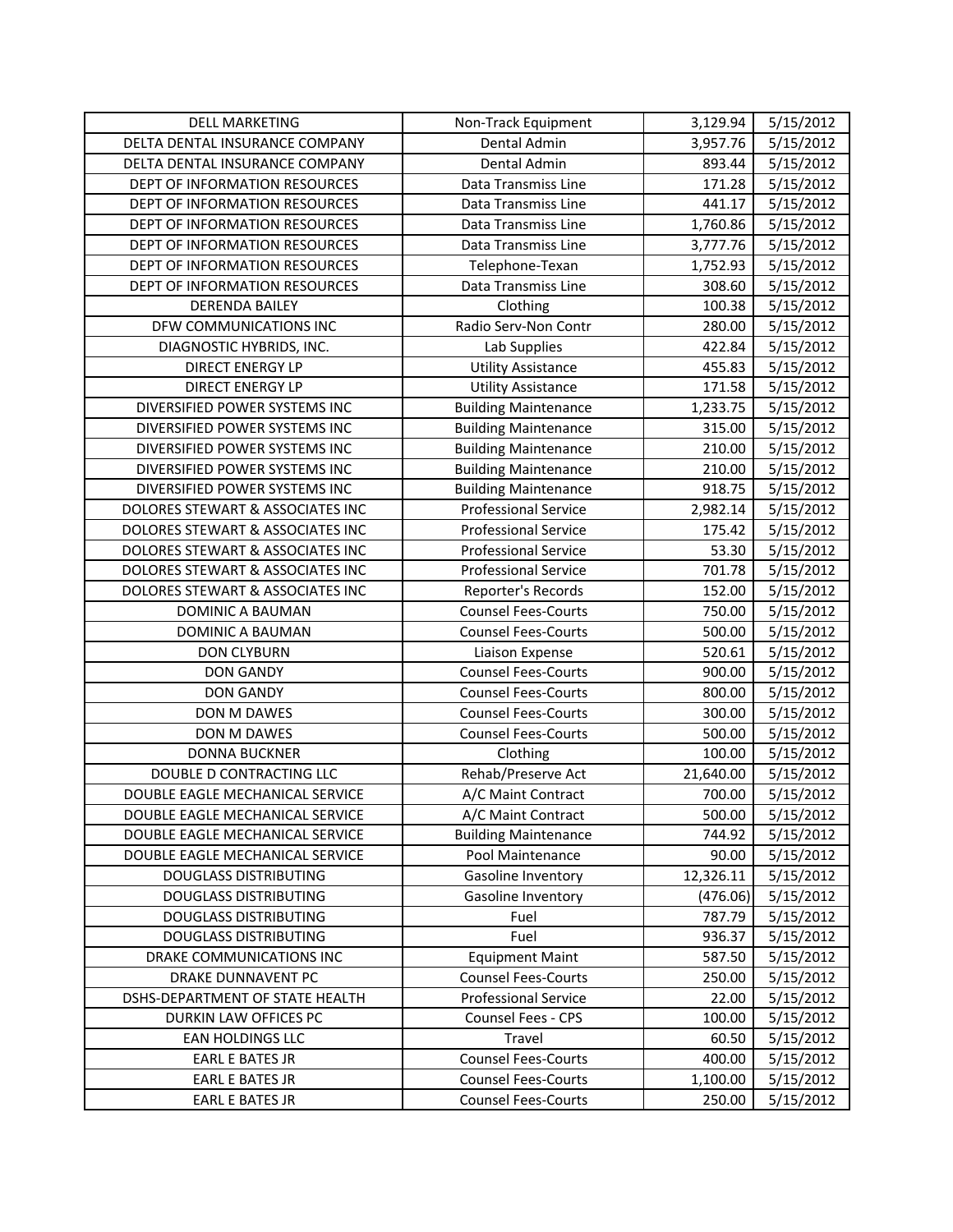| <b>EARL E BATES JR</b>                | <b>Counsel Fees-Courts</b>  | 325.00   | 5/15/2012 |
|---------------------------------------|-----------------------------|----------|-----------|
| <b>EASTERN LAB SERVICES</b>           | Lab Supplies                | 620.00   | 5/15/2012 |
| <b>EDWARD G JONES</b>                 | <b>Counsel Fees-Courts</b>  | 300.00   | 5/15/2012 |
| EDWIN D BLAND                         | Rental Assistance           | 495.00   | 5/15/2012 |
| <b>EDWIN G STEPHENS</b>               | Reporter's Records          | 1,432.00 | 5/15/2012 |
| EDWIN YOUNGBLOOD                      | <b>Counsel Fees-Courts</b>  | 935.00   | 5/15/2012 |
| EDWIN YOUNGBLOOD                      | Counsel Fees-Juv            | 1,097.50 | 5/15/2012 |
| EDWIN YOUNGBLOOD                      | Counsel Fees - CPS          | 150.00   | 5/15/2012 |
| <b>ELECTION CENTER INC</b>            | Education                   | 149.00   | 5/15/2012 |
| <b>ELECTION CENTER INC</b>            | Education                   | 149.00   | 5/15/2012 |
| <b>ELECTION CENTER INC</b>            | Education                   | 149.00   | 5/15/2012 |
| <b>ELECTION CENTER INC</b>            | Education                   | 149.00   | 5/15/2012 |
| ELIZABETH RIVERA                      | <b>Counsel Fees-Courts</b>  | 200.00   | 5/15/2012 |
| ELIZABETH RIVERA                      | <b>Counsel Fees-Courts</b>  | 550.00   | 5/15/2012 |
| ELIZABETH RIVERA                      | <b>Counsel Fees-Courts</b>  | 350.00   | 5/15/2012 |
| ELLIOTT ELECTRIC SUPPLY               | <b>Building Maintenance</b> | 1,437.00 | 5/15/2012 |
| ELOY SEPULVEDA                        | <b>Counsel Fees-Courts</b>  | 450.00   | 5/15/2012 |
| ELOY SEPULVEDA                        | <b>Counsel Fees-Courts</b>  | 1,935.00 | 5/15/2012 |
| <b>ELOY SEPULVEDA</b>                 | <b>Counsel Fees-Courts</b>  | 3,150.00 | 5/15/2012 |
| ELOY SEPULVEDA                        | <b>Counsel Fees-Courts</b>  | 100.00   | 5/15/2012 |
| <b>ELRODS COST PLUS</b>               | Food/Hygiene Assist         | 20.00    | 5/15/2012 |
| <b>EMPIRE PAPER</b>                   | Sheriff Inventory           | 478.72   | 5/15/2012 |
| <b>EMPIRE PAPER</b>                   | Kitchen Supplies            | 119.68   | 5/15/2012 |
| <b>EMPIRE PAPER</b>                   | <b>Custodian Supplies</b>   | 676.90   | 5/15/2012 |
| <b>ENVIROMATIC SERVICES</b>           | A/C Maint Contract          | 297.81   | 5/15/2012 |
| ENVIRONMENTAL RESOURCE ASSOCIATES     | Lab Supplies                | 376.05   | 5/15/2012 |
| <b>ERIC CUMMINGS</b>                  | <b>Counsel Fees-Courts</b>  | 250.00   | 5/15/2012 |
| <b>EVCO PARTNERS LP</b>               | Supplies                    | 336.00   | 5/15/2012 |
| <b>EVCO PARTNERS LP</b>               | Supplies                    | 775.71   | 5/15/2012 |
| <b>EVCO PARTNERS LP</b>               | <b>Supplies</b>             | 52.52    | 5/15/2012 |
| <b>EVCO PARTNERS LP</b>               | Supplies                    | 261.72   | 5/15/2012 |
| <b>EVCO PARTNERS LP</b>               | Supplies                    | 405.75   | 5/15/2012 |
| <b>EVCO PARTNERS LP</b>               | <b>Custodian Supplies</b>   | 130.30   | 5/15/2012 |
| <b>EVCO PARTNERS LP</b>               | Parts and Supplies          | 36.46    | 5/15/2012 |
| EVCO PARTNERS LP                      | <b>Building Maintenance</b> | 702.84   | 5/15/2012 |
| <b>EVCO PARTNERS LP</b>               | <b>Building Maintenance</b> | 97.01    | 5/15/2012 |
| <b>EVCO PARTNERS LP</b>               | Landscaping Expense         | 29.90    | 5/15/2012 |
| <b>EVCO PARTNERS LP</b>               | Parts and Supplies          | 1,052.16 | 5/15/2012 |
| <b>EVCO PARTNERS LP</b>               | Parts and Supplies          | 35.64    | 5/15/2012 |
| <b>EVCO PARTNERS LP</b>               | <b>Building Maintenance</b> | 268.80   | 5/15/2012 |
| <b>EVCO PARTNERS LP</b>               | Supplies                    | 126.24   | 5/15/2012 |
| <b>EXECUTIVE FORMS &amp; SUPPLIES</b> | <b>Educational Material</b> | 1,055.25 | 5/15/2012 |
| <b>EXECUTIVE FORMS &amp; SUPPLIES</b> | Health Promo Pgrm           | 674.50   | 5/15/2012 |
| <b>EXTRON ELECTRONICS</b>             | <b>Equipment Maint</b>      | 188.12   | 5/15/2012 |
| <b>FAIRWAY SUPPLY INC</b>             | <b>Building Maintenance</b> | 1,479.19 | 5/15/2012 |
| FAMILY DOLLAR #2262                   | Food/Hygiene Assist         | 39.36    | 5/15/2012 |
| FAMILY DOLLAR #5504                   | Food/Hygiene Assist         | 196.67   | 5/15/2012 |
| FAMILY DOLLAR #6283                   | Food/Hygiene Assist         | 298.13   | 5/15/2012 |
| FAMILY DOLLAR #6634                   | Food/Hygiene Assist         | 20.00    | 5/15/2012 |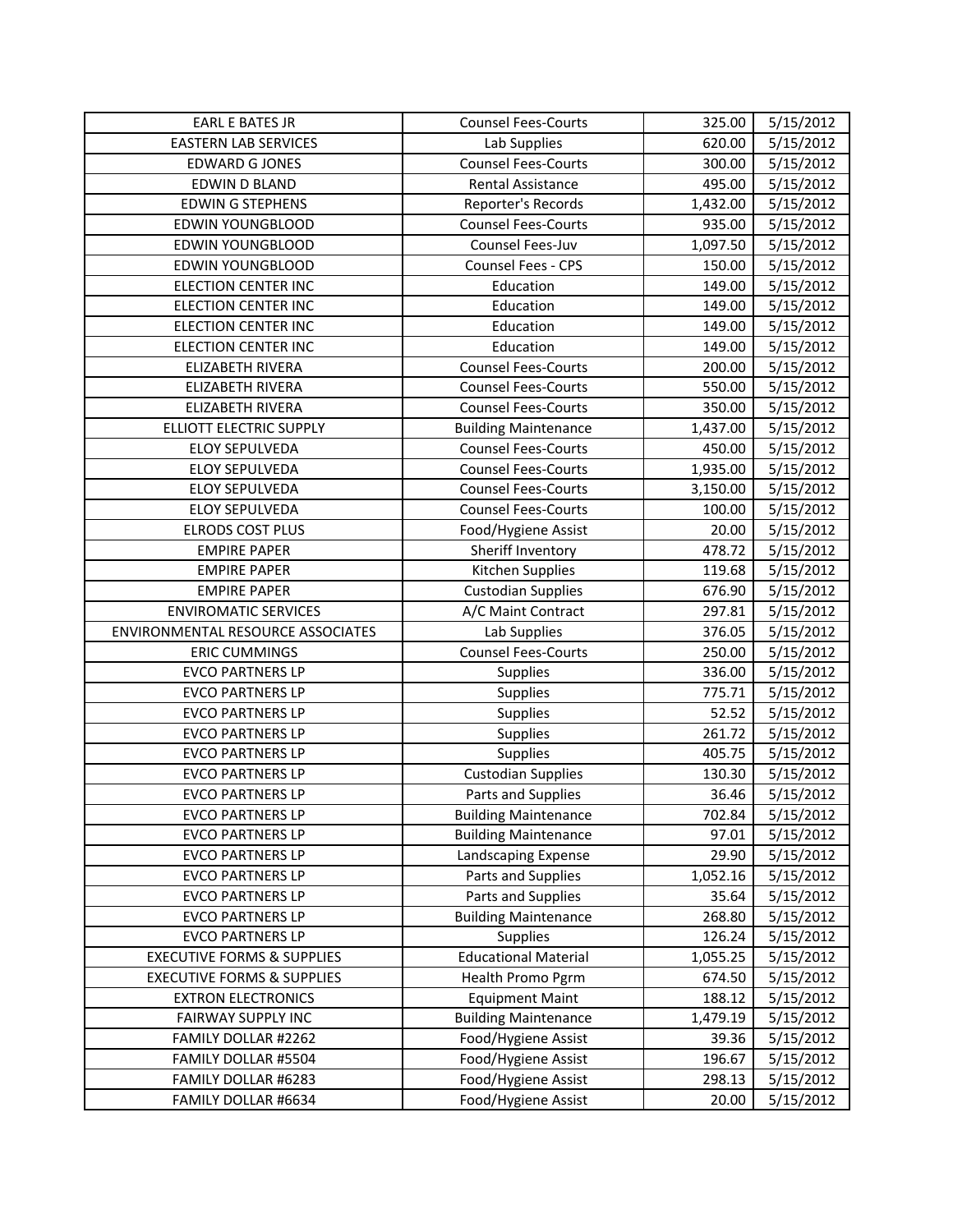| <b>FAMILY DOLLAR STORES</b>         | Food/Hygiene Assist         | 375.84    | 5/15/2012 |
|-------------------------------------|-----------------------------|-----------|-----------|
| <b>FARMERS MARKET</b>               | Food                        | 424.47    | 5/15/2012 |
| <b>FASCLAMPITT PAPER STORE</b>      | Sheriff Inventory           | 725.75    | 5/15/2012 |
| <b>FEDEX</b>                        | Postage                     | 534.40    | 5/15/2012 |
| <b>FEDEX</b>                        | Postage                     | 18.53     | 5/15/2012 |
| <b>FEDEX</b>                        | Postage                     | 910.53    | 5/15/2012 |
| <b>FEDEX</b>                        | Postage                     | 62.75     | 5/15/2012 |
| <b>FEDEX</b>                        | Postage                     | 73.00     | 5/15/2012 |
| FELIPE O CALZADA                    | <b>Counsel Fees-Courts</b>  | 600.00    | 5/15/2012 |
| FELIPE O CALZADA                    | Counsel Fees-Juv            | 200.00    | 5/15/2012 |
| <b>FIDLAR AQUISITION</b>            | Software Maintenance        | 2,900.00  | 5/15/2012 |
| FIESTA MART #61                     | Food/Hygiene Assist         | 20.00     | 5/15/2012 |
| FIESTA MART #69                     | Food/Hygiene Assist         | 34.64     | 5/15/2012 |
| FIESTA MART #76                     | Food/Hygiene Assist         | 159.07    | 5/15/2012 |
| FIESTA MART INC                     | Food/Hygiene Assist         | 19.30     | 5/15/2012 |
| FILTER SYSTEMS INC                  | A/C Maint Contract          | 373.77    | 5/15/2012 |
| FILTER SYSTEMS INC                  | A/C Maint Contract          | 120.02    | 5/15/2012 |
| FILTER SYSTEMS INC                  | A/C Maint Contract          | 259.30    | 5/15/2012 |
| FILTER SYSTEMS INC                  | A/C Maint Contract          | 108.85    | 5/15/2012 |
| FILTER SYSTEMS INC                  | A/C Maint Contract          | 168.14    | 5/15/2012 |
| FILTER SYSTEMS INC                  | A/C Maint Contract          | 555.14    | 5/15/2012 |
| FILTER SYSTEMS INC                  | A/C Maint Contract          | 161.20    | 5/15/2012 |
| FILTER SYSTEMS INC                  | A/C Maint Contract          | 320.33    | 5/15/2012 |
| FIRST CHOICE POWER                  | <b>Utility Assistance</b>   | 508.86    | 5/15/2012 |
| FIRST RESTORATION INC               | <b>Building Maintenance</b> | 2,462.58  | 5/15/2012 |
| <b>FISHER SCIENTIFIC</b>            | Lab Supplies                | 159.68    | 5/15/2012 |
| <b>FISHER SCIENTIFIC</b>            | Lab Supplies                | 539.16    | 5/15/2012 |
| <b>FISHER SCIENTIFIC</b>            | Lab Supplies                | 1,495.80  | 5/15/2012 |
| FITCO FITNESS CENTER OUTFITTER      | Capital Outlay Low V        | 10,489.50 | 5/15/2012 |
| FITCO FITNESS CENTER OUTFITTER      | Non-Track Equipment         | 1,170.00  | 5/15/2012 |
| FIVE STAR CORRECTIONAL SERVICES INC | Food Contr/Prisoners        | 77,617.12 | 5/15/2012 |
| FIVE STAR CORRECTIONAL SERVICES INC | Food Contr/Employees        | 2,461.07  | 5/15/2012 |
| FIVE STAR FORD OF TEXAS LTD         | Central Garage Inv          | 1,325.07  | 5/15/2012 |
| <b>FLUXLIGHT INC</b>                | <b>Computer Supplies</b>    | 224.20    | 5/15/2012 |
| FLYNN, FRANCIS & CLARK LLP          | Counsel Fees - CPS          | 150.00    | 5/15/2012 |
| FORENSIC DNA & DRUG TESTING SERVICE | <b>Medical Services</b>     | 1,246.00  | 5/15/2012 |
| FORT WORTH AUTO GLASS CENTER LTD    | Parts and Supplies          | 75.00     | 5/15/2012 |
| FORT WORTH WATER DEPARTMENT         | Water                       | 112.84    | 5/15/2012 |
| FORT WORTH WATER DEPARTMENT         | Water                       | 135.23    | 5/15/2012 |
| FORT WORTH WATER DEPARTMENT         | Water                       | 663.93    | 5/15/2012 |
| FORT WORTH WATER DEPARTMENT         | Water                       | 1,030.23  | 5/15/2012 |
| FORT WORTH WATER DEPARTMENT         | Water                       | 437.40    | 5/15/2012 |
| FORT WORTH WATER DEPARTMENT         | Water                       | 583.20    | 5/15/2012 |
| FORT WORTH WATER DEPARTMENT         | Water                       | 280.80    | 5/15/2012 |
| FORT WORTH WATER DEPARTMENT         | Water                       | 152.81    | 5/15/2012 |
| FORT WORTH WATER DEPARTMENT         | Water                       | 324.00    | 5/15/2012 |
| FORT WORTH WATER DEPARTMENT         | Water                       | 1,452.60  | 5/15/2012 |
| FORT WORTH WATER DEPARTMENT         | Water                       | 52.80     | 5/15/2012 |
| FORT WORTH WATER DEPARTMENT         | Water                       | 118.80    | 5/15/2012 |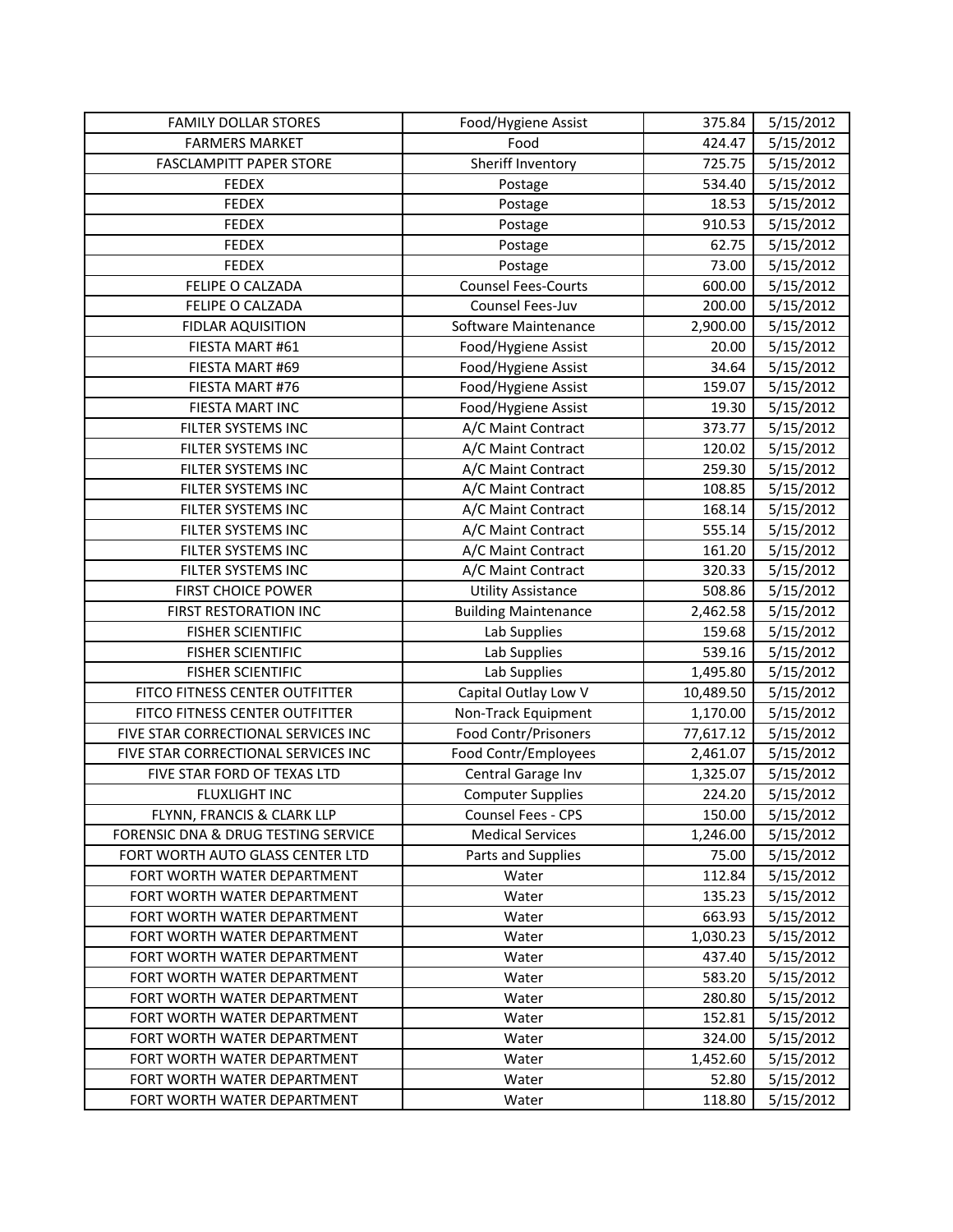| FORT WORTH WATER DEPARTMENT        | Water                       | 237.60   | 5/15/2012 |
|------------------------------------|-----------------------------|----------|-----------|
| FORT WORTH WATER DEPARTMENT        | Water                       | 81.00    | 5/15/2012 |
| FORT WORTH WATER DEPARTMENT        | Water                       | 108.00   | 5/15/2012 |
| FORT WORTH WATER DEPARTMENT        | <b>Utility Assistance</b>   | 643.47   | 5/15/2012 |
| FORT WORTH WATER DEPARTMENT        | Water                       | 227.89   | 5/15/2012 |
| FORT WORTH WATER DEPARTMENT        | Water                       | 61.75    | 5/15/2012 |
| FORT WORTH WATER DEPARTMENT        | Water                       | 116.40   | 5/15/2012 |
| FORT WORTH WATER DEPARTMENT        | Water                       | 865.90   | 5/15/2012 |
| FORT WORTH WATER DEPARTMENT        | Water                       | 168.51   | 5/15/2012 |
| FORT WORTH WATER DEPARTMENT        | Water                       | 162.00   | 5/15/2012 |
| FORT WORTH WATER DEPARTMENT        | Water                       | 3,186.00 | 5/15/2012 |
| FORTIS BUSINESS MEDIA LLC          | Subscriptions               | 397.00   | 5/15/2012 |
| <b>FRANCINE PRATT</b>              | Liaison Expense             | 85.57    | 5/15/2012 |
| FRANCISCO HERNANDEZ JR             | <b>Counsel Fees-Courts</b>  | 500.00   | 5/15/2012 |
| FRANCISCO HERNANDEZ JR             | <b>Counsel Fees-Courts</b>  | 400.00   | 5/15/2012 |
| FRANCISCO HERNANDEZ JR             | <b>Counsel Fees-Courts</b>  | 100.00   | 5/15/2012 |
| FRANCISCO HERNANDEZ, SR.           | <b>Interpreter Fees</b>     | 180.00   | 5/15/2012 |
| <b>FRANK ADLER</b>                 | Counsel Fees-Juv            | 200.00   | 5/15/2012 |
| <b>FRANK ADLER</b>                 | Counsel Fees - CPS          | 300.00   | 5/15/2012 |
| FRANK W NEAL & ASSOC INC           | <b>Building Maintenance</b> | 1,057.50 | 5/15/2012 |
| <b>FRED CUMMINGS</b>               | <b>Counsel Fees-Courts</b>  | 400.00   | 5/15/2012 |
| <b>FRED CUMMINGS</b>               | <b>Counsel Fees-Courts</b>  | 1,000.00 | 5/15/2012 |
| <b>FRONING &amp; ASSOCIATES</b>    | <b>Professional Service</b> | 175.42   | 5/15/2012 |
| FT WORTH LAUNDRY & DRY CLEAN       | Clothing                    | 109.00   | 5/15/2012 |
| FT WORTH LAUNDRY & DRY CLEAN       | Lab Equip Mainten           | 51.00    | 5/15/2012 |
| FULGHAM LAW FIRM PC                | <b>Counsel Fees-Courts</b>  | 350.00   | 5/15/2012 |
| <b>G ALAN STEELE</b>               | <b>Counsel Fees-Courts</b>  | 550.00   | 5/15/2012 |
| <b>G ANDREW PLATT</b>              | <b>Counsel Fees-Courts</b>  | 400.00   | 5/15/2012 |
| <b>G ANDREW PLATT</b>              | <b>Counsel Fees-Courts</b>  | 450.00   | 5/15/2012 |
| <b>GARY MEDLIN</b>                 | <b>Counsel Fees-Courts</b>  | 787.50   | 5/15/2012 |
| <b>GAYLA VILLASENOR</b>            | Cash For Kids               | 185.00   | 5/15/2012 |
| <b>GAYLORD OPRYLAND RESORT</b>     | Travel                      | 946.84   | 5/15/2012 |
| <b>GAYLORD OPRYLAND RESORT</b>     | Travel                      | 946.84   | 5/15/2012 |
| <b>GAYLORD OPRYLAND RESORT</b>     | Travel                      | 946.84   | 5/15/2012 |
| <b>GAYLORD OPRYLAND RESORT</b>     | Travel                      | 946.84   | 5/15/2012 |
| GEE AND ASSOCIATES INC             | <b>County Projects</b>      | 247.50   | 5/15/2012 |
| <b>GEORGE MACKEY</b>               | <b>Counsel Fees-Courts</b>  | 150.00   | 5/15/2012 |
| <b>GEORGE R TRIMBER LAW OFFICE</b> | <b>Counsel Fees-Courts</b>  | 650.00   | 5/15/2012 |
| <b>GEORGE R TRIMBER LAW OFFICE</b> | <b>Counsel Fees-Courts</b>  | 250.00   | 5/15/2012 |
| GES                                | <b>Building Maintenance</b> | 1,320.46 | 5/15/2012 |
| GES                                | <b>Building Maintenance</b> | 186.00   | 5/15/2012 |
| <b>GES</b>                         | <b>Building Maintenance</b> | 1,024.71 | 5/15/2012 |
| GES                                | <b>Building Maintenance</b> | 1,738.50 | 5/15/2012 |
| GES                                | <b>Building Maintenance</b> | 4,899.55 | 5/15/2012 |
| GES                                | A/C Maint Contract          | 375.14   | 5/15/2012 |
| GES                                | A/C Maint Contract          | 155.00   | 5/15/2012 |
| GES                                | A/C Maint Contract          | 7,444.65 | 5/15/2012 |
| <b>GES</b>                         | A/C Maint Contract          | 124.00   | 5/15/2012 |
| GES                                | A/C Maint Contract          | 4,903.00 | 5/15/2012 |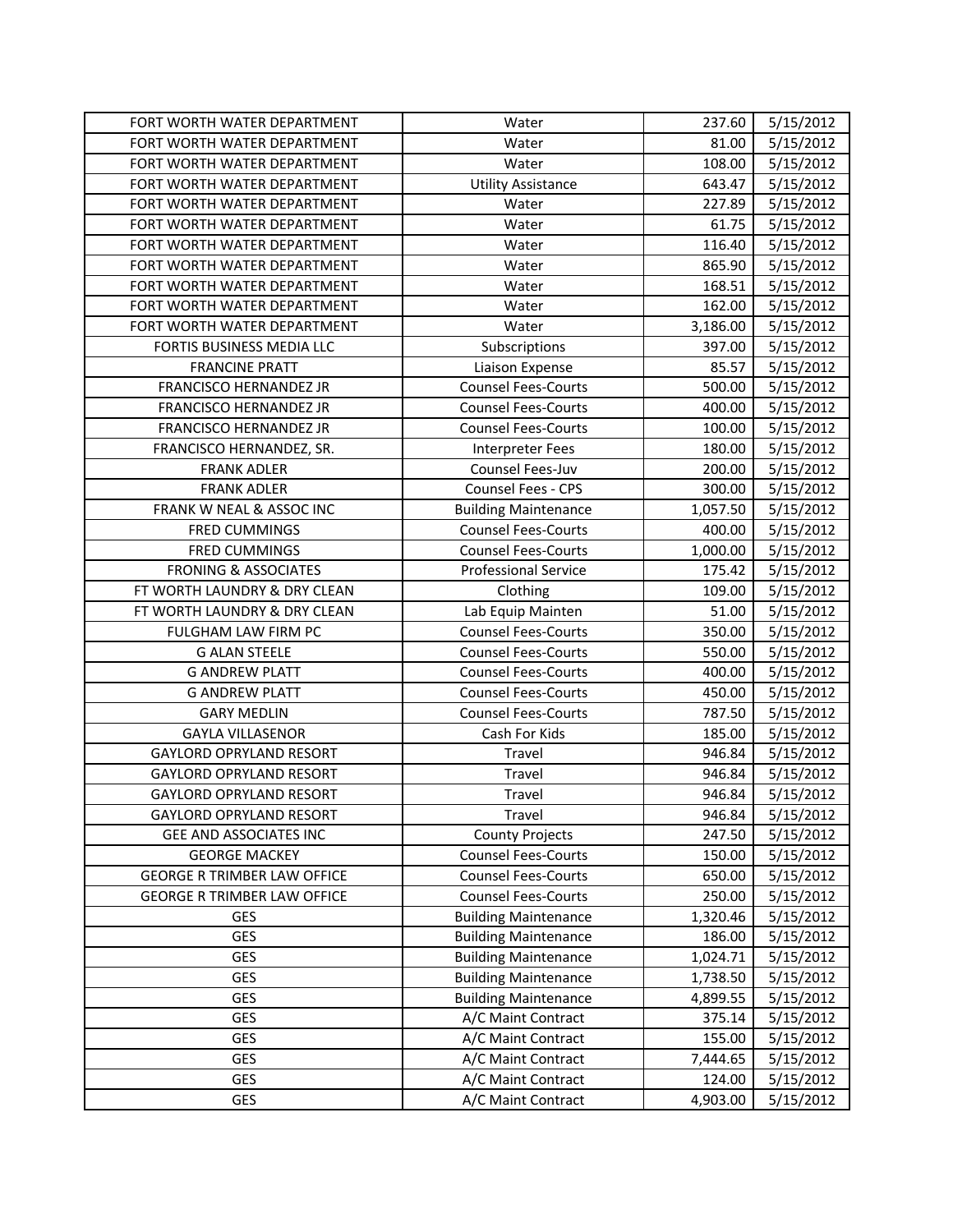| GES                                            | A/C Maint Contract          | 798.00    | 5/15/2012 |
|------------------------------------------------|-----------------------------|-----------|-----------|
| <b>GES</b>                                     | Kitchen Maintenance         | 312.60    | 5/15/2012 |
| <b>GES</b>                                     | Kitchen Maintenance         | 143.76    | 5/15/2012 |
| <b>GES</b>                                     | Kitchen Maintenance         | 1,075.64  | 5/15/2012 |
| GES                                            | Kitchen Maintenance         | 1,790.12  | 5/15/2012 |
| GES                                            | A/C Maint Contract          | 11,499.00 | 5/15/2012 |
| <b>GES</b>                                     | A/C Maint Contract          | 635.44    | 5/15/2012 |
| <b>GEXA ENERGY LP</b>                          | <b>Utility Assistance</b>   | 119.13    | 5/15/2012 |
| <b>GILBERT RUSSELL ROWE</b>                    | <b>Counsel Fees-Courts</b>  | 300.00    | 5/15/2012 |
| <b>GILBERTO TORREZ</b>                         | Investigative               | 699.00    | 5/15/2012 |
| <b>GRANICUS INC</b>                            | Software Maintenance        | 2,500.00  | 5/15/2012 |
| <b>GRAPEVINE RELIEF &amp; COMMUNITY EXCHAN</b> | <b>Subrecipient Service</b> | 5,303.00  | 5/15/2012 |
| <b>GRAPHIC FINISHING SYSTEMS INC</b>           | <b>Equipment Maint</b>      | 205.00    | 5/15/2012 |
| <b>GRAPHIC FINISHING SYSTEMS INC</b>           | <b>Equipment Maint</b>      | 495.00    | 5/15/2012 |
| <b>GREEN BUILDING CERTIFICATION</b>            | <b>Professional Service</b> | 599.15    | 5/15/2012 |
| GREEN GUARD FIRST AID AND SAFETY               | <b>Supplies</b>             | 105.97    | 5/15/2012 |
| <b>GREEN MOUNTAIN ENERGY COMPANY</b>           | <b>Utility Assistance</b>   | 490.00    | 5/15/2012 |
| <b>GREG GRAY</b>                               | <b>Counsel Fees-Courts</b>  | 550.00    | 5/15/2012 |
| <b>GREG GRAY</b>                               | <b>Counsel Fees-Courts</b>  | 400.00    | 5/15/2012 |
| <b>GREG GRAY</b>                               | <b>Counsel Fees-Courts</b>  | 875.00    | 5/15/2012 |
| <b>GREG GRAY</b>                               | <b>Counsel Fees-Courts</b>  | 275.00    | 5/15/2012 |
| <b>GREG HARP</b>                               | Clothing                    | 200.00    | 5/15/2012 |
| <b>GT DISTRIBUTORS INC</b>                     | Safety/Tact Supplies        | 861.43    | 5/15/2012 |
| <b>GUARANTEED EXPRESS INC</b>                  | <b>Courier Service</b>      | 276.10    | 5/15/2012 |
| <b>GUESTHOUSE INN &amp; SUITES</b>             | Travel                      | 503.28    | 5/15/2012 |
| <b>GUESTHOUSE INN &amp; SUITES</b>             | Travel                      | 503.28    | 5/15/2012 |
| <b>GUESTHOUSE INN &amp; SUITES</b>             | Travel                      | 503.28    | 5/15/2012 |
| <b>GW OUTFITTERS LP</b>                        | Supplies                    | 99.00     | 5/15/2012 |
| H D SMITH WHOLESALE CO                         | <b>Medical Supplies</b>     | 2,909.35  | 5/15/2012 |
| H D SMITH WHOLESALE CO                         | <b>Medical Supplies</b>     | 4,894.49  | 5/15/2012 |
| HALO BRANDED SOLUTIONS INC                     | Supplies                    | 573.55    | 5/15/2012 |
| HAMIDA A ABDAL-KHALLAQ INC                     | <b>Counsel Fees-Courts</b>  | 900.00    | 5/15/2012 |
| HAMIDA A ABDAL-KHALLAQ INC                     | <b>Counsel Fees-Courts</b>  | 2,000.00  | 5/15/2012 |
| HAMIDA A ABDAL-KHALLAQ INC                     | <b>Counsel Fees-Courts</b>  | 100.00    | 5/15/2012 |
| HAMIDA A ABDAL-KHALLAQ INC                     | <b>Counsel Fees-Courts</b>  | 675.00    | 5/15/2012 |
| HAMIDA A ABDAL-KHALLAQ INC                     | <b>Counsel Fees-Courts</b>  | 200.00    | 5/15/2012 |
| HAMIDA A ABDAL-KHALLAQ INC                     | <b>Counsel Fees-Courts</b>  | 425.00    | 5/15/2012 |
| HANES COMPANIES INC                            | <b>Bedding and Clothing</b> | 729.75    | 5/15/2012 |
| HANRATTY PLACE APARTMENTS LP                   | <b>Rental Assistance</b>    | 1,560.00  | 5/15/2012 |
| HANSON AGGREGATES CENTRAL INC                  | Rock and Gravel             | 2,584.79  | 5/15/2012 |
| <b>HAPPY HABITATS LLC</b>                      | <b>Utility Assistance</b>   | 64.11     | 5/15/2012 |
| HAROLD V JOHNSON                               | <b>Counsel Fees-Courts</b>  | 350.00    | 5/15/2012 |
| HEARTLAND ASPHALT MATERIALS INC                | Asphalt-Liquid              | 2,665.01  | 5/15/2012 |
| <b>HEATHER YVONNE OGIER</b>                    | <b>Counsel Fees-Courts</b>  | 200.00    | 5/15/2012 |
| HEATHER YVONNE OGIER                           | <b>Counsel Fees-Courts</b>  | 400.00    | 5/15/2012 |
| HEATHER YVONNE OGIER                           | Counsel Fees-Juv            | 200.00    | 5/15/2012 |
| HEI HOSPITALITY FUND HOLDINGS LP               | Travel                      | 662.32    | 5/15/2012 |
| HEISE LAW FIRM PC                              | <b>Counsel Fees-Courts</b>  | 400.00    | 5/15/2012 |
| <b>HELBING'S MOBIL SERVICE</b>                 | Central Garage Inv          | 119.25    | 5/15/2012 |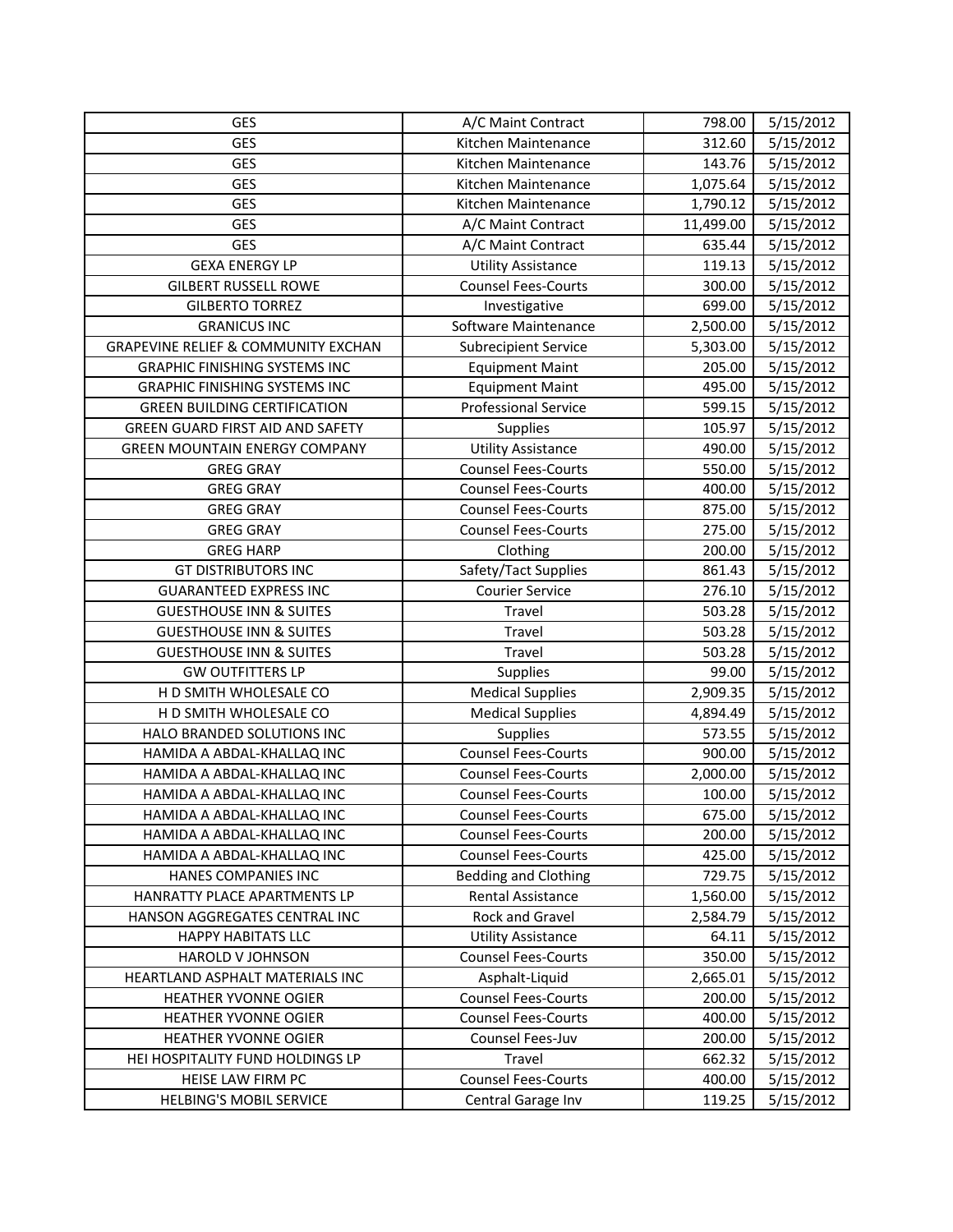| HELLMUTH, OBATA & KASSABAUM LP    | <b>Professional Service</b> | 27,841.28 | 5/15/2012 |
|-----------------------------------|-----------------------------|-----------|-----------|
| <b>HENRY SCHEIN</b>               | <b>Medical Supplies</b>     | 927.57    | 5/15/2012 |
| HIGGINBOTHAM & ASSOCIATES         | Prepaid - Insurance         | 175.32    | 5/15/2012 |
| HIGGINBOTHAM & ASSOCIATES         | <b>Bonds</b>                | 87.68     | 5/15/2012 |
| <b>HIGHSMITH</b>                  | <b>Supplies</b>             | 60.90     | 5/15/2012 |
| <b>HOBART SERVICE</b>             | Kitchen Maintenance         | 1,303.10  | 5/15/2012 |
| <b>HOBART SERVICE</b>             | Kitchen Maintenance         | 2,038.75  | 5/15/2012 |
| HOLT COMPANY OF TEXAS             | Parts and Supplies          | 54.94     | 5/15/2012 |
| HOLT COMPANY OF TEXAS             | Parts and Supplies          | 256.82    | 5/15/2012 |
| HOUSTON COMPENSATION AND BENEFITS | Education                   | 300.00    | 5/15/2012 |
| <b>HYDRADYNE LLC</b>              | Parts and Supplies          | 157.50    | 5/15/2012 |
| ICS                               | Sheriff Inventory           | 1,425.60  | 5/15/2012 |
| <b>IMMUNALYSIS CORPORATION</b>    | Lab Supplies                | 252.08    | 5/15/2012 |
| INDEPENDENT ENVIRONMENTAL SERV    | <b>Disposal Service</b>     | 763.00    | 5/15/2012 |
| INDEPENDENT ENVIRONMENTAL SERV    | <b>Disposal Service</b>     | 1,773.66  | 5/15/2012 |
| INDEPENDENT ENVIRONMENTAL SERV    | Disposal Service            | 508.00    | 5/15/2012 |
| INDEPENDENT ENVIRONMENTAL SERV    | <b>Disposal Service</b>     | 25.00     | 5/15/2012 |
| INDEPENDENT ENVIRONMENTAL SERV    | <b>Disposal Service</b>     | 215.00    | 5/15/2012 |
| INDEPENDENT ENVIRONMENTAL SERV    | <b>Disposal Service</b>     | 503.00    | 5/15/2012 |
| INDUSTRIAL POWER ISUZU TRUCK      | Central Garage Inv          | 290.47    | 5/15/2012 |
| <b>INLAND TRUCK PARTS CO</b>      | Parts and Supplies          | 60.17     | 5/15/2012 |
| INTEGRATED ACCESS SYSTEMS, LLC    | <b>Equipment Maint</b>      | 8,500.01  | 5/15/2012 |
| <b>INTERNATIONAL SYSTEMS OF</b>   | <b>Building Maintenance</b> | 2,550.00  | 5/15/2012 |
| INTERSTATE BATTERY OF FT WORTH    | Central Garage Inv          | 1,057.45  | 5/15/2012 |
| <b>IRMA DAVIS</b>                 | Clothing                    | 200.00    | 5/15/2012 |
| <b>IRMA N PEREZ</b>               | Clothing                    | 100.00    | 5/15/2012 |
| <b>IRVING HOLDINGS INC</b>        | Transportation              | 45.05     | 5/15/2012 |
| <b>IRVING HOLDINGS INC</b>        | Transportation              | 1,290.90  | 5/15/2012 |
| <b>IRVING PD</b>                  | <b>HIDTA Justice funds</b>  | 3,566.59  | 5/15/2012 |
| <b>IRVING PD</b>                  | <b>HIDTA Treasury funds</b> | 356.37    | 5/15/2012 |
| J AND J SUPPLY                    | Central Garage Inv          | 3.16      | 5/15/2012 |
| <b>J STEVEN BUSH</b>              | <b>Counsel Fees-Courts</b>  | 620.00    | 5/15/2012 |
| <b>J STEVEN BUSH</b>              | <b>Counsel Fees-Courts</b>  | 490.00    | 5/15/2012 |
| <b>J STEVEN BUSH</b>              | <b>Counsel Fees-Courts</b>  | 1,360.00  | 5/15/2012 |
| <b>J STEVEN BUSH</b>              | <b>Counsel Fees-Courts</b>  | 1,715.00  | 5/15/2012 |
| <b>J STEVEN BUSH</b>              | <b>Counsel Fees-Courts</b>  | 1,240.00  | 5/15/2012 |
| J STEVEN BUSH                     | <b>Counsel Fees-Courts</b>  | 200.00    | 5/15/2012 |
| <b>J STEVEN BUSH</b>              | <b>Counsel Fees-Courts</b>  | 100.00    | 5/15/2012 |
| <b>J STEVEN BUSH</b>              | <b>Counsel Fees-Courts</b>  | 100.00    | 5/15/2012 |
| JACK G DUFFY, JR.                 | <b>Counsel Fees-Courts</b>  | 300.00    | 5/15/2012 |
| JACK G DUFFY, JR.                 | <b>Counsel Fees-Courts</b>  | 350.00    | 5/15/2012 |
| JACK L HINES JR                   | <b>Building Maintenance</b> | 718.00    | 5/15/2012 |
| JACK L HINES JR                   | <b>Building Maintenance</b> | 353.00    | 5/15/2012 |
| <b>JACKIE MARTIN</b>              | Counsel Fees - CPS          | 200.00    | 5/15/2012 |
| <b>JAMES B BODY</b>               | Counsel Fees-Probate        | 2,200.00  | 5/15/2012 |
| <b>JAMES D RENFORTH II</b>        | <b>Counsel Fees-Courts</b>  | 550.00    | 5/15/2012 |
| <b>JAMES D RENFORTH II</b>        | <b>Counsel Fees-Courts</b>  | 1,100.00  | 5/15/2012 |
| <b>JAMES D RENFORTH II</b>        | <b>Counsel Fees-Courts</b>  | 4,500.00  | 5/15/2012 |
| James E Pritchard                 | Travel                      | 36.63     | 5/15/2012 |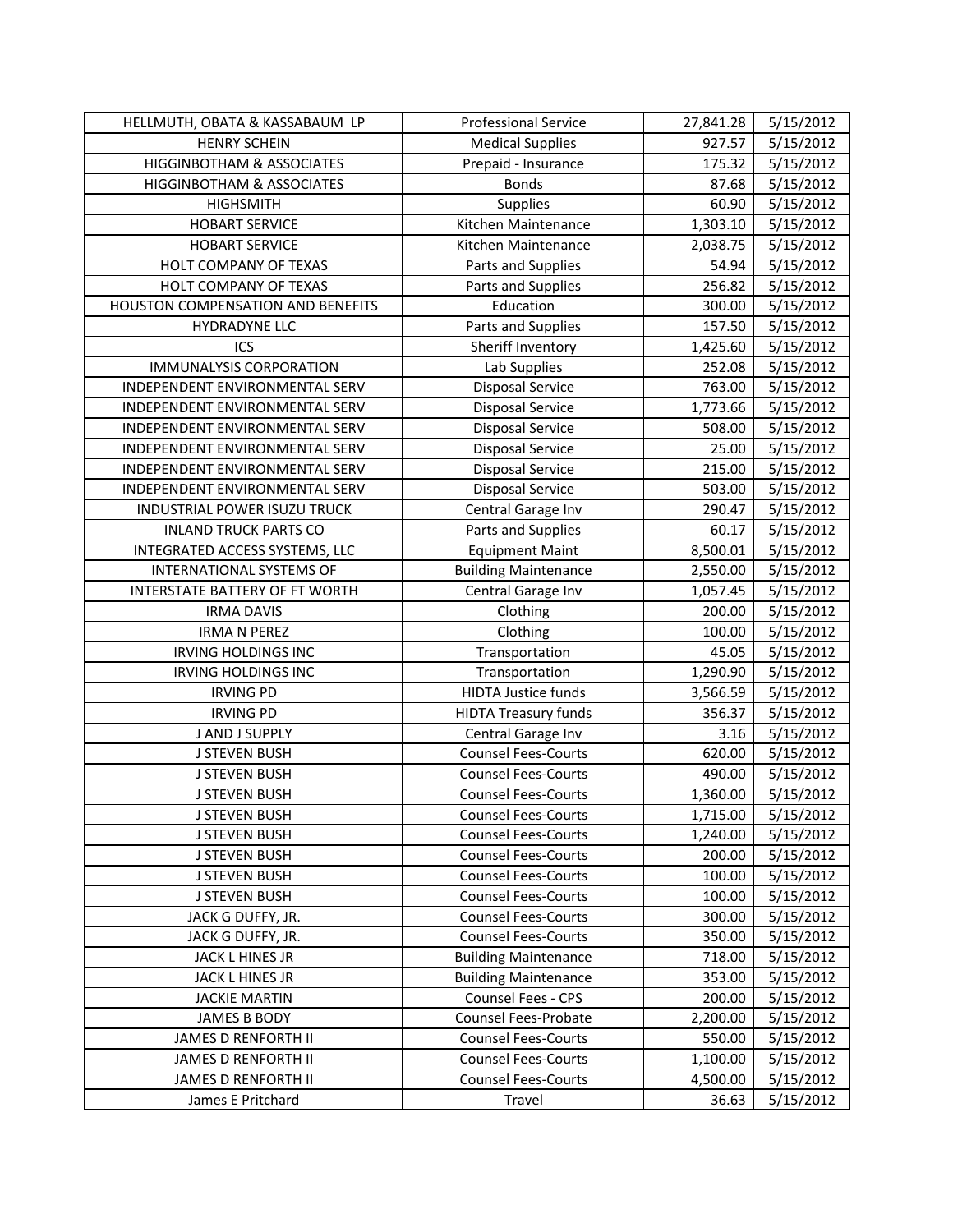| <b>JAMES MASEK</b>              | <b>Counsel Fees-Courts</b>  | 300.00   | 5/15/2012 |
|---------------------------------|-----------------------------|----------|-----------|
| <b>JAMES MASEK</b>              | Counsel Fees-Juv            | 200.00   | 5/15/2012 |
| <b>JAMES MASEK</b>              | Counsel Fees - CPS          | 1,495.00 | 5/15/2012 |
| <b>JAMES R WILSON</b>           | <b>Counsel Fees-Courts</b>  | 130.00   | 5/15/2012 |
| <b>JAMES R WILSON</b>           | <b>Counsel Fees-Courts</b>  | 220.00   | 5/15/2012 |
| James V Hollingsworth           | Education                   | 80.00    | 5/15/2012 |
| <b>JANIE BROWNLEE</b>           | Investigative               | 1,000.00 | 5/15/2012 |
| <b>JANPAK</b>                   | Sheriff Inventory           | 3,144.00 | 5/15/2012 |
| <b>JANPAK</b>                   | Kitchen Supplies            | 88.23    | 5/15/2012 |
| <b>JANPAK</b>                   | <b>Custodian Supplies</b>   | 123.36   | 5/15/2012 |
| <b>JANPAK</b>                   | <b>Custodian Supplies</b>   |          | 5/15/2012 |
| <b>JANPAK</b>                   | <b>Custodian Supplies</b>   |          | 5/15/2012 |
| JAY GILBERT CABALLERO           | <b>Counsel Fees-Courts</b>  | 550.00   | 5/15/2012 |
| JAY GILBERT CABALLERO           | <b>Counsel Fees-Courts</b>  | 2,100.00 | 5/15/2012 |
| JAY GILBERT CABALLERO           | <b>Counsel Fees-Courts</b>  | 550.00   | 5/15/2012 |
| JAY GILBERT CABALLERO           | <b>Counsel Fees-Courts</b>  | 2,320.00 | 5/15/2012 |
| JAY GILBERT CABALLERO           | <b>Counsel Fees-Courts</b>  | 275.00   | 5/15/2012 |
| JAY GILBERT CABALLERO           | <b>Counsel Fees-Courts</b>  | 200.00   | 5/15/2012 |
| <b>JAY HAMDAN</b>               | <b>Interpreter Fees</b>     | 170.00   | 5/15/2012 |
| <b>JEANIE MORRIS</b>            | <b>Professional Service</b> | 350.84   | 5/15/2012 |
| <b>JEANIE MORRIS</b>            | <b>Professional Service</b> | 701.68   | 5/15/2012 |
| JEFF S HOOVER                   | <b>Counsel Fees-Courts</b>  | 300.00   | 5/15/2012 |
| JEFF S HOOVER                   | <b>Counsel Fees-Courts</b>  | 700.00   | 5/15/2012 |
| JEFFERY DAVID BONCEK            | <b>Counsel Fees-Courts</b>  | 300.00   | 5/15/2012 |
| JEFFREY S STEWART PC            | <b>Counsel Fees-Courts</b>  | 800.00   | 5/15/2012 |
| JEFFREY S STEWART PC            | <b>Counsel Fees-Courts</b>  | 450.00   | 5/15/2012 |
| <b>JERRY WOOD</b>               | <b>Counsel Fees-Courts</b>  | 300.00   | 5/15/2012 |
| <b>JERRY WOOD</b>               | <b>Counsel Fees-Courts</b>  | 100.00   | 5/15/2012 |
| <b>JESUS NEVAREZ</b>            | <b>Counsel Fees-Courts</b>  | 350.00   | 5/15/2012 |
| <b>JESUS NEVAREZ</b>            | Counsel Fees - CPS          | 950.00   | 5/15/2012 |
| JI SPECIALTY SERVICES INC       | <b>Professional Service</b> | 9,847.50 | 5/15/2012 |
| JIM BEARDEN AND ASSOCIATES PLLC | Counsel Fees - CPS          | 100.00   | 5/15/2012 |
| <b>JIM C MINTER</b>             | <b>Counsel Fees-Courts</b>  | 237.50   | 5/15/2012 |
| <b>JIM CULBERTSON</b>           | Counsel Fees - CPS          | 1,680.00 | 5/15/2012 |
| <b>JIM LANE</b>                 | <b>Counsel Fees-Courts</b>  | 875.00   | 5/15/2012 |
| <b>JIM LANE</b>                 | <b>Counsel Fees-Courts</b>  | 250.00   | 5/15/2012 |
| Jimmy R Politz                  | Education                   | 210.35   | 5/15/2012 |
| <b>JMP INTEREST LTD</b>         | Law Books                   | 361.60   | 5/15/2012 |
| <b>JMP INTEREST LTD</b>         | Law Books                   | 137.00   | 5/15/2012 |
| <b>JOHN AVERY</b>               | <b>Counsel Fees-Courts</b>  | 400.00   | 5/15/2012 |
| <b>JOHN BENOIST</b>             | Counsel Fees-Probate        | 2,200.00 | 5/15/2012 |
| JOHN CARL BEATTY                | <b>Counsel Fees-Courts</b>  | 700.00   | 5/15/2012 |
| JOHN CARL BEATTY                | Counsel Fees-Juv            | 100.00   | 5/15/2012 |
| <b>JOHN HARDING</b>             | <b>Counsel Fees-Courts</b>  | 2,575.00 | 5/15/2012 |
| <b>JOHN HARDING</b>             | <b>Counsel Fees-Courts</b>  | 950.00   | 5/15/2012 |
| <b>JOHN HARDING</b>             | <b>Counsel Fees-Courts</b>  | 137.50   | 5/15/2012 |
| JOHN LINEBARGER                 | <b>Counsel Fees-Courts</b>  | 300.00   | 5/15/2012 |
| JOHN P MCCALL JR                | <b>Counsel Fees-Courts</b>  | 200.00   | 5/15/2012 |
| JOHN W STICKELS                 | <b>Counsel Fees-Courts</b>  | 825.00   | 5/15/2012 |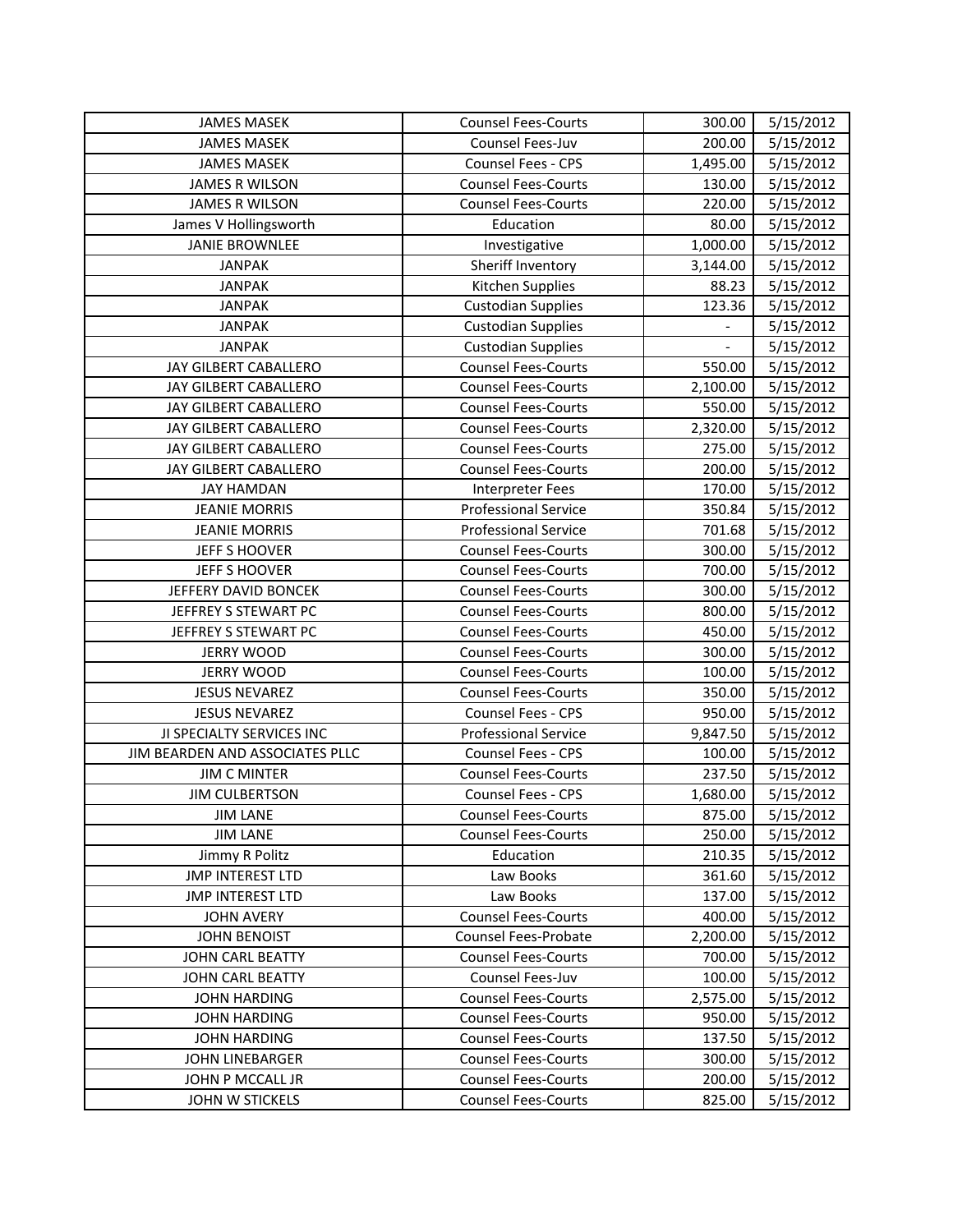| <b>JOHNSON &amp; JOHNSON</b>  | <b>Counsel Fees-Courts</b> | 710.00    | 5/15/2012 |
|-------------------------------|----------------------------|-----------|-----------|
| JOHNSON CONTROLS INC          | A/C Maint Contract         | 17,138.00 | 5/15/2012 |
| JOHNSON CONTROLS INC          | <b>Energy Mgmt Maint</b>   | 791.00    | 5/15/2012 |
| <b>JONATHAN SIMPSON</b>       | <b>Counsel Fees-Courts</b> | 600.00    | 5/15/2012 |
| <b>JONATHAN SIMPSON</b>       | <b>Counsel Fees-Courts</b> | 200.00    | 5/15/2012 |
| <b>JONATHAN SIMPSON</b>       | <b>Counsel Fees-Courts</b> | 200.00    | 5/15/2012 |
| JOYCE E STEVENS P.C.          | <b>Counsel Fees-Courts</b> | 1,000.00  | 5/15/2012 |
| JOYCE E STEVENS P.C.          | Counsel Fees-Juv           | 300.00    | 5/15/2012 |
| <b>JUAN TIJERINA</b>          | <b>Counsel Fees-Courts</b> | 200.00    | 5/15/2012 |
| JUDITH VAN HOOF               | Counsel Fees - CPS         | 200.00    | 5/15/2012 |
| <b>JUDY BARTLETT</b>          | Clothing                   | 100.00    | 5/15/2012 |
| <b>JULIE JACOBSON</b>         | Counsel Fees - CPS         | 2,110.00  | 5/15/2012 |
| <b>JURIS PUBLISHING INC</b>   | Law Books                  | 65.00     | 5/15/2012 |
| JURIS PUBLISHING INC          | Law Books                  | 195.00    | 5/15/2012 |
| <b>KALANI MONIZ</b>           | <b>Court Visitor</b>       | 89.36     | 5/15/2012 |
| <b>KAPPA MAP GROUP LLC</b>    | Law Books                  | 22.77     | 5/15/2012 |
| <b>KARA CARRERAS</b>          | <b>Counsel Fees-Courts</b> | 300.00    | 5/15/2012 |
| <b>KARA CARRERAS</b>          | <b>Counsel Fees-Courts</b> | 300.00    | 5/15/2012 |
| <b>KARA CARRERAS</b>          | <b>Counsel Fees-Courts</b> | 300.00    | 5/15/2012 |
| <b>KARA CARRERAS</b>          | <b>Counsel Fees-Courts</b> | 1,200.00  | 5/15/2012 |
| <b>KAREN BORGHESI SMITH</b>   | Reporter's Records         | 7,388.00  | 5/15/2012 |
| <b>KARMEN JOHNSON</b>         | <b>Counsel Fees-Courts</b> | 1,093.50  | 5/15/2012 |
| <b>KARMEN JOHNSON</b>         | Counsel Fees-Juv           | 400.00    | 5/15/2012 |
| <b>KARMEN JOHNSON</b>         | Counsel Fees - CPS         | 1,443.00  | 5/15/2012 |
| <b>KATHARINE D STONE</b>      | <b>Counsel Fees-Courts</b> | 200.00    | 5/15/2012 |
| KATHERYN HAYWOOD              | <b>Counsel Fees-Courts</b> | 500.00    | 5/15/2012 |
| KATHERYN HAYWOOD              | <b>Counsel Fees-Courts</b> | 900.00    | 5/15/2012 |
| KATHERYN HAYWOOD              | <b>Counsel Fees-Courts</b> | 150.00    | 5/15/2012 |
| KATHLEEN JEANNE MEGONIGAL     | Counsel Fees-Juv           | 100.00    | 5/15/2012 |
| KATHLEEN JEANNE MEGONIGAL     | Counsel Fees - CPS         | 100.00    | 5/15/2012 |
| KATHY A LOWTHORP              | <b>Counsel Fees-Courts</b> | 500.00    | 5/15/2012 |
| KEARNEY/WYNN ATTORNEYS AT LAW | <b>Counsel Fees-Courts</b> | 200.00    | 5/15/2012 |
| <b>KEITH MCKAY</b>            | <b>Counsel Fees-Courts</b> | 2,500.00  | 5/15/2012 |
| <b>KEITH MCKAY</b>            | <b>Counsel Fees-Courts</b> | 500.00    | 5/15/2012 |
| Kelly A Diaz                  | Travel                     | 140.00    | 5/15/2012 |
| KELLY R GOODNESS PHD          | Psych Exam/Testimony       | 900.00    | 5/15/2012 |
| <b>KELLYE SWANDA</b>          | Counsel Fees - CPS         | 200.00    | 5/15/2012 |
| <b>KENDRA BARNARD</b>         | Clothing                   | 200.00    | 5/15/2012 |
| <b>KENNETH CUTRER</b>         | <b>Counsel Fees-Courts</b> | 600.00    | 5/15/2012 |
| <b>KENNETH CUTRER</b>         | <b>Counsel Fees-Courts</b> | 100.00    | 5/15/2012 |
| <b>KENNETH W MULLEN</b>       | <b>Counsel Fees-Courts</b> | 150.00    | 5/15/2012 |
| KENNETH W MULLEN              | <b>Counsel Fees-Courts</b> | 450.00    | 5/15/2012 |
| <b>KERRY OWENS</b>            | Counsel Fees - CPS         | 300.00    | 5/15/2012 |
| <b>KERRY YANEZ</b>            | Counsel Fees-Juv           | 200.00    | 5/15/2012 |
| KIM CATALANO                  | <b>Counsel Fees-Courts</b> | 90.00     | 5/15/2012 |
| KIMBERLEY CAMPBELL            | <b>Counsel Fees-Courts</b> | 1,450.00  | 5/15/2012 |
| KIMBERLEY CAMPBELL            | <b>Counsel Fees-Courts</b> | 275.00    | 5/15/2012 |
| KIMBERLY DEWEY                | Counsel Fees - CPS         | 200.00    | 5/15/2012 |
| KNOWLES PUBLISHING            | Law Books                  | 85.17     | 5/15/2012 |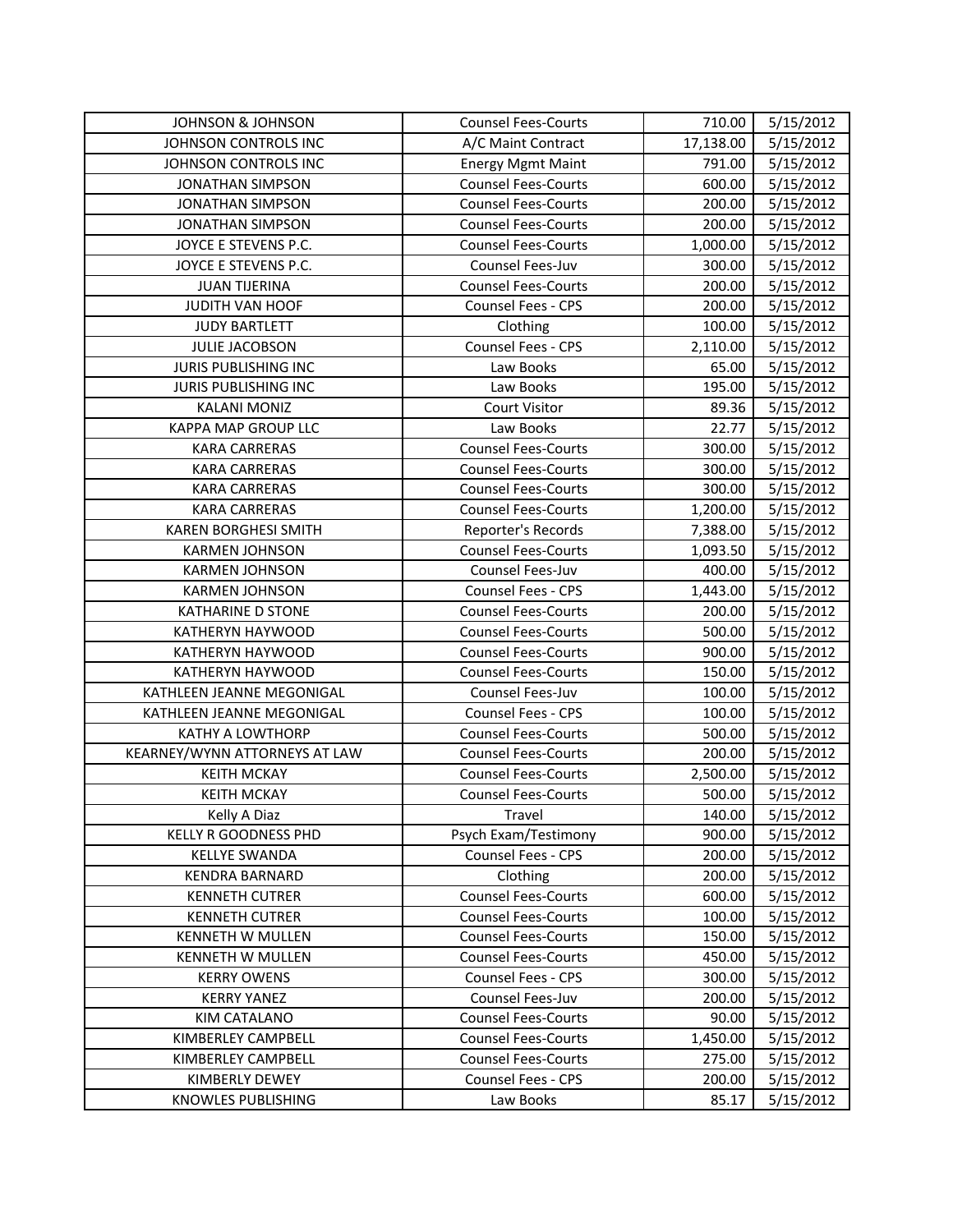| KONICA MINOLTA BUSINESS SOLUTIONS                                      | <b>Equipment Maint</b>                         | 122.63           | 5/15/2012              |
|------------------------------------------------------------------------|------------------------------------------------|------------------|------------------------|
| KONICA MINOLTA BUSINESS SOLUTIONS                                      | <b>Equipment Maint</b>                         | 3.71             | 5/15/2012              |
| KONICA MINOLTA BUSINESS SOLUTIONS                                      | <b>Equipment Rentals</b>                       | 154.39           | 5/15/2012              |
| KONICA MINOLTA BUSINESS SOLUTIONS                                      | <b>Equipment Rentals</b>                       | 93.50            | 5/15/2012              |
| KONICA MINOLTA BUSINESS SOLUTIONS                                      | <b>Equipment Rentals</b>                       | 93.50            | 5/15/2012              |
| KONICA MINOLTA BUSINESS SOLUTIONS                                      | <b>Equipment Rentals</b>                       | 93.50            | 5/15/2012              |
| KONICA MINOLTA BUSINESS SOLUTIONS                                      | <b>Equipment Rentals</b>                       | 184.18           | 5/15/2012              |
| KRATOS PUBLIC SAFETY AND SECURITY                                      | <b>Building Maintenance</b>                    | 2,651.03         | 5/15/2012              |
| <b>KRISTINA WEST</b>                                                   | <b>Counsel Fees-Courts</b>                     | 575.00           | 5/15/2012              |
| <b>KRISTINA WEST</b>                                                   | Counsel Fees-Juv                               | 100.00           | 5/15/2012              |
| <b>KSM EXCHANGE LLC</b>                                                | Parts and Supplies                             | 263.28           | 5/15/2012              |
| <b>KSM EXCHANGE LLC</b>                                                | Parts and Supplies                             | 254.37           | 5/15/2012              |
| <b>KSM EXCHANGE LLC</b>                                                | Parts and Supplies                             | 668.08           | 5/15/2012              |
| <b>KSM EXCHANGE LLC</b>                                                | Parts and Supplies                             | 75.24            | 5/15/2012              |
| <b>KSM EXCHANGE LLC</b>                                                | Grease and Oil                                 | 306.57           | 5/15/2012              |
| <b>LACY BRITTEN</b>                                                    | Counsel Fees - CPS                             | 100.00           | 5/15/2012              |
| <b>LANTIS G ROBERTS</b>                                                | Counsel Fees - CPS                             | 1,625.00         | 5/15/2012              |
| <b>LARRY E REED</b>                                                    | <b>Counsel Fees-Courts</b>                     | 500.00           | 5/15/2012              |
| <b>LARRY REED</b>                                                      | Clothing                                       | 200.00           | 5/15/2012              |
| LASERLINK INTERNATIONAL INC                                            | Supplies                                       | 360.00           | 5/15/2012              |
| LASERLINK INTERNATIONAL INC                                            | <b>Supplies</b>                                | 183.00           | 5/15/2012              |
| LASERLINK INTERNATIONAL INC                                            | <b>Supplies</b>                                | 104.00           | 5/15/2012              |
| LASERLINK INTERNATIONAL INC                                            | <b>Supplies</b>                                | 148.00           | 5/15/2012              |
| LASERLINK INTERNATIONAL INC                                            | <b>Supplies</b>                                | 92.45            | 5/15/2012              |
| LASERLINK INTERNATIONAL INC                                            | <b>Supplies</b>                                | 98.00            | 5/15/2012              |
|                                                                        |                                                |                  |                        |
| LASERLINK INTERNATIONAL INC                                            | <b>Supplies</b>                                | 139.00           | 5/15/2012              |
| LASERLINK INTERNATIONAL INC                                            | <b>Supplies</b>                                | 139.00           | 5/15/2012              |
| LASERLINK INTERNATIONAL INC                                            | <b>Supplies</b>                                | 49.00            | 5/15/2012              |
| LASERLINK INTERNATIONAL INC                                            | <b>Supplies</b>                                | 343.00           | 5/15/2012              |
| LASERLINK INTERNATIONAL INC                                            | <b>Supplies</b>                                | 169.00           | 5/15/2012              |
| LASERLINK INTERNATIONAL INC                                            | <b>Supplies</b>                                | 183.00           | 5/15/2012              |
| LASERLINK INTERNATIONAL INC                                            | <b>Supplies</b>                                | 90.00            | 5/15/2012              |
| LASERLINK INTERNATIONAL INC                                            | <b>Supplies</b>                                | 125.95           | 5/15/2012              |
| LASERLINK INTERNATIONAL INC                                            | <b>Supplies</b>                                | 104.00           | 5/15/2012              |
| LASERLINK INTERNATIONAL INC                                            | <b>Supplies</b>                                | 184.00           | 5/15/2012              |
| LASERLINK INTERNATIONAL INC                                            | <b>Supplies</b>                                | 239.80           | 5/15/2012              |
| LASERLINK INTERNATIONAL INC                                            | <b>Computer Supplies</b>                       | 1,076.00         | 5/15/2012              |
| LASERLINK INTERNATIONAL INC                                            | <b>Supplies</b>                                | 58.00            | 5/15/2012              |
| LASERLINK INTERNATIONAL INC                                            | <b>Supplies</b>                                | 659.00           | 5/15/2012              |
| LASERLINK INTERNATIONAL INC                                            | <b>Computer Supplies</b>                       | 158.00           | 5/15/2012              |
| LASERLINK INTERNATIONAL INC                                            | <b>Computer Supplies</b>                       | 145.00           | 5/15/2012              |
| LAST GROUP ENTERPRISES INC                                             | Sheriff Inventory                              | 1,302.00         | 5/15/2012              |
| LAUREN GRAHAM & ASSOCIATES PLLC                                        | <b>Counsel Fees-Courts</b>                     | 450.00           | 5/15/2012              |
| LAW OFC OF PATTON E MAYNARD PC                                         | <b>Counsel Fees-Courts</b>                     | 200.00           | 5/15/2012              |
| LAW OFFICE EDWARD E CASTILLO PLLC                                      | <b>Counsel Fees-Courts</b>                     | 425.00           | 5/15/2012              |
| LAW OFFICE EDWARD E CASTILLO PLLC                                      | <b>Counsel Fees-Courts</b>                     | 325.00           | 5/15/2012              |
| LAW OFFICE EDWARD E CASTILLO PLLC                                      | <b>Counsel Fees-Courts</b>                     | 1,400.00         | 5/15/2012              |
| LAW OFFICE EDWARD E CASTILLO PLLC<br>LAW OFFICE EDWARD E CASTILLO PLLC | <b>Counsel Fees-Courts</b><br>Counsel Fees-Juv | 725.00<br>200.00 | 5/15/2012<br>5/15/2012 |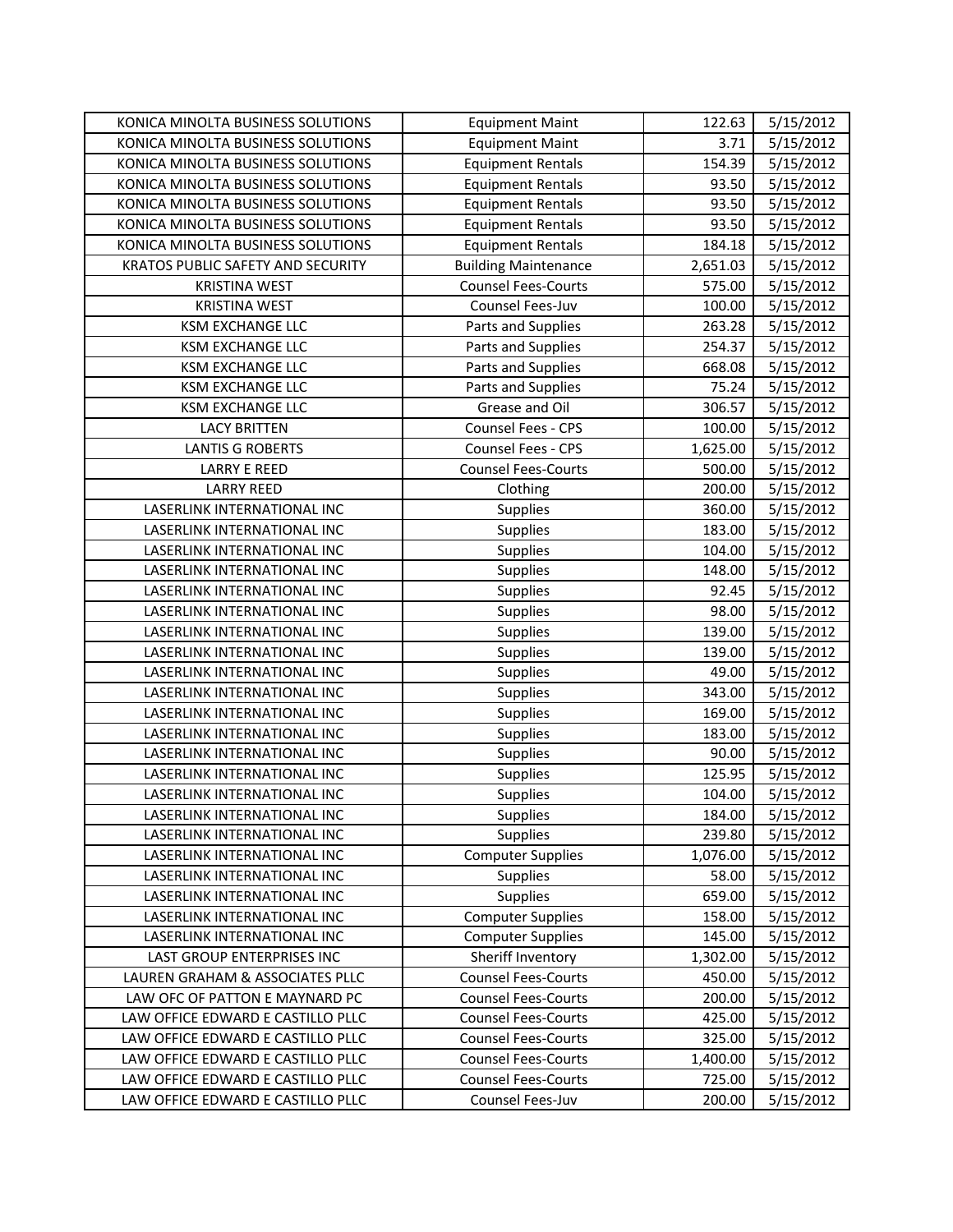| LAW OFFICE OF BRADLEY L CLARK PC                 | <b>Counsel Fees-Courts</b>                   | 1,600.00         | 5/15/2012              |
|--------------------------------------------------|----------------------------------------------|------------------|------------------------|
| LAW OFFICE OF BRADLEY L CLARK PC                 | <b>Counsel Fees-Courts</b>                   | 400.00           | 5/15/2012              |
| LAW OFFICE OF BRADLEY L CLARK PC                 | <b>Counsel Fees-Courts</b>                   | 600.00           | 5/15/2012              |
| LAW OFFICE OF BRADLEY L CLARK PC                 | <b>Counsel Fees-Courts</b>                   | 1,600.00         | 5/15/2012              |
| LAW OFFICE OF CARLOS G GALLIANI PC               | Counsel Fees-Juv                             | 100.00           | 5/15/2012              |
| LAW OFFICE OF CARLOS G GALLIANI PC               | Counsel Fees - CPS                           | 135.00           | 5/15/2012              |
| LAW OFFICE OF GANOZA & RODRIGUEZ                 | Counsel Fees - CPS                           | 100.00           | 5/15/2012              |
| LAW OFFICE OF GARY L NICKELSON                   | <b>Counsel Fees-Courts</b>                   | 1,275.00         | 5/15/2012              |
| LAW OFFICE OF GARY L NICKELSON                   | Counsel Fees - CPS                           | 250.00           | 5/15/2012              |
| LAW OFFICE OF HARMONY M SCHUERMAN P              | <b>Counsel Fees-Courts</b>                   | 300.00           | 5/15/2012              |
| LAW OFFICE OF HARMONY M SCHUERMAN P              | Counsel Fees-Juv                             | 200.00           | 5/15/2012              |
| LAW OFFICE OF JO AN G ASHLEY                     | Counsel Fees-Juv                             | 300.00           | 5/15/2012              |
| LAW OFFICE OF JULIA A MCENTIRE PLLC              | <b>Counsel Fees-Courts</b>                   | 350.00           | 5/15/2012              |
| LAW OFFICE OF KEE A ABLES PC                     | <b>Counsel Fees - CPS</b>                    | 150.00           | 5/15/2012              |
| LAW OFFICE OF MEDA BOURLAND PLLC                 | <b>Counsel Fees-Courts</b>                   | 400.00           | 5/15/2012              |
| LAW OFFICE OF TIM CHOY                           | <b>Counsel Fees-Courts</b>                   | 150.00           | 5/15/2012              |
| <b>LAWSON PRODUCTS INC</b>                       | Parts and Supplies                           | 199.36           | 5/15/2012              |
| LEIGH ANN SCHENK                                 | Counsel Fees - CPS                           | 100.00           | 5/15/2012              |
| LEIGH DAVIS                                      | <b>Counsel Fees-Courts</b>                   | 520.00           | 5/15/2012              |
| LEON REED JR                                     | <b>Counsel Fees-Courts</b>                   | 400.00           | 5/15/2012              |
| LEONARDS FARM AND RANCH                          | Landscaping Expense                          | 72.55            | 5/15/2012              |
| <b>LESA PAMPLIN</b>                              | <b>Counsel Fees-Courts</b>                   | 250.00           | 5/15/2012              |
| <b>LESLIE JOHNS</b>                              | <b>Counsel Fees-Courts</b>                   | 1,550.00         | 5/15/2012              |
| LETTERPRESS GRAPHICS INC                         | Graphics Inventory                           | 58.00            | 5/15/2012              |
|                                                  |                                              |                  |                        |
| LEXISNEXIS                                       | <b>Professional Service</b>                  | 1,275.00         | 5/15/2012              |
| LEXISNEXIS                                       | On-Line Service                              | 1,959.00         | 5/15/2012              |
| LEXISNEXIS                                       | On-Line Service                              | 46.00            | 5/15/2012              |
| LEXISNEXIS                                       | <b>On-Line Service</b>                       | 27.00            | 5/15/2012              |
| LEXISNEXIS                                       | On-Line Service                              | 293.00           | 5/15/2012              |
| LEXISNEXIS RISK DATA MANAGEMENT INC              | Subscriptions                                | 2,060.00         | 5/15/2012              |
| LIFELINE CHILDREN AND FAMILY                     | <b>Foster Home Care</b>                      | 790.40           | 5/15/2012              |
| LINDEN & ASSOCIATES, P.C.                        | Counsel Fees-Probate                         | 2,200.00         | 5/15/2012              |
| LISA HOOBLER                                     | <b>Counsel Fees-Courts</b>                   | 1,050.00         | 5/15/2012              |
| <b>LISA MORTON</b>                               | Reporter's Records                           | 1,856.00         | 5/15/2012              |
| LISA MULLEN                                      | <b>Counsel Fees-Courts</b>                   | 700.00           | 5/15/2012              |
| LISA MULLEN                                      | <b>Counsel Fees-Courts</b>                   | 900.00           | 5/15/2012              |
| LITHO SUPPLY AND SERVICE CO INC                  | <b>Equipment Maint</b>                       | 412.08           | 5/15/2012              |
| LLOYD GOSSELINK ROCHELLE & TOWNSEND              | <b>Litigation Expense</b>                    | 6,136.00         | 5/15/2012              |
| LOCK TIGHT SECURITY INC                          | <b>Supplies</b>                              | 14.00            | 5/15/2012              |
| LOCK TIGHT SECURITY INC                          | Parts and Supplies                           | 464.00           | 5/15/2012              |
| LOCK TIGHT SECURITY INC                          | <b>Building Maintenance</b>                  | 52.00            | 5/15/2012              |
| LOCK TIGHT SECURITY INC                          | <b>Building Maintenance</b>                  | 124.00           | 5/15/2012              |
| LOCK TIGHT SECURITY INC                          | <b>Building Maintenance</b>                  | 50.50            | 5/15/2012              |
| LOCK TIGHT SECURITY INC                          | <b>Building Maintenance</b>                  | 54.50            | 5/15/2012              |
| LOCK TIGHT SECURITY INC                          | <b>Building Maintenance</b>                  | 92.50            | 5/15/2012              |
| LOCK TIGHT SECURITY INC                          | Parts and Supplies                           | 30.00            | 5/15/2012              |
| LOI & ASSOCIATES PLLC                            | <b>Counsel Fees-Courts</b>                   | 300.00           | 5/15/2012              |
| LOOMIS FARGO & COMPANY<br>LOOMIS FARGO & COMPANY | ArmoredCar Messenger<br>ArmoredCar Messenger | 400.00<br>400.00 | 5/15/2012<br>5/15/2012 |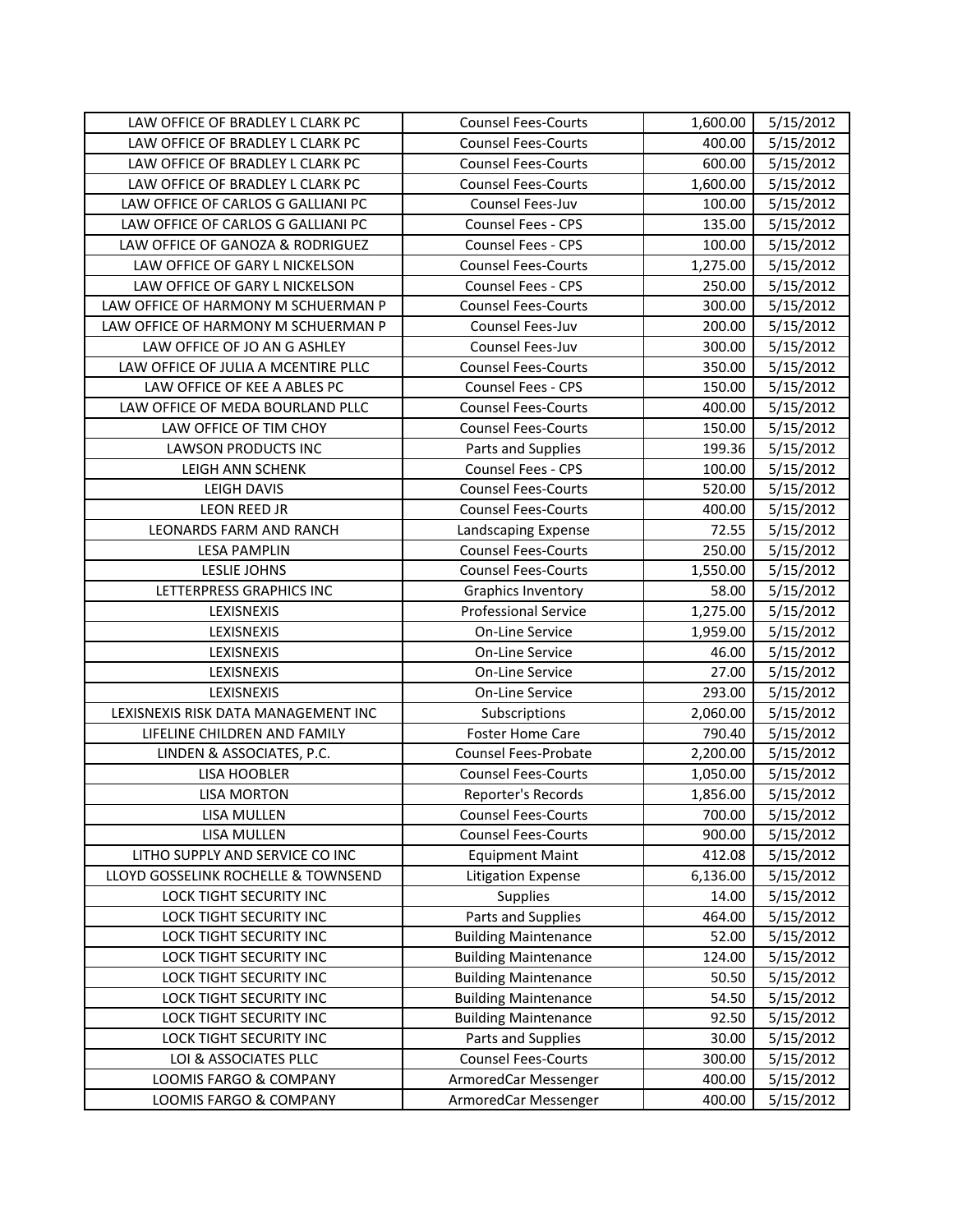| LOOMIS FARGO & COMPANY            | ArmoredCar Messenger        | 400.00   | 5/15/2012 |
|-----------------------------------|-----------------------------|----------|-----------|
| LOOMIS FARGO & COMPANY            | ArmoredCar Messenger        | 400.00   | 5/15/2012 |
| LOOMIS FARGO & COMPANY            | ArmoredCar Messenger        | 400.00   | 5/15/2012 |
| LOOMIS FARGO & COMPANY            | ArmoredCar Messenger        | 400.00   | 5/15/2012 |
| LOOMIS FARGO & COMPANY            | ArmoredCar Messenger        | 400.00   | 5/15/2012 |
| LOOMIS FARGO & COMPANY            | ArmoredCar Messenger        | 400.00   | 5/15/2012 |
| LOOMIS FARGO & COMPANY            | ArmoredCar Messenger        | 400.00   | 5/15/2012 |
| LOOMIS FARGO & COMPANY            | ArmoredCar Messenger        | 400.00   | 5/15/2012 |
| LOOMIS FARGO & COMPANY            | ArmoredCar Messenger        | 400.00   | 5/15/2012 |
| LOOMIS FARGO & COMPANY            | ArmoredCar Messenger        | 400.00   | 5/15/2012 |
| LOOMIS FARGO & COMPANY            | ArmoredCar Messenger        | 400.00   | 5/15/2012 |
| LOOMIS FARGO & COMPANY            | ArmoredCar Messenger        | 400.00   | 5/15/2012 |
| LOOMIS FARGO & COMPANY            | ArmoredCar Messenger        | 400.00   | 5/15/2012 |
| LOOMIS FARGO & COMPANY            | ArmoredCar Messenger        | 400.00   | 5/15/2012 |
| LOOMIS FARGO & COMPANY            | ArmoredCar Messenger        | 400.00   | 5/15/2012 |
| LOOMIS FARGO & COMPANY            | ArmoredCar Messenger        | 400.00   | 5/15/2012 |
| LOOMIS FARGO & COMPANY            | ArmoredCar Messenger        | 400.00   | 5/15/2012 |
| LOOMIS FARGO & COMPANY            | ArmoredCar Messenger        | 400.00   | 5/15/2012 |
| LOOMIS FARGO & COMPANY            | ArmoredCar Messenger        | 400.00   | 5/15/2012 |
| LOOMIS FARGO & COMPANY            | ArmoredCar Messenger        | 400.00   | 5/15/2012 |
| <b>LOOMIS FARGO &amp; COMPANY</b> | ArmoredCar Messenger        | 400.00   | 5/15/2012 |
| LOOMIS FARGO & COMPANY            | ArmoredCar Messenger        | 400.00   | 5/15/2012 |
| LOOMIS FARGO & COMPANY            | ArmoredCar Messenger        | 400.00   | 5/15/2012 |
| LOOMIS FARGO & COMPANY            | ArmoredCar Messenger        | 400.00   | 5/15/2012 |
| LOOMIS FARGO & COMPANY            | ArmoredCar Messenger        | 400.00   | 5/15/2012 |
| LOOMIS FARGO & COMPANY            | ArmoredCar Messenger        | 400.00   | 5/15/2012 |
| LOOMIS FARGO & COMPANY            | ArmoredCar Messenger        | 400.00   | 5/15/2012 |
| LOOMIS FARGO & COMPANY            | ArmoredCar Messenger        | 400.00   | 5/15/2012 |
| LOOMIS FARGO & COMPANY            | ArmoredCar Messenger        | 400.00   | 5/15/2012 |
| LOOMIS FARGO & COMPANY            | ArmoredCar Messenger        | 400.00   | 5/15/2012 |
| LOOMIS FARGO & COMPANY            | ArmoredCar Messenger        | 400.00   | 5/15/2012 |
| LOOMIS FARGO & COMPANY            | ArmoredCar Messenger        | 400.00   | 5/15/2012 |
| LOOMIS FARGO & COMPANY            | ArmoredCar Messenger        | 80.00    | 5/15/2012 |
| LOOMIS FARGO & COMPANY            | ArmoredCar Messenger        | 400.00   | 5/15/2012 |
| LOOMIS FARGO & COMPANY            | ArmoredCar Messenger        | 160.00   | 5/15/2012 |
| LOOMIS FARGO & COMPANY            | ArmoredCar Messenger        | 80.00    | 5/15/2012 |
| LOOMIS FARGO & COMPANY            | ArmoredCar Messenger        | 80.00    | 5/15/2012 |
| LOREN C GREEN PC                  | <b>Counsel Fees-Courts</b>  | 125.00   | 5/15/2012 |
| <b>LORI DEANGELIS</b>             | <b>Counsel Fees-Courts</b>  | 500.00   | 5/15/2012 |
| LORIE GRAHAM                      | Reporter's Records          | 260.00   | 5/15/2012 |
| LOWE'S                            | Parts and Supplies          | 787.02   | 5/15/2012 |
| LOWE'S                            | <b>Building Maintenance</b> | 179.95   | 5/15/2012 |
| LOWE'S                            | Parts and Supplies          | 99.92    | 5/15/2012 |
| LOWE'S                            | <b>Building Maintenance</b> | 475.02   | 5/15/2012 |
| LYNDA S TARWATER                  | <b>Counsel Fees-Courts</b>  | 1,987.50 | 5/15/2012 |
| LYNDA S TARWATER                  | <b>Counsel Fees-Courts</b>  | 4,000.00 | 5/15/2012 |
| LYNDA S TARWATER                  | <b>Counsel Fees-Courts</b>  | 1,000.00 | 5/15/2012 |
| M MONIQUE WALTERS                 | <b>Counsel Fees-Courts</b>  | 200.00   | 5/15/2012 |
| M MONIQUE WALTERS                 | Counsel Fees-Juv            | 200.00   | 5/15/2012 |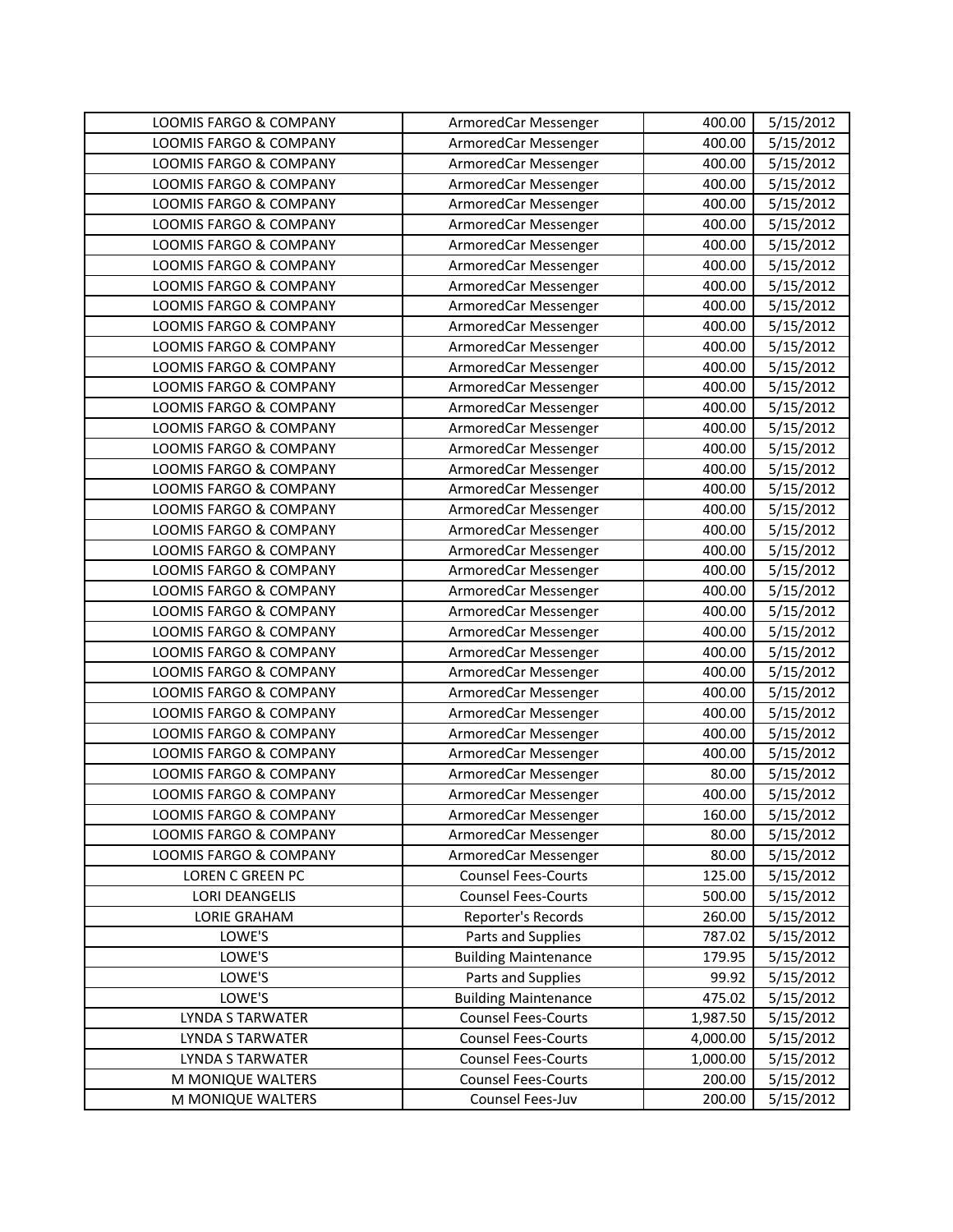| <b>M TRENT LOFTIN</b>                   | <b>Counsel Fees-Courts</b>  | 700.00    | 5/15/2012 |
|-----------------------------------------|-----------------------------|-----------|-----------|
| MAMIE BUSH JOHNSON                      | <b>Counsel Fees-Courts</b>  | 150.00    | 5/15/2012 |
| Mamie L Glover                          | Education                   | 863.18    | 5/15/2012 |
| <b>MANDIE TUCKER</b>                    | Clothing                    | 300.00    | 5/15/2012 |
| MARCELLA WILSON-CROPPER                 | <b>Professional Service</b> | 65.00     | 5/15/2012 |
| MARCELLA WILSON-CROPPER                 | <b>Professional Service</b> | 195.00    | 5/15/2012 |
| MARCELLA WILSON-CROPPER                 | <b>Professional Service</b> | 390.00    | 5/15/2012 |
| MARCELLA WILSON-CROPPER                 | <b>Professional Service</b> | 130.00    | 5/15/2012 |
| <b>MARCUSE AND SON</b>                  | A/C Maint Contract          | 172.38    | 5/15/2012 |
| <b>MARIE JOHNSON</b>                    | Clothing                    | 475.14    | 5/15/2012 |
| MARK D SCOTT & ASSOCIATES PLLC          | <b>Counsel Fees-Courts</b>  | 450.00    | 5/15/2012 |
| MARK D SCOTT & ASSOCIATES PLLC          | <b>Counsel Fees-Courts</b>  | 175.00    | 5/15/2012 |
| <b>MARK N GARD INC</b>                  | Field Equip&Supplies        | 424.60    | 5/15/2012 |
| <b>MARK ROSTEET</b>                     | <b>Counsel Fees-Courts</b>  | 300.00    | 5/15/2012 |
| MARRIOTT HOTEL SERVICES INC             | Travel                      | 228.44    | 5/15/2012 |
| <b>MARTY &amp; PAT'S FRAME SHOPPE</b>   | <b>Supplies</b>             | 397.59    | 5/15/2012 |
| <b>MARVENA GOSS</b>                     | Clothing                    | 100.00    | 5/15/2012 |
| <b>MARY B THORNTON</b>                  | <b>Counsel Fees-Courts</b>  | 3,800.00  | 5/15/2012 |
| <b>MARY PATINO</b>                      | Clothing                    | 350.00    | 5/15/2012 |
| <b>MARY R THOMSEN</b>                   | <b>Counsel Fees-Courts</b>  | 220.00    | 5/15/2012 |
| <b>MARY R THOMSEN</b>                   | Counsel Fees - CPS          | 300.00    | 5/15/2012 |
| MASTER CLEANING SUPPLY INC              | <b>Custodian Supplies</b>   | 417.80    | 5/15/2012 |
| MASTER CLEANING SUPPLY INC              | <b>Custodian Supplies</b>   | 313.35    | 5/15/2012 |
| MASTER CLEANING SUPPLY INC              | <b>Custodian Supplies</b>   | 208.90    | 5/15/2012 |
| MASTER CLEANING SUPPLY INC              | <b>Custodian Supplies</b>   | 208.90    | 5/15/2012 |
| MASTER CLEANING SUPPLY INC              | <b>Custodian Supplies</b>   | 626.70    | 5/15/2012 |
| MASTER CLEANING SUPPLY INC              | <b>Custodian Supplies</b>   | 334.24    | 5/15/2012 |
| MASTER CLEANING SUPPLY INC              | <b>Custodian Supplies</b>   | 1,253.40  | 5/15/2012 |
| MASTERCRAFT BUSINESS FORMS INC          | <b>Supplies</b>             | 1,939.35  | 5/15/2012 |
| <b>MATTHEW BENDER &amp; COMPANY INC</b> | Law Books                   | 277.14    | 5/15/2012 |
| MATTHEW BENDER & COMPANY INC            | Law Books                   | 233.20    | 5/15/2012 |
| MATTHEW BENDER & COMPANY INC            | Law Books                   | 298.74    | 5/15/2012 |
| MATTHEW BENDER & COMPANY INC            | Law Books                   | 79.39     | 5/15/2012 |
| MATTHEW BENDER & COMPANY INC            | Law Books                   | 30.49     | 5/15/2012 |
| <b>MAX BREWINGTON</b>                   | Counsel Fees-Juv            | 300.00    | 5/15/2012 |
| MCCLENDON CONSTRUCTION CO INC.          | Non-Track Const/Bldg        | 68,354.40 | 5/15/2012 |
| MCQUAY INTERNATIONAL                    | A/C Maint Contract          | 1,172.25  | 5/15/2012 |
| <b>MEAS S WILSON</b>                    | Hith Dept Immu Fees         | 25.00     | 5/15/2012 |
| <b>MEDICAL ARTS PRESS</b>               | <b>Supplies</b>             | 197.64    | 5/15/2012 |
| <b>MEDINA &amp; MEDINA INC</b>          | Central Garage Inv          | 600.00    | 5/15/2012 |
| MEDINA & MEDINA INC                     | Central Garage Inv          | 256.00    | 5/15/2012 |
| <b>MELANIE F WEBB</b>                   | Psych Exam/Testimony        | 500.00    | 5/15/2012 |
| <b>MELISSA L HAMRICK</b>                | <b>Counsel Fees-Courts</b>  | 300.00    | 5/15/2012 |
| MELISSA L HAMRICK                       | <b>Counsel Fees-Courts</b>  | 425.00    | 5/15/2012 |
| MEMBER'S BUILDING MAINTENANCE LLC       | <b>Custodian Services</b>   | 5,026.25  | 5/15/2012 |
| MEMBER'S BUILDING MAINTENANCE LLC       | <b>Custodian Services</b>   | 897.92    | 5/15/2012 |
| MEMBER'S BUILDING MAINTENANCE LLC       | <b>Custodian Services</b>   | 1,178.52  | 5/15/2012 |
| MEMBER'S BUILDING MAINTENANCE LLC       | <b>Custodian Services</b>   | 1,178.52  | 5/15/2012 |
| MEMBER'S BUILDING MAINTENANCE LLC       | <b>Custodian Services</b>   | 2,062.41  | 5/15/2012 |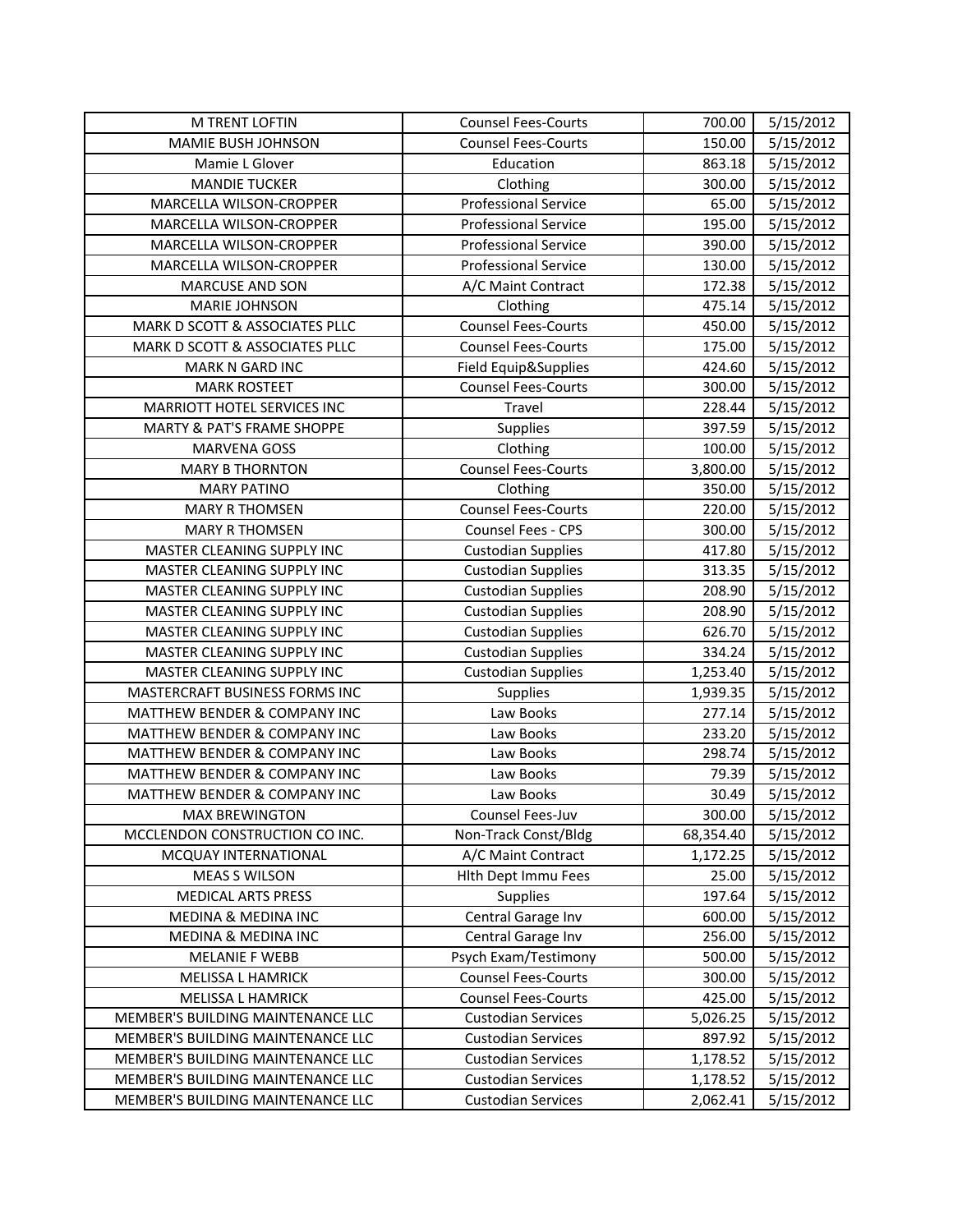| MEMBER'S BUILDING MAINTENANCE LLC | <b>Custodian Services</b>   | 736.58    | 5/15/2012 |
|-----------------------------------|-----------------------------|-----------|-----------|
| MEMBER'S BUILDING MAINTENANCE LLC | <b>Custodian Services</b>   | 589.26    | 5/15/2012 |
| MEMBER'S BUILDING MAINTENANCE LLC | <b>Custodian Services</b>   | 477.02    | 5/15/2012 |
| MEMBER'S BUILDING MAINTENANCE LLC | <b>Custodian Services</b>   | 1,851.96  | 5/15/2012 |
| MEMBER'S BUILDING MAINTENANCE LLC | <b>Custodian Services</b>   | 715.53    | 5/15/2012 |
| MEMBER'S BUILDING MAINTENANCE LLC | <b>Custodian Services</b>   | 1,767.78  | 5/15/2012 |
| MEMBER'S BUILDING MAINTENANCE LLC | <b>Custodian Services</b>   | 477.02    | 5/15/2012 |
| MEMBER'S BUILDING MAINTENANCE LLC | <b>Custodian Services</b>   | 954.04    | 5/15/2012 |
| MEMBER'S BUILDING MAINTENANCE LLC | <b>Custodian Services</b>   | 56.12     | 5/15/2012 |
| MEMBER'S BUILDING MAINTENANCE LLC | <b>Custodian Services</b>   | 1,431.06  | 5/15/2012 |
| MEMBER'S BUILDING MAINTENANCE LLC | <b>Custodian Services</b>   | 757.62    | 5/15/2012 |
| MESSAGE4U PTY LTD                 | <b>Professional Service</b> | 500.00    | 5/15/2012 |
| METROPLEX SERVICE WELDING         | Parts and Supplies          | 70.50     | 5/15/2012 |
| MHMR OF TARRANT COUNTY            | <b>Professional Service</b> | 2,000.00  | 5/15/2012 |
| MHMR OF TARRANT COUNTY            | <b>Professional Service</b> | 2,560.00  | 5/15/2012 |
| <b>MHN SERVICES</b>               | <b>Mental Health Claims</b> | 30,497.61 | 5/15/2012 |
| <b>MHN SERVICES</b>               | <b>Mental Health Claims</b> | 135.00    | 5/15/2012 |
| MICHAEL BERGER                    | Counsel Fees-Juv            | 200.00    | 5/15/2012 |
| MICHAEL DEEGAN                    | <b>Counsel Fees-Courts</b>  | 300.00    | 5/15/2012 |
| MICHAEL DEEGAN                    | <b>Counsel Fees-Courts</b>  | 400.00    | 5/15/2012 |
| MICHAEL KEVIN DAVIS               | <b>Tires and Tubes</b>      | 219.89    | 5/15/2012 |
| MICHAEL P. HEISKELL               | <b>Counsel Fees-Courts</b>  | 1,000.00  | 5/15/2012 |
| MICHAEL SHAWN MATLOCK             | <b>Counsel Fees-Courts</b>  | 950.00    | 5/15/2012 |
| MICHAEL SHAWN MATLOCK             | <b>Counsel Fees-Courts</b>  | 200.00    | 5/15/2012 |
| MICHAEL SHAWN MATLOCK             | <b>Counsel Fees-Courts</b>  | 100.00    | 5/15/2012 |
| MICHELLE HOOVER                   | Clothing                    | 450.00    | 5/15/2012 |
| MIDWEST SCIENTIFIC                | Lab Supplies                | 276.80    | 5/15/2012 |
| MINICK LAW PC                     | <b>Counsel Fees-Courts</b>  | 4,365.00  | 5/15/2012 |
| MONARCH UTILITIES INC (WSDE 12)   | <b>Utility Assistance</b>   | 125.39    | 5/15/2012 |
| MOORE FUNERAL HOMES               | <b>County Burials</b>       | 835.00    | 5/15/2012 |
| MORITZ CHEVROLET CHRYSLER         | Central Garage Inv          | 3.19      | 5/15/2012 |
| MOTOROLA INC                      | <b>Computer Supplies</b>    | 52,488.00 | 5/15/2012 |
| Mr Chester L Slaughter            | Education                   | 443.60    | 5/15/2012 |
| Mr Christopher D Bell             | Transportation              | 66.03     | 5/15/2012 |
| Mr G K Maenius                    | Travel                      | 350.92    | 5/15/2012 |
| Mr G K Maenius                    | Travel                      | 469.60    | 5/15/2012 |
| Mr Gary Lynn Willis               | Travel                      | 38.00     | 5/15/2012 |
| Mr Greg D Lee                     | Education                   | 191.62    | 5/15/2012 |
| Mr James E Duff                   | Travel                      | 469.60    | 5/15/2012 |
| Mr John J Nicholson               | Education                   | 197.58    | 5/15/2012 |
| Mr Mark W Blake                   | Education                   | 150.36    | 5/15/2012 |
| Mr Patrick Leake                  | Travel                      | 135.00    | 5/15/2012 |
| Mr Richard K Rousseau             | Travel                      | 46.97     | 5/15/2012 |
| Mr Robert A Berndt                | Education                   | 195.55    | 5/15/2012 |
| Mr W M Booth                      | Education                   | 84.36     | 5/15/2012 |
| Ms Anita A Colbert                | Travel                      | 94.00     | 5/15/2012 |
| Ms Beverly A Smythe               | Education                   | 151.95    | 5/15/2012 |
| Ms Christine G Pinkston           | Education                   | 417.22    | 5/15/2012 |
| Ms Cynthia W Farmer               | Volunteer Program           | 48.37     | 5/15/2012 |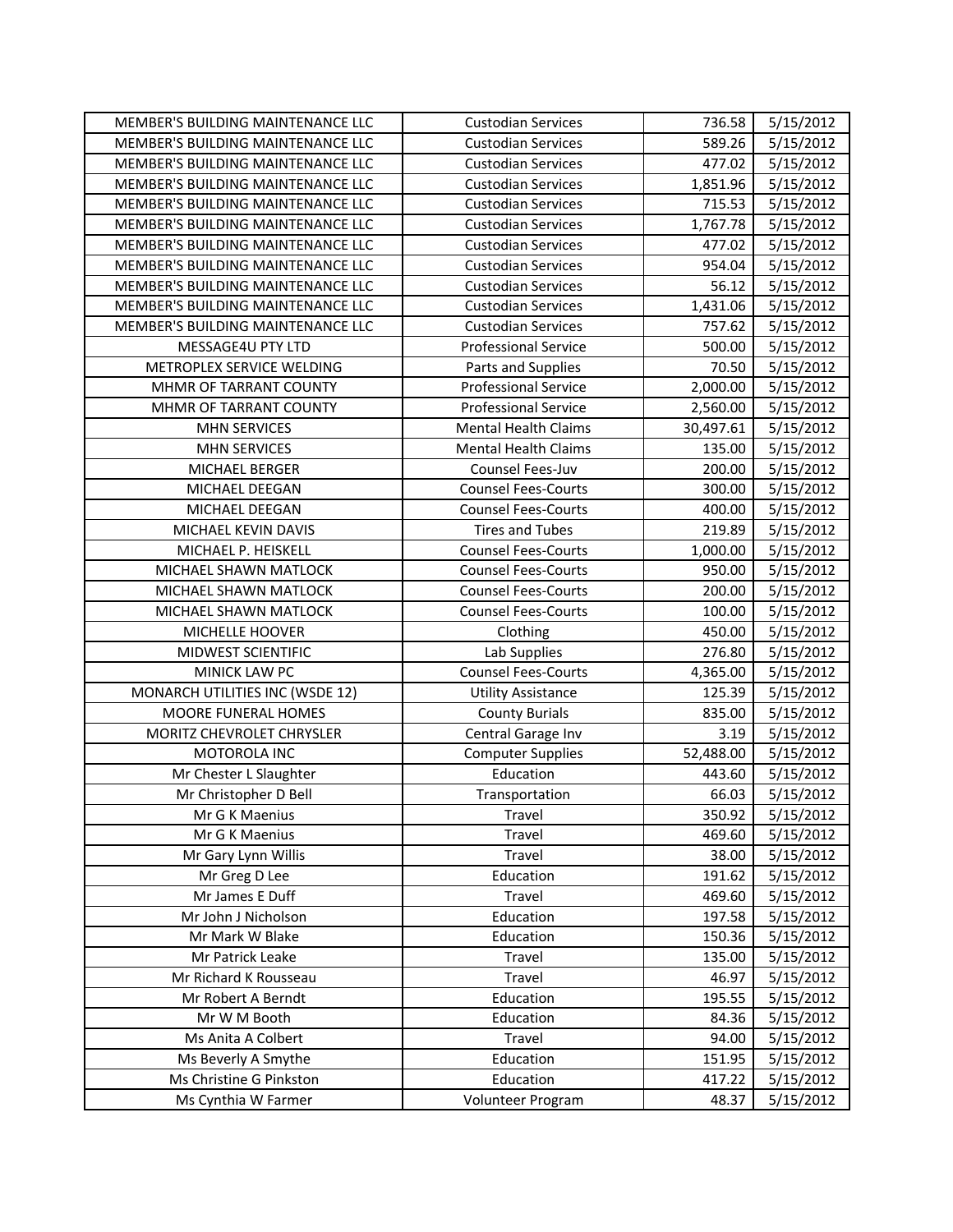| Ms Debbie M Spoonts                 | Transportation              | 98.50        | 5/15/2012 |
|-------------------------------------|-----------------------------|--------------|-----------|
| Ms Keisha Leatherman                | Education                   | 30.72        | 5/15/2012 |
| Ms Quiana L Harrison                | Travel                      | 140.00       | 5/15/2012 |
| Ms Redina K Crowell                 | Education                   | 278.24       | 5/15/2012 |
| MSC INDUSTRIAL SUPPLY CO            | <b>Supplies</b>             | 297.00       | 5/15/2012 |
| MSC INDUSTRIAL SUPPLY CO            | <b>Supplies</b>             | 585.00       | 5/15/2012 |
| MSC INDUSTRIAL SUPPLY CO            | <b>Building Maintenance</b> | 200.00       | 5/15/2012 |
| MTM RECOGNITION CORPORATION         | Service Awards              | 5,494.30     | 5/15/2012 |
| MURCO WALL PRODUCTS INC             | <b>Building Maintenance</b> | 48.30        | 5/15/2012 |
| NABCJ REGIONAL CONFERENCE           | Tuition C/room Train        | 3,500.00     | 5/15/2012 |
| NABCJ REGIONAL CONFERENCE           | Tuition C/room Train        | 350.00       | 5/15/2012 |
| <b>NANCY GORDON</b>                 | Counsel Fees - CPS          | 1,950.00     | 5/15/2012 |
| <b>NARDIS INC</b>                   | Safety/Tact Supplies        | 577.50       | 5/15/2012 |
| <b>NARDIS INC</b>                   | Safety/Tact Supplies        | 577.50       | 5/15/2012 |
| <b>NARDIS INC</b>                   | Safety/Tact Supplies        | 3,734.50     | 5/15/2012 |
| NATHERRAL J WASHINGTON              | <b>Counsel Fees-Courts</b>  | 1,500.00     | 5/15/2012 |
| NATHERRAL J WASHINGTON              | <b>Counsel Fees-Courts</b>  | 1,350.00     | 5/15/2012 |
| NATIONAL DATA SERVICES INC          | Printing-Publication        | 310.22       | 5/15/2012 |
| NBI INC-NATIONAL BUSINESS INSTITUTE | Education                   | 339.00       | 5/15/2012 |
| NEC BUSINESS NETWORK SOLUTIONS      | Lab Equip Mainten           | 729.76       | 5/15/2012 |
| NEIGHBORHOOD WALMART #5181          | Food/Hygiene Assist         | 118.44       | 5/15/2012 |
| NICHOLS FORD LTD                    | Parts and Supplies          | 138.48       | 5/15/2012 |
| NICHOLS FORD LTD                    | Parts and Supplies          | 14.50        | 5/15/2012 |
| <b>NMS LABS</b>                     | <b>Professional Service</b> | 1,274.00     | 5/15/2012 |
| NORTH CENTRAL TX COUNCIL OF         | <b>Professional Service</b> | 33,433.00    | 5/15/2012 |
| NOVARAD CORP                        | <b>Equipment Maint</b>      | 1,725.33     | 5/15/2012 |
| NOVARAD CORP                        | <b>Equipment Maint</b>      | 862.67       | 5/15/2012 |
| OAK FARMS DAIRY                     | Food                        | 478.28       | 5/15/2012 |
| <b>OCCUPATIONAL &amp; TRAVEL</b>    | <b>Medical Supplies</b>     | 146.85       | 5/15/2012 |
| OCCUPATIONAL HEALTH CENTERS SW      | <b>Employee Physicals</b>   | 2,527.00     | 5/15/2012 |
| OGBURNS TRUCK PARTS OF FT WORTH     | Parts and Supplies          | 78.00        | 5/15/2012 |
| OLH GP                              | Travel                      | 263.16       | 5/15/2012 |
| OLH GP                              | Travel                      | 263.16       | 5/15/2012 |
| OLH GP                              | Travel                      | 263.16       | 5/15/2012 |
| OLH GP                              | Travel                      | 263.16       | 5/15/2012 |
| OLUBUKOLA OBAYANJU                  | <b>Counsel Fees-Courts</b>  | 450.00       | 5/15/2012 |
| OMNIBASE SERVICES OF TEXAS LP       | <b>TDPS OmniBase</b>        | 340.98       | 5/15/2012 |
| ONCOR ELECTRIC DELIVERY COMPANY LLC | <b>Professional Service</b> | 1,534,406.00 | 5/15/2012 |
| O'REILLY AUTO PARTS                 | <b>Equipment Maint</b>      | (22.99)      | 5/15/2012 |
| O'REILLY AUTO PARTS                 | Central Garage Inv          | 19.96        | 5/15/2012 |
| O'REILLY AUTO PARTS                 | Central Garage Inv          | 54.99        | 5/15/2012 |
| O'REILLY AUTO PARTS                 | Central Garage Inv          |              | 5/15/2012 |
| O'REILLY AUTO PARTS                 | Parts and Supplies          | 195.64       | 5/15/2012 |
| <b>OWENS &amp; OWENS</b>            | Counsel Fees - CPS          | 200.00       | 5/15/2012 |
| P MICHAEL SCHNEIDER LAW FIRM PC     | <b>Counsel Fees-Courts</b>  | 450.00       | 5/15/2012 |
| P MICHAEL SCHNEIDER LAW FIRM PC     | <b>Counsel Fees-Courts</b>  | 200.00       | 5/15/2012 |
| P MICHAEL SCHNEIDER LAW FIRM PC     | <b>Counsel Fees-Courts</b>  | 250.00       | 5/15/2012 |
| PAMELA NELSON                       | <b>Professional Service</b> | 1,430.00     | 5/15/2012 |
| PAMELA S FERNANDEZ                  | <b>Counsel Fees-Courts</b>  | 1,150.00     | 5/15/2012 |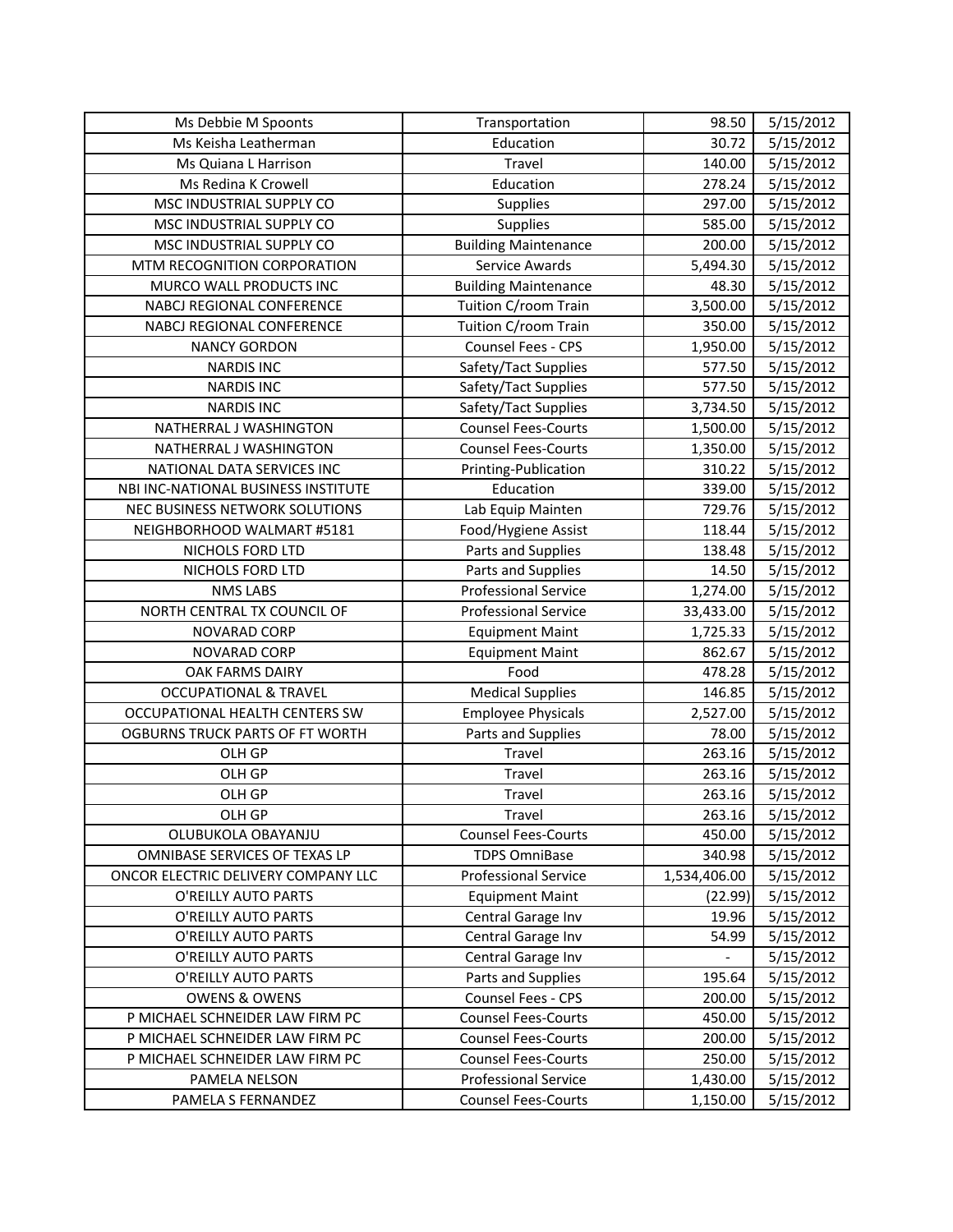| PANACON                             | Education                   | 545.01    | 5/15/2012 |
|-------------------------------------|-----------------------------|-----------|-----------|
| PAPILLON PUBLISHING                 | Law Books                   | 100.00    | 5/15/2012 |
| PARNELL E RYAN                      | Psych Exam/Testimony        | 1,400.00  | 5/15/2012 |
| PATHMARK TRAFFIC PRODUCTS INC       | Supplies                    | 2,125.00  | 5/15/2012 |
| PATHMARK TRAFFIC PRODUCTS INC       | Road Signs                  | 250.00    | 5/15/2012 |
| PATRICIA L SUMMERS                  | Counsel Fees - CPS          | 300.00    | 5/15/2012 |
| PATRICIA MARGARET MCBRIDE           | <b>Counsel Fees-Courts</b>  | 400.00    | 5/15/2012 |
| PATRICIA MARGARET MCBRIDE           | Cnsl Fees-Crim Appls        | 300.00    | 5/15/2012 |
| PATRICK CURRAN                      | <b>Counsel Fees-Courts</b>  | 350.00    | 5/15/2012 |
| PATRICK R MCCARTY                   | <b>Counsel Fees-Courts</b>  | 100.00    | 5/15/2012 |
| PATRICK S DOHONEY & ASSOCIATES PLLC | <b>Counsel Fees-Courts</b>  | 600.00    | 5/15/2012 |
| PATRICK S DOHONEY & ASSOCIATES PLLC | <b>Counsel Fees-Courts</b>  | 500.00    | 5/15/2012 |
| PATRICK S DOHONEY & ASSOCIATES PLLC | <b>Counsel Fees-Courts</b>  | 1,100.00  | 5/15/2012 |
| PATTI RICHARDS                      | Reporter's Records          | 1,516.00  | 5/15/2012 |
| PATTY TILLMAN                       | <b>Counsel Fees-Courts</b>  | 540.00    | 5/15/2012 |
| PATTY TILLMAN                       | <b>Counsel Fees-Courts</b>  | 600.00    | 5/15/2012 |
| PATTY TILLMAN                       | Counsel Fees - CPS          | 507.50    | 5/15/2012 |
| PAUL B ROTHBAND JR                  | <b>Counsel Fees-Courts</b>  | 225.00    | 5/15/2012 |
| PAUL CONNER                         | <b>Counsel Fees-Courts</b>  | 550.00    | 5/15/2012 |
| PAUL CONNER                         | <b>Counsel Fees-Courts</b>  | 1,560.00  | 5/15/2012 |
| <b>PAUL FRANCIS</b>                 | Cnsl Fees-Crim Appls        | 3,645.00  | 5/15/2012 |
| <b>PAUL FRANCIS</b>                 | Crim Appeal-OthrCost        | 46.62     | 5/15/2012 |
| PAUL LEWALLEN                       | <b>Counsel Fees-Courts</b>  | 1,440.00  | 5/15/2012 |
| PAUL V PREVITE                      | <b>Counsel Fees-Courts</b>  | 100.00    | 5/15/2012 |
| PAULA K GREEN                       | Investigative               | 377.31    | 5/15/2012 |
| PEDRO CISNEROS                      | Counsel Fees-Juv            | 100.00    | 5/15/2012 |
| PETER A VAN DALEN                   | Landscaping Expense         | 480.00    | 5/15/2012 |
| PETER A VAN DALEN                   | Landscaping Expense         | 240.00    | 5/15/2012 |
| PHENOMENEX, INC.                    | Lab Equip Mainten           | 3,315.00  | 5/15/2012 |
| PHILLIPS LAWN SPRINKLER CO          | <b>Building Maintenance</b> | 211.86    | 5/15/2012 |
| PHOENIX HOUSE OF TEXAS INC          | <b>Residential Servc</b>    | 4,700.50  | 5/15/2012 |
| PIA R. RODRIGUEZ                    | <b>Counsel Fees-Courts</b>  | 2,175.00  | 5/15/2012 |
| POLLOCK PAPER DISTRIBUTORS          | Sheriff Inventory           | 2,224.80  | 5/15/2012 |
| POLLOCK PAPER DISTRIBUTORS          | <b>Supplies</b>             | 14.85     | 5/15/2012 |
| POLLOCK PAPER DISTRIBUTORS          | <b>Custodian Supplies</b>   | 123.60    | 5/15/2012 |
| PRACTICAL A/R SOLUTIONS INC         | <b>Medical Supplies</b>     | 215.00    | 5/15/2012 |
| PRAETORIAN OPERATING INC            | Sheriff Inventory           | 16,448.00 | 5/15/2012 |
| PRESSTEK INC                        | <b>Equipment Maint</b>      | 1,696.00  | 5/15/2012 |
| PRODUCTIVITY CENTER INC             | Subscriptions               | 400.00    | 5/15/2012 |
| PRONTO COURIER SERVICE LLC          | <b>Professional Service</b> | 200.01    | 5/15/2012 |
| PROSERV CRANE & EQUIPMENT INC       | <b>Building Maintenance</b> | 340.00    | 5/15/2012 |
| PSYCHOTHERAPY SERVICES & YOKEFELLOW | Psych Exam/Testimony        | 1,320.00  | 5/15/2012 |
| PTS OF AMERICA LLC                  | <b>Professional Service</b> | 3,394.90  | 5/15/2012 |
| PYRAMID PAPER COMPANY               | <b>Custodian Supplies</b>   | 144.65    | 5/15/2012 |
| PYRAMID PAPER COMPANY               | <b>Custodian Supplies</b>   | 86.79     | 5/15/2012 |
| PYRAMID PAPER COMPANY               | <b>Custodian Supplies</b>   | 289.30    | 5/15/2012 |
| <b>QUEST DIAGNOSTICS INC</b>        | <b>Professional Service</b> | 1,221.27  | 5/15/2012 |
| <b>QUEST DIAGNOSTICS INC</b>        | <b>Professional Service</b> | 48.00     | 5/15/2012 |
| <b>QUEST DIAGNOSTICS INC</b>        | <b>Professional Service</b> | 1,889.38  | 5/15/2012 |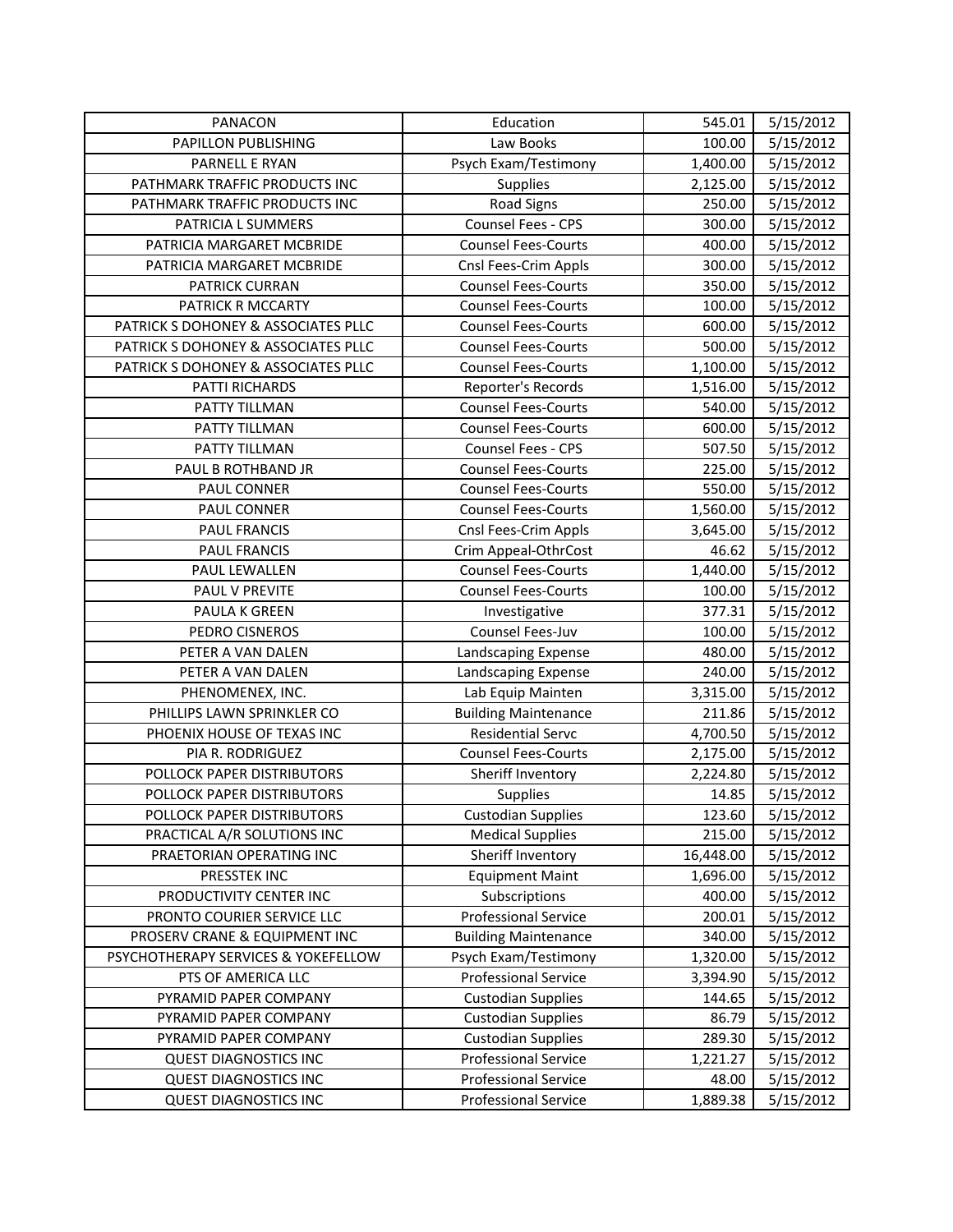| <b>QUEST DIAGNOSTICS INC</b>         | <b>Professional Service</b> | 211.84    | 5/15/2012 |
|--------------------------------------|-----------------------------|-----------|-----------|
| <b>QUEST DIAGNOSTICS INC</b>         | <b>Professional Service</b> | 4,841.43  | 5/15/2012 |
| <b>QUEST DIAGNOSTICS INC</b>         | <b>Professional Service</b> | 1,709.57  | 5/15/2012 |
| <b>QUEST DIAGNOSTICS INC</b>         | Laboratory Costs            | 59.00     | 5/15/2012 |
| <b>QUEST DIAGNOSTICS INC</b>         | Laboratory Costs            | 97.50     | 5/15/2012 |
| QUICKSEARCH COM LLC                  | <b>Background Check</b>     | 707.00    | 5/15/2012 |
| <b>QUILL CORPORATION</b>             | Supplies                    | 78.00     | 5/15/2012 |
| <b>QUILL CORPORATION</b>             | Supplies                    | 39.00     | 5/15/2012 |
| <b>QUILL CORPORATION</b>             | <b>Supplies</b>             | 39.00     | 5/15/2012 |
| <b>QUILL CORPORATION</b>             | Supplies                    | 40.00     | 5/15/2012 |
| R B EVERETT AND COMPANY              | Parts and Supplies          | 856.68    | 5/15/2012 |
| RADIOLOGY ASSOCIATES OF TARRANT      | <b>Professional Service</b> | 22.99     | 5/15/2012 |
| RADIOLOGY ASSOCIATES OF TARRANT      | <b>Professional Service</b> | 45.98     | 5/15/2012 |
| RANDY W BOWERS                       | <b>Counsel Fees-Courts</b>  | 2,100.00  | 5/15/2012 |
| <b>RANDY W BOWERS</b>                | Counsel Fees-Juv            | 300.00    | 5/15/2012 |
| RASIX COMPUTER CENTER INC            | <b>Supplies</b>             | 1,160.00  | 5/15/2012 |
| RAUL NEVAREZ                         | <b>Counsel Fees-Courts</b>  | 100.00    | 5/15/2012 |
| RAUL NEVAREZ                         | Counsel Fees-Courts         | 750.00    | 5/15/2012 |
| RAUL NEVAREZ                         | Counsel Fees-Juv            | 200.00    | 5/15/2012 |
| RAUL NEVAREZ                         | Counsel Fees - CPS          | 250.00    | 5/15/2012 |
| RAUL NEVAREZ                         | <b>Interpreter Fees</b>     | 50.00     | 5/15/2012 |
| RAY HALL JR                          | <b>Counsel Fees-Courts</b>  | 640.00    | 5/15/2012 |
| RAY HALL JR                          | <b>Counsel Fees-Courts</b>  | 400.00    | 5/15/2012 |
| RAY HALL JR                          | <b>Counsel Fees-Courts</b>  | 400.00    | 5/15/2012 |
| RAY HALL JR                          | Counsel Fees - CPS          | 2,025.00  | 5/15/2012 |
| RAYMOND DANIEL PC                    | Counsel Fees - CPS          | 100.00    | 5/15/2012 |
| RAYMOND F FINN PHD                   | Psych Exam/Testimony        | 1,300.00  | 5/15/2012 |
| RD CORNELL LLC                       | Parts and Supplies          | 248.00    | 5/15/2012 |
| Rebecca L Grassl-Petersen            | Education                   | 105.00    | 5/15/2012 |
| RECEPT PHARMACY LP                   | <b>Medical Supplies</b>     | 124.50    | 5/15/2012 |
| RED DOG STUDIOS                      | Clothing                    | 92.75     | 5/15/2012 |
| REGAL PLASTIC SUPPLY COMPANY INC     | Sign Shop Inventory         | 428.94    | 5/15/2012 |
| REGENCY IV APART & ART GENERAL PRTNR | <b>Rental Assistance</b>    | 565.00    | 5/15/2012 |
| <b>REGENCY PARK ASSOCIATES</b>       | Rental Assistance           | 599.00    | 5/15/2012 |
| <b>REGENCY PARK ASSOCIATES</b>       | <b>Utility Assistance</b>   | 43.45     | 5/15/2012 |
| RELIABLE PAVING INC                  | <b>Cement and Concrete</b>  | 33,122.00 | 5/15/2012 |
| RELIANT ENERGY SERVICES              | <b>Utility Assistance</b>   | 147.78    | 5/15/2012 |
| RELIANT ENERGY SOLUTIONS LLC         | Electricity                 | 4,060.56  | 5/15/2012 |
| RELIANT ENERGY SOLUTIONS LLC         | Electricity                 | 42.02     | 5/15/2012 |
| RELIANT ENERGY SOLUTIONS LLC         | Electricity                 | 2,339.26  | 5/15/2012 |
| RELIANT ENERGY SOLUTIONS LLC         | Electricity                 | 48.32     | 5/15/2012 |
| RELIANT ENERGY SOLUTIONS LLC         | Electricity                 | 1,465.65  | 5/15/2012 |
| RELIANT ENERGY SOLUTIONS LLC         | Electricity                 | 19.74     | 5/15/2012 |
| RELIANT ENERGY SOLUTIONS LLC         | Electricity                 | 631.12    | 5/15/2012 |
| RELIANT ENERGY SOLUTIONS LLC         | Electricity                 | 12,818.38 | 5/15/2012 |
| RELIANT ENERGY SOLUTIONS LLC         | Electricity                 | 67,320.64 | 5/15/2012 |
| RELIANT ENERGY SOLUTIONS LLC         | Electricity                 | 1,786.54  | 5/15/2012 |
| RELIANT ENERGY SOLUTIONS LLC         | Electricity                 | 4,610.30  | 5/15/2012 |
| RELIANT ENERGY SOLUTIONS LLC         | Electricity                 | 4,761.41  | 5/15/2012 |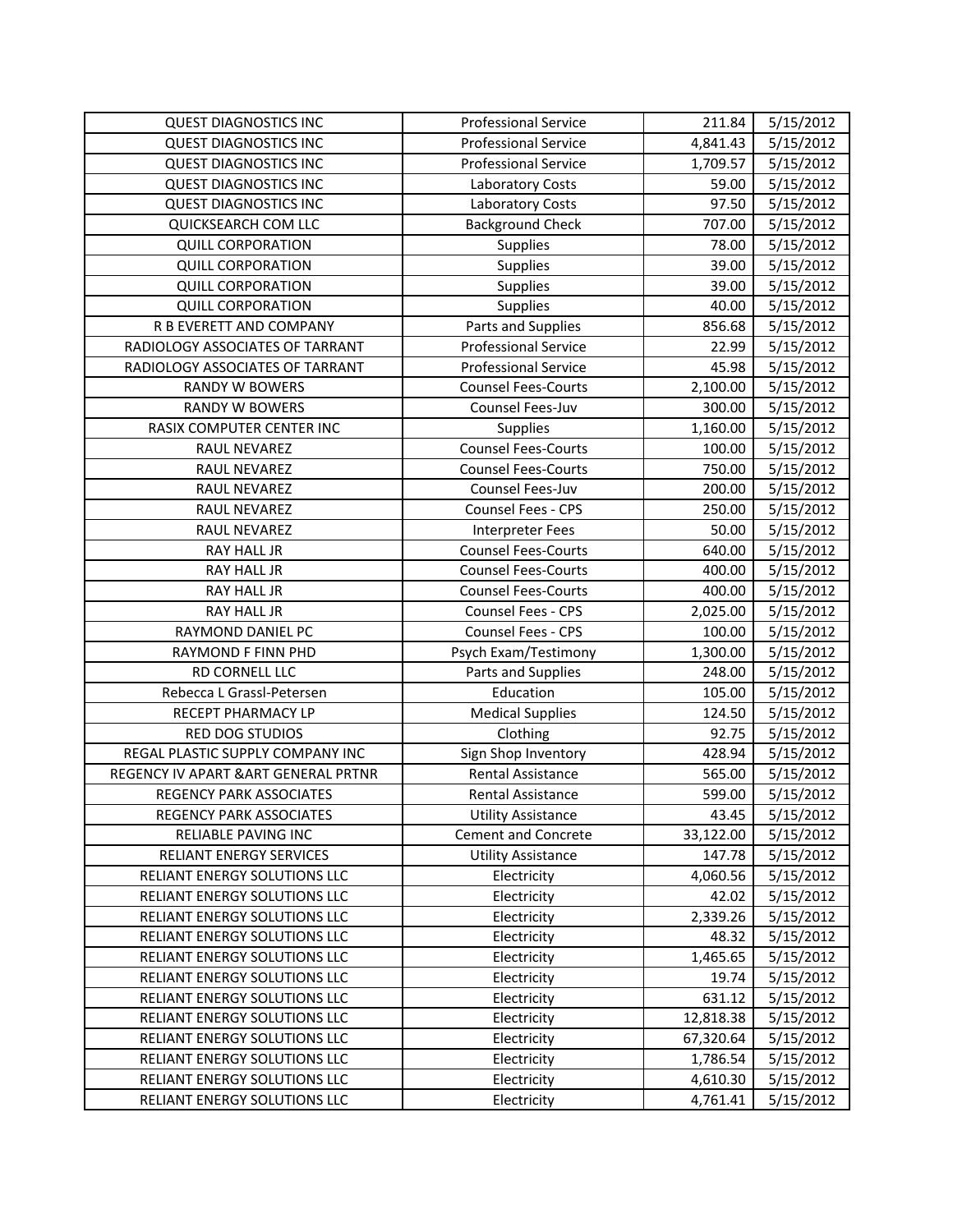| RELIANT ENERGY SOLUTIONS LLC   | Electricity                 | 1,038.74  | 5/15/2012 |
|--------------------------------|-----------------------------|-----------|-----------|
| RELIANT ENERGY SOLUTIONS LLC   | Electricity                 | 5,334.21  | 5/15/2012 |
| RELIANT ENERGY SOLUTIONS LLC   | Electricity                 | 6,490.65  | 5/15/2012 |
| RELIANT ENERGY SOLUTIONS LLC   | Electricity                 | 2,735.07  | 5/15/2012 |
| RELIANT ENERGY SOLUTIONS LLC   | Electricity                 | 1,782.51  | 5/15/2012 |
| RELIANT ENERGY SOLUTIONS LLC   | Electricity                 | 628.80    | 5/15/2012 |
| RELIANT ENERGY SOLUTIONS LLC   | Electricity                 | 4,716.15  | 5/15/2012 |
| RELIANT ENERGY SOLUTIONS LLC   | Electricity                 | 4,833.73  | 5/15/2012 |
| RELIANT ENERGY SOLUTIONS LLC   | Electricity                 | 31,574.21 | 5/15/2012 |
| RELIANT ENERGY SOLUTIONS LLC   | Electricity                 | 6,350.25  | 5/15/2012 |
| RELIANT ENERGY SOLUTIONS LLC   | Electricity                 | 456.94    | 5/15/2012 |
| RELIANT ENERGY SOLUTIONS LLC   | Electricity                 | 499.07    | 5/15/2012 |
| RELIANT ENERGY SOLUTIONS LLC   | Electricity                 | 76,805.99 | 5/15/2012 |
| RELIANT ENERGY SOLUTIONS LLC   | Electricity                 | 12,238.69 | 5/15/2012 |
| RELIANT ENERGY SOLUTIONS LLC   | Electricity                 | 28,466.73 | 5/15/2012 |
| RELIANT ENERGY SOLUTIONS LLC   | Electricity                 | 11,725.83 | 5/15/2012 |
| RELIANT ENERGY SOLUTIONS LLC   | Electricity                 | 12,468.40 | 5/15/2012 |
| RELIANT ENERGY SOLUTIONS LLC   | Electricity                 | 43,661.68 | 5/15/2012 |
| RELIANT ENERGY SOLUTIONS LLC   | Electricity                 | 5,952.33  | 5/15/2012 |
| RELIANT ENERGY SOLUTIONS LLC   | Electricity                 | 22,674.54 | 5/15/2012 |
| RELIANT ENERGY SOLUTIONS LLC   | Electricity                 | 57.64     | 5/15/2012 |
| RELIANT ENERGY SOLUTIONS LLC   | Electricity                 | 4,625.57  | 5/15/2012 |
| RELIANT ENERGY SOLUTIONS LLC   | Electricity                 | 2,187.38  | 5/15/2012 |
| RELIANT ENERGY SOLUTIONS LLC   | Electricity                 | 2,004.38  | 5/15/2012 |
| RELIANT ENERGY SOLUTIONS LLC   | Electricity                 | 3,922.36  | 5/15/2012 |
| RELIANT ENERGY SOLUTIONS LLC   | Electricity                 | 2,095.22  | 5/15/2012 |
| RELIANT ENERGY SOLUTIONS LLC   | Electricity                 | 3,022.27  | 5/15/2012 |
| RELIANT ENERGY SOLUTIONS LLC   | Electricity                 | 2,193.14  | 5/15/2012 |
| RELIANT ENERGY SOLUTIONS LLC   | Electricity                 | 60.45     | 5/15/2012 |
| RELIANT ENERGY SOLUTIONS LLC   | Electricity                 | 918.66    | 5/15/2012 |
| RELIANT ENERGY SOLUTIONS LLC   | Electricity                 | 3,406.82  | 5/15/2012 |
| RELIANT ENERGY SOLUTIONS LLC   | Electricity                 | 2,118.19  | 5/15/2012 |
| RELIANT ENERGY SOLUTIONS LLC   | Electricity                 | 1,496.23  | 5/15/2012 |
| RELIANT ENERGY SOLUTIONS LLC   | Electricity                 | 1,611.05  | 5/15/2012 |
| RELIANT ENERGY SOLUTIONS LLC   | Electricity                 | 125.70    | 5/15/2012 |
| RELIANT ENERGY SOLUTIONS LLC   | Electricity                 | 1,567.57  | 5/15/2012 |
| RELIANT ENERGY SOLUTIONS LLC   | Electricity                 | 15,388.14 | 5/15/2012 |
| RELIANT ENERGY SOLUTIONS LLC   | <b>Professional Service</b> | 287.06    | 5/15/2012 |
| RELIANT ENERGY SOLUTIONS LLC   | Electricity                 | 35,320.55 | 5/15/2012 |
| RELIANT ENERGY SOLUTIONS LLC   | Electricity                 | 10,569.71 | 5/15/2012 |
| RELIANT ENERGY SOLUTIONS LLC   | Electricity                 | 241.61    | 5/15/2012 |
| RELIANT ENERGY SOLUTIONS LLC   | Electricity                 | 786.29    | 5/15/2012 |
| RENEE A SANCHEZ                | Counsel Fees - CPS          | 100.00    | 5/15/2012 |
| REPUBLIC SERVICES OF TEXAS LTD | <b>Disposal Service</b>     | 127.21    | 5/15/2012 |
| REPUBLIC SERVICES OF TEXAS LTD | <b>Building Maintenance</b> | 61.62     | 5/15/2012 |
| REPUBLIC SERVICES OF TEXAS LTD | Disposal Service            | 100.28    | 5/15/2012 |
| REPUBLIC SERVICES OF TEXAS LTD | Disposal Service            | 134.31    | 5/15/2012 |
| REPUBLIC SERVICES OF TEXAS LTD | Disposal Service            | 170.58    | 5/15/2012 |
| REPUBLIC TITLE OF TEXAS INC    | County Right of Way         | 26,800.00 | 5/15/2012 |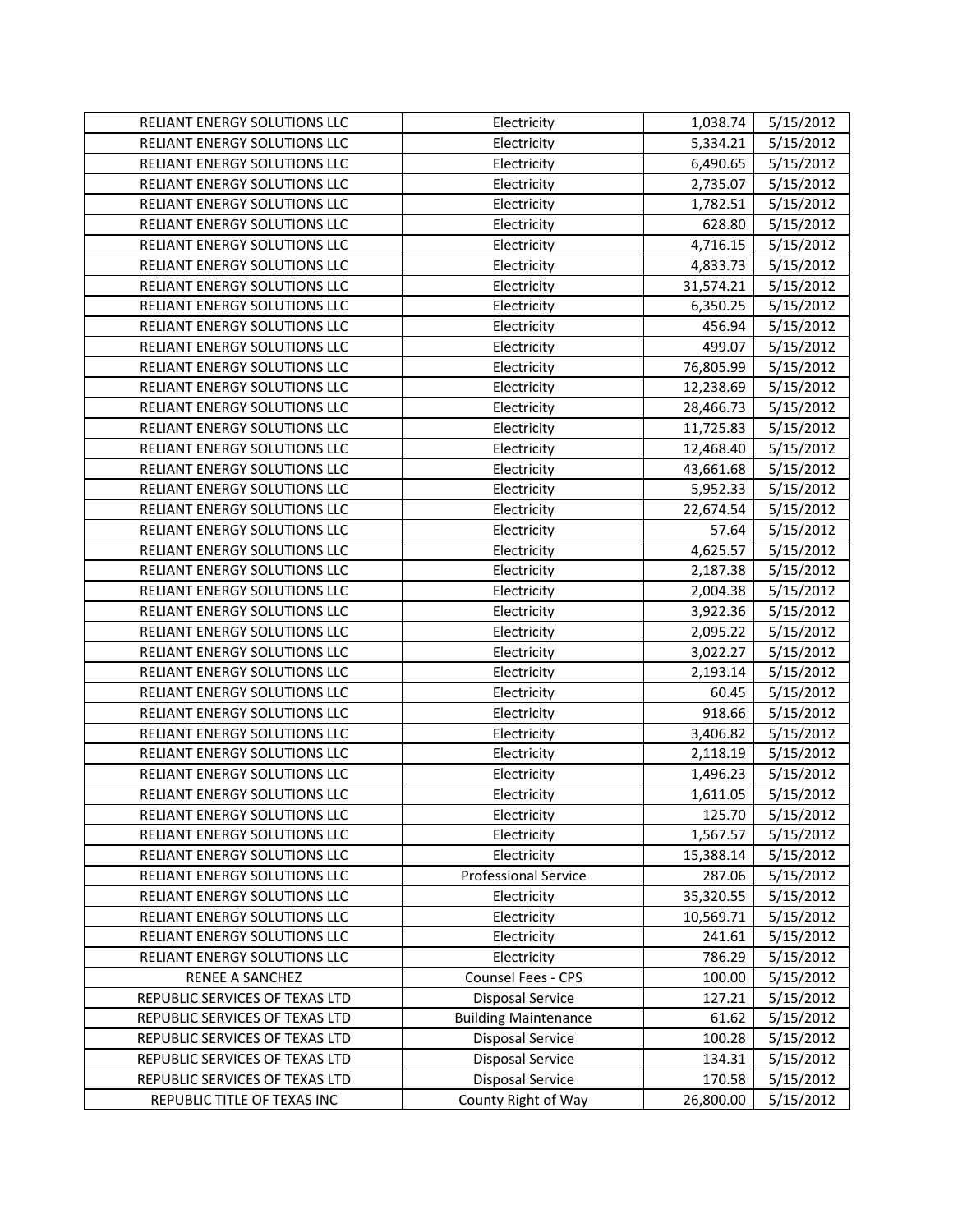| <b>REXEL SUMMERS</b>             | <b>Building Maintenance</b> | 509.20    | 5/15/2012 |
|----------------------------------|-----------------------------|-----------|-----------|
| <b>REXEL SUMMERS</b>             | Kitchen Maintenance         | 72.97     | 5/15/2012 |
| REYNOLDS ASPHALT                 | Asphalt-Rock/Hot Mix        | 29,916.01 | 5/15/2012 |
| RICARDO J CARRILLO               | <b>County Burials</b>       | 350.00    | 5/15/2012 |
| RICHARD A HENDERSON PC           | <b>Counsel Fees-Courts</b>  | 870.00    | 5/15/2012 |
| RICHARD A HENDERSON PC           | <b>Counsel Fees-Courts</b>  | 550.00    | 5/15/2012 |
| RICHARD A HENDERSON PC           | <b>Counsel Fees-Courts</b>  | 350.00    | 5/15/2012 |
| RICHARD ALLEY                    | <b>Counsel Fees-Courts</b>  | 1,200.00  | 5/15/2012 |
| RICHARD GLADSTONE                | Counsel Fees-Juv            | 200.00    | 5/15/2012 |
| RICHARD GLADSTONE                | Counsel Fees - CPS          | 175.00    | 5/15/2012 |
| RICHARD GLADSTONE                | Cnsl Fees-Juv Det&Tr        | 540.00    | 5/15/2012 |
| RICHARD GLADSTONE                | Cnsl Fees-Crim Appls        | 2,465.00  | 5/15/2012 |
| RICHARD KLINE                    | <b>Counsel Fees-Courts</b>  | 175.00    | 5/15/2012 |
| RICHARD SCOTT WALKER             | <b>Counsel Fees-Courts</b>  | 175.00    | 5/15/2012 |
| <b>RICOH</b>                     | <b>Equipment Maint</b>      | 162.00    | 5/15/2012 |
| <b>RICOH</b>                     | <b>Equipment Maint</b>      | 162.00    | 5/15/2012 |
| RICOH AMERICAS CORPORATION       | <b>Computer Maintenance</b> | 112.09    | 5/15/2012 |
| RITE OF PASSAGE                  | <b>Residential Servc</b>    | 4,147.50  | 5/15/2012 |
| RIVER GLEN ASSOCIATES LTD        | Rental Assistance           | 390.00    | 5/15/2012 |
| RIVER GLEN ASSOCIATES LTD        | <b>Utility Assistance</b>   | 39.12     | 5/15/2012 |
| RKM UTILITY SERVICES INC         | Non-Track Const/Bldg        | 50,402.25 | 5/15/2012 |
| RLS SUPERMARKETS LLC             | Food/Hygiene Assist         | 251.10    | 5/15/2012 |
| ROBERTA WALKER                   | <b>Counsel Fees-Courts</b>  | 925.00    | 5/15/2012 |
| ROBERTA WALKER                   | <b>Counsel Fees-Courts</b>  | 400.00    | 5/15/2012 |
| ROBERTA WALKER                   | <b>Counsel Fees-Courts</b>  | 625.00    | 5/15/2012 |
| ROBERTA WALKER                   | <b>Counsel Fees-Courts</b>  | 500.00    | 5/15/2012 |
| ROBERTA WALKER                   | <b>Counsel Fees-Courts</b>  | 137.50    | 5/15/2012 |
| ROBERTA WALKER                   | Counsel Fees - CPS          | 137.50    | 5/15/2012 |
| ROBERTS REALTY ADVISORS INC      | Rent Sub to L'Iords         | 935.00    | 5/15/2012 |
| <b>ROBIN V GROUNDS</b>           | <b>Counsel Fees - CPS</b>   | 100.00    | 5/15/2012 |
| <b>ROBINSON &amp; SMART PC</b>   | <b>Counsel Fees-Courts</b>  | 3,690.00  | 5/15/2012 |
| RONALD COUCH                     | <b>Counsel Fees-Courts</b>  | 250.00    | 5/15/2012 |
| RONALD COUCH                     | <b>Counsel Fees-Courts</b>  | 350.00    | 5/15/2012 |
| RONALD COUCH                     | <b>Counsel Fees-Courts</b>  | 400.00    | 5/15/2012 |
| RONALD COUCH                     | <b>Counsel Fees-Courts</b>  | 100.00    | 5/15/2012 |
| ROSE ANNA SALINAS                | <b>Counsel Fees-Courts</b>  | 800.00    | 5/15/2012 |
| ROSE ANNA SALINAS                | <b>Counsel Fees-Courts</b>  | 2,940.00  | 5/15/2012 |
| ROXANNE ROBINSON                 | <b>Counsel Fees-Courts</b>  | 1,200.00  | 5/15/2012 |
| ROXANNE ROBINSON                 | <b>Counsel Fees-Courts</b>  | 75.00     | 5/15/2012 |
| ROXANNE ROBINSON                 | <b>Counsel Fees-Courts</b>  | 1,250.00  | 5/15/2012 |
| ROY MAAS YOUTH ALTERNATIVES INC  | Residential Servc           | 8,295.00  | 5/15/2012 |
| <b>ROYER &amp; SCHUTTS</b>       | Capital Outlay Low V        | 3,672.45  | 5/15/2012 |
| <b>ROYER &amp; SCHUTTS</b>       | Non-Track Equipment         | 12,327.21 | 5/15/2012 |
| <b>RUBEN MORALES</b>             | Transportation              | 190.00    | 5/15/2012 |
| RUTH ANN VOSS                    | Clothing                    | 100.00    | 5/15/2012 |
| RYAN W HARDY                     | <b>Counsel Fees-Courts</b>  | 850.00    | 5/15/2012 |
| <b>S2S WOODBRIDGE APARTMENTS</b> | Rental Assistance           | 455.00    | 5/15/2012 |
| SAFARILAND LLC                   | Lab Supplies                | 140.54    | 5/15/2012 |
| SAF-T-GLOVE INC                  | Clothing                    | 13.05     | 5/15/2012 |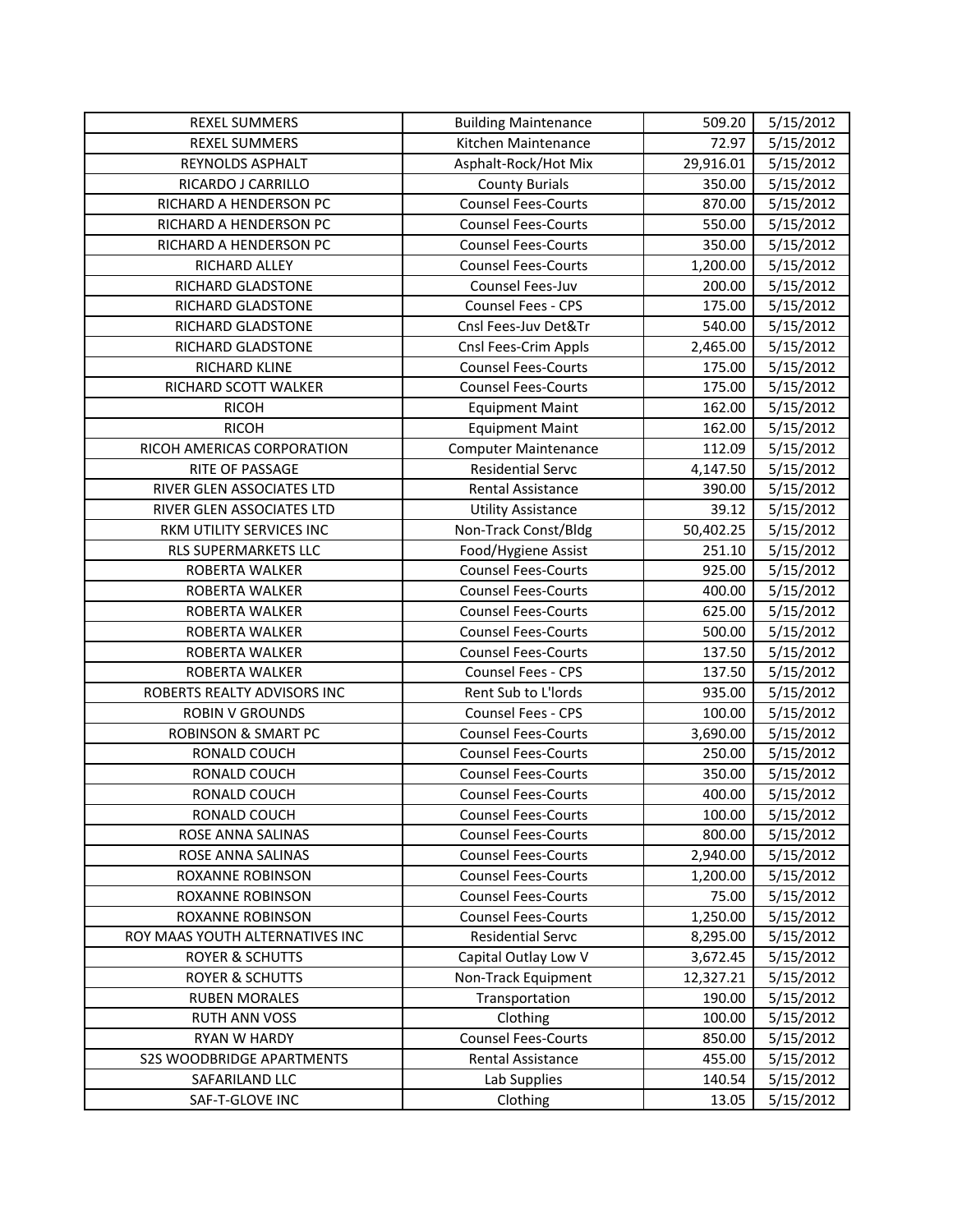| SAINT LEGAL PLLC                  | Counsel Fees - CPS          | 100.00    | 5/15/2012 |
|-----------------------------------|-----------------------------|-----------|-----------|
| <b>SALVATION ARMY</b>             | <b>Subrecipient Service</b> | 24,801.00 | 5/15/2012 |
| <b>SAM BONIFIELD</b>              | <b>Counsel Fees-Courts</b>  | 350.00    | 5/15/2012 |
| <b>SAM BONIFIELD</b>              | <b>Counsel Fees-Courts</b>  | 500.00    | 5/15/2012 |
| SAM HOUSTON STATE UNIVERSITY      | Tuition C/room Train        | 1,290.00  | 5/15/2012 |
| SAM HOUSTON STATE UNIVERSITY      | Education                   | 215.00    | 5/15/2012 |
| SAM HOUSTON STATE UNIVERSITY      | Education                   | 215.00    | 5/15/2012 |
| SAMANTHA K HILL                   | <b>Counsel Fees-Courts</b>  | 1,380.00  | 5/15/2012 |
| SAMANTHA K HILL                   | <b>Counsel Fees-Courts</b>  | 280.00    | 5/15/2012 |
| SAMANTHA K HILL                   | <b>Counsel Fees-Courts</b>  | 250.00    | 5/15/2012 |
| <b>SAMANTHA K HILL</b>            | <b>Counsel Fees-Courts</b>  | 200.00    | 5/15/2012 |
| <b>SAMUEL R TERRY</b>             | <b>Counsel Fees-Courts</b>  | 700.00    | 5/15/2012 |
| SANDOVAL & ASSOCIATES             | <b>Interpreter Fees</b>     | 130.00    | 5/15/2012 |
| <b>SANOFI PASTEUR INC</b>         | <b>Medical Supplies</b>     | 1,561.53  | 5/15/2012 |
| SANTA FE ADOLESCENT SERVICES      | <b>Professional Service</b> | 1,666.63  | 5/15/2012 |
| SANTIAGO SALINAS                  | <b>Counsel Fees-Courts</b>  | 300.00    | 5/15/2012 |
| SANTIAGO SALINAS                  | <b>Counsel Fees-Courts</b>  | 11,910.00 | 5/15/2012 |
| SANTIAGO SALINAS                  | <b>Counsel Fees-Courts</b>  | 6,105.00  | 5/15/2012 |
| SANTIAGO SALINAS                  | <b>Counsel Fees-Courts</b>  | 2,530.00  | 5/15/2012 |
| SANTIAGO SALINAS                  | <b>Counsel Fees-Courts</b>  | 580.00    | 5/15/2012 |
| SANTIAGO SALINAS                  | <b>Counsel Fees-Courts</b>  | 910.00    | 5/15/2012 |
| SANTIAGO SALINAS                  | <b>Counsel Fees-Courts</b>  | 100.00    | 5/15/2012 |
| SANTIAGO SALINAS                  | <b>Counsel Fees-Courts</b>  | 250.00    | 5/15/2012 |
| SAP PUBLIC SERVICES INC           | Software Maintenance        | 87,026.49 | 5/15/2012 |
| SARAH BENEZE                      | Clothing                    | 100.00    | 5/15/2012 |
| SAVOUTH MAO                       | Damage Claims               | 227.49    | 5/15/2012 |
| <b>SCOTT BROWN</b>                | <b>Counsel Fees-Courts</b>  | 500.00    | 5/15/2012 |
| <b>SCOTT BROWN</b>                | <b>Counsel Fees-Courts</b>  | 900.00    | 5/15/2012 |
| <b>SCOTT BROWN</b>                | <b>Counsel Fees-Courts</b>  | 3,987.50  | 5/15/2012 |
| <b>SCOTT BROWN</b>                | Cnsl Fees-Crim Appls        | 1,875.00  | 5/15/2012 |
| <b>SHADOW CREEK APARTMENTS</b>    | Rent Sub to L'Iords         | 1,215.00  | 5/15/2012 |
| SHAKEN BABY ALLIANCE/DEC TRAINING | Education                   | 75.00     | 5/15/2012 |
| SHAMROCK SCENTIFIC SPECIALTY      | Lab Supplies                | 91.33     | 5/15/2012 |
| SHEILA RANDOLPH                   | <b>Counsel Fees-Courts</b>  | 650.00    | 5/15/2012 |
| <b>SHERWIN WILLIAMS PAINT</b>     | <b>Building Maintenance</b> | 1,672.39  | 5/15/2012 |
| SHERWIN WILLIAMS PAINT            | Non-Track Equipment         | 417.82    | 5/15/2012 |
| SHI GOVERNMENT SOLUTIONS          | Safety/Tact Supplies        | 279.00    | 5/15/2012 |
| SHI GOVERNMENT SOLUTIONS          | <b>Supplies</b>             | 1,804.00  | 5/15/2012 |
| SHI GOVERNMENT SOLUTIONS          | <b>Photo Processing</b>     | 98.00     | 5/15/2012 |
| SHI GOVERNMENT SOLUTIONS          | Non-Track Equipment         | 225.00    | 5/15/2012 |
| SHI GOVERNMENT SOLUTIONS          | Non-Track Equipment         | 2,289.00  | 5/15/2012 |
| SIERRA STRIPES OF TEXAS           | Non-Track Equipment         | 360.00    | 5/15/2012 |
| SIMBA INDUSTRIES                  | Parts and Supplies          | 693.52    | 5/15/2012 |
| SIRCHIE FINGER PRINT LABORATORIES | <b>Supplies</b>             | 56.00     | 5/15/2012 |
| SIRE TECHNOLOGIES                 | Education                   | 50.00     | 5/15/2012 |
| SKYVUE MEMORIAL GARDENS           | <b>County Burials</b>       | 3,750.00  | 5/15/2012 |
| SMITH TEMPORARIES INC             | Contract Labor              | 799.95    | 5/15/2012 |
| SMITH TEMPORARIES INC             | <b>Professional Service</b> | 20.00     | 5/15/2012 |
| SMITH TEMPORARIES INC             | Contract Labor              | 11,882.68 | 5/15/2012 |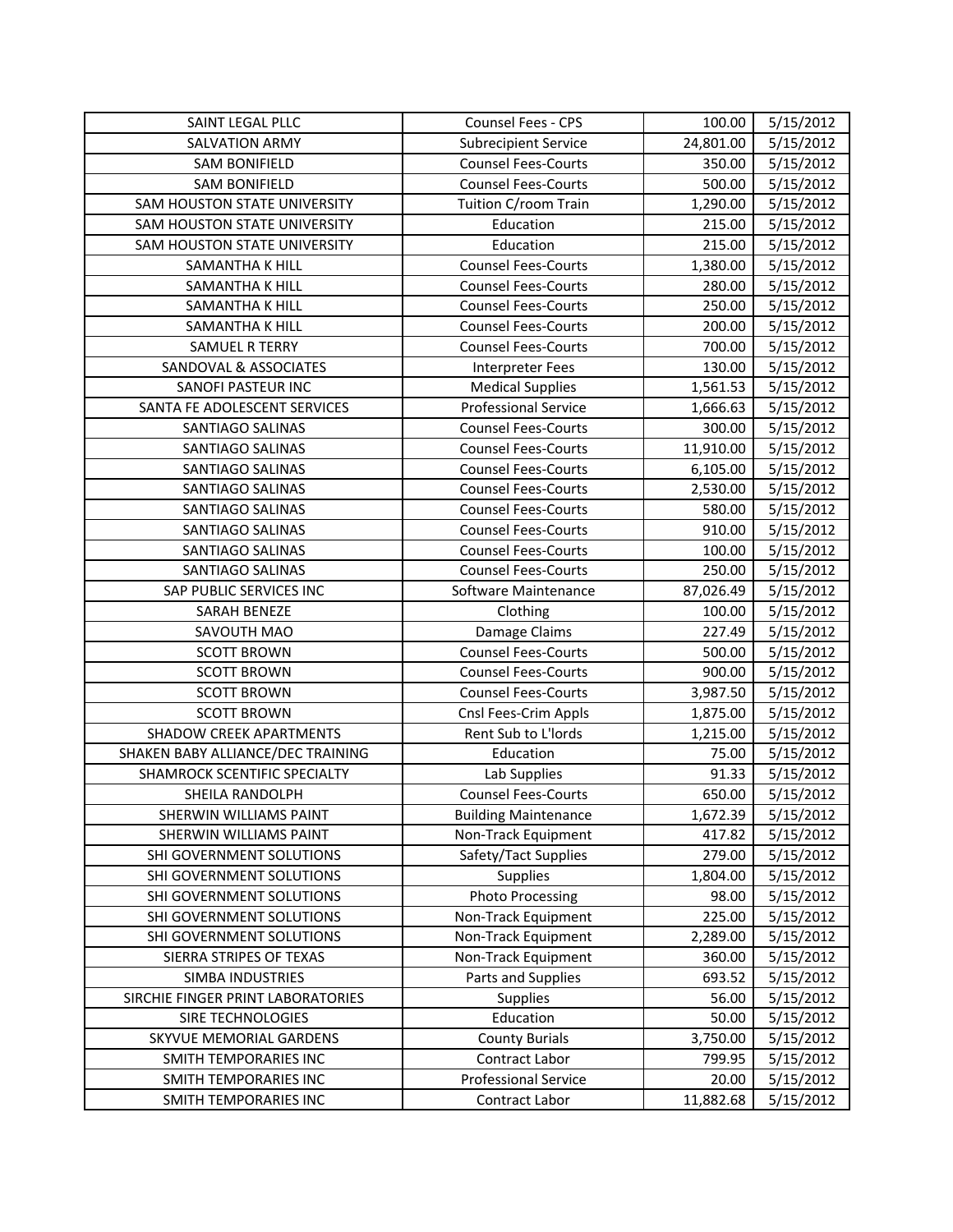| SMITH TEMPORARIES INC              | Contract Labor              | 67,543.10 | 5/15/2012 |
|------------------------------------|-----------------------------|-----------|-----------|
| SMITH TEMPORARIES INC              | <b>Contract Labor</b>       | 4,350.16  | 5/15/2012 |
| SNELLING MEDICAL STAFFING LLC      | <b>Professional Service</b> | 1,447.04  | 5/15/2012 |
| SOUTHERN COMPUTER WAREHOUSE        | <b>Computer Maintenance</b> | 1,519.86  | 5/15/2012 |
| SOUTHERN TIRE MART LLC             | Parts and Supplies          | 144.00    | 5/15/2012 |
| SOUTHLAKE PD                       | <b>HIDTA Justice funds</b>  | 3,553.51  | 5/15/2012 |
| SOUTHLAKE PD                       | <b>HIDTA Treasury funds</b> | 356.37    | 5/15/2012 |
| SOUTHWEST INTERNATIONAL TRUCKS INC | Parts and Supplies          | 347.11    | 5/15/2012 |
| SRA SOLDERING PRODUCTS             | <b>Computer Maintenance</b> | 115.82    | 5/15/2012 |
| <b>STAPLES ADVANTAGE</b>           | Supplies                    | 184.55    | 5/15/2012 |
| <b>STAPLES ADVANTAGE</b>           | Supplies                    | 74.75     | 5/15/2012 |
| STAPLES ADVANTAGE                  | <b>Supplies</b>             | 106.24    | 5/15/2012 |
| STAPLES ADVANTAGE                  | <b>Supplies</b>             | 54.79     | 5/15/2012 |
| STAPLES ADVANTAGE                  | Supplies                    | 75.90     | 5/15/2012 |
| <b>STAPLES ADVANTAGE</b>           | Supplies                    | 78.92     | 5/15/2012 |
| STAPLES ADVANTAGE                  | <b>Supplies</b>             |           | 5/15/2012 |
| <b>STAPLES ADVANTAGE</b>           | Supplies                    | 92.06     | 5/15/2012 |
| <b>STAPLES ADVANTAGE</b>           | Supplies                    | 21.44     | 5/15/2012 |
| <b>STAPLES ADVANTAGE</b>           | <b>Supplies</b>             |           | 5/15/2012 |
| <b>STAPLES ADVANTAGE</b>           | Supplies                    | 56.77     | 5/15/2012 |
| <b>STAPLES ADVANTAGE</b>           | Supplies                    | 578.48    | 5/15/2012 |
| <b>STAPLES ADVANTAGE</b>           | Supplies                    | 29.18     | 5/15/2012 |
| STAPLES ADVANTAGE                  | <b>Supplies</b>             | 399.53    | 5/15/2012 |
| STAPLES ADVANTAGE                  | <b>Supplies</b>             | 76.30     | 5/15/2012 |
| <b>STAPLES ADVANTAGE</b>           | Supplies                    | 3.85      | 5/15/2012 |
| STAPLES ADVANTAGE                  | Supplies                    | 36.35     | 5/15/2012 |
| STAPLES ADVANTAGE                  | Supplies                    | 162.42    | 5/15/2012 |
| STAPLES ADVANTAGE                  | <b>Supplies</b>             | 64.16     | 5/15/2012 |
| STAPLES ADVANTAGE                  | <b>Supplies</b>             | 59.82     | 5/15/2012 |
| STAPLES ADVANTAGE                  | <b>Supplies</b>             | 140.98    | 5/15/2012 |
| <b>STAPLES ADVANTAGE</b>           | <b>Supplies</b>             | 189.12    | 5/15/2012 |
| STAPLES ADVANTAGE                  | <b>Supplies</b>             |           | 5/15/2012 |
| STAPLES ADVANTAGE                  | Supplies                    | 167.18    | 5/15/2012 |
| <b>STAPLES ADVANTAGE</b>           | Supplies                    | 47.99     | 5/15/2012 |
| STAPLES ADVANTAGE                  | <b>Supplies</b>             | 106.09    | 5/15/2012 |
| STAPLES ADVANTAGE                  | <b>Supplies</b>             | 65.60     | 5/15/2012 |
| STAPLES ADVANTAGE                  | <b>Supplies</b>             | 62.31     | 5/15/2012 |
| STAPLES ADVANTAGE                  | Supplies                    | 177.26    | 5/15/2012 |
| <b>STAPLES ADVANTAGE</b>           | Supplies                    | 44.92     | 5/15/2012 |
| STAPLES ADVANTAGE                  | Supplies                    | 84.76     | 5/15/2012 |
| STAPLES ADVANTAGE                  | <b>Supplies</b>             | 272.96    | 5/15/2012 |
| <b>STAPLES ADVANTAGE</b>           | Supplies                    | 160.04    | 5/15/2012 |
| <b>STAPLES ADVANTAGE</b>           | <b>Supplies</b>             | 821.24    | 5/15/2012 |
| STAPLES ADVANTAGE                  | <b>Supplies</b>             | (69.36)   | 5/15/2012 |
| STAPLES ADVANTAGE                  | <b>Supplies</b>             | 621.93    | 5/15/2012 |
| STAPLES ADVANTAGE                  | <b>Supplies</b>             | 179.85    | 5/15/2012 |
| STAPLES ADVANTAGE                  | <b>Supplies</b>             | 170.74    | 5/15/2012 |
| <b>STAPLES ADVANTAGE</b>           | Supplies                    | 22.40     | 5/15/2012 |
| STAPLES ADVANTAGE                  | Supplies                    | 129.61    | 5/15/2012 |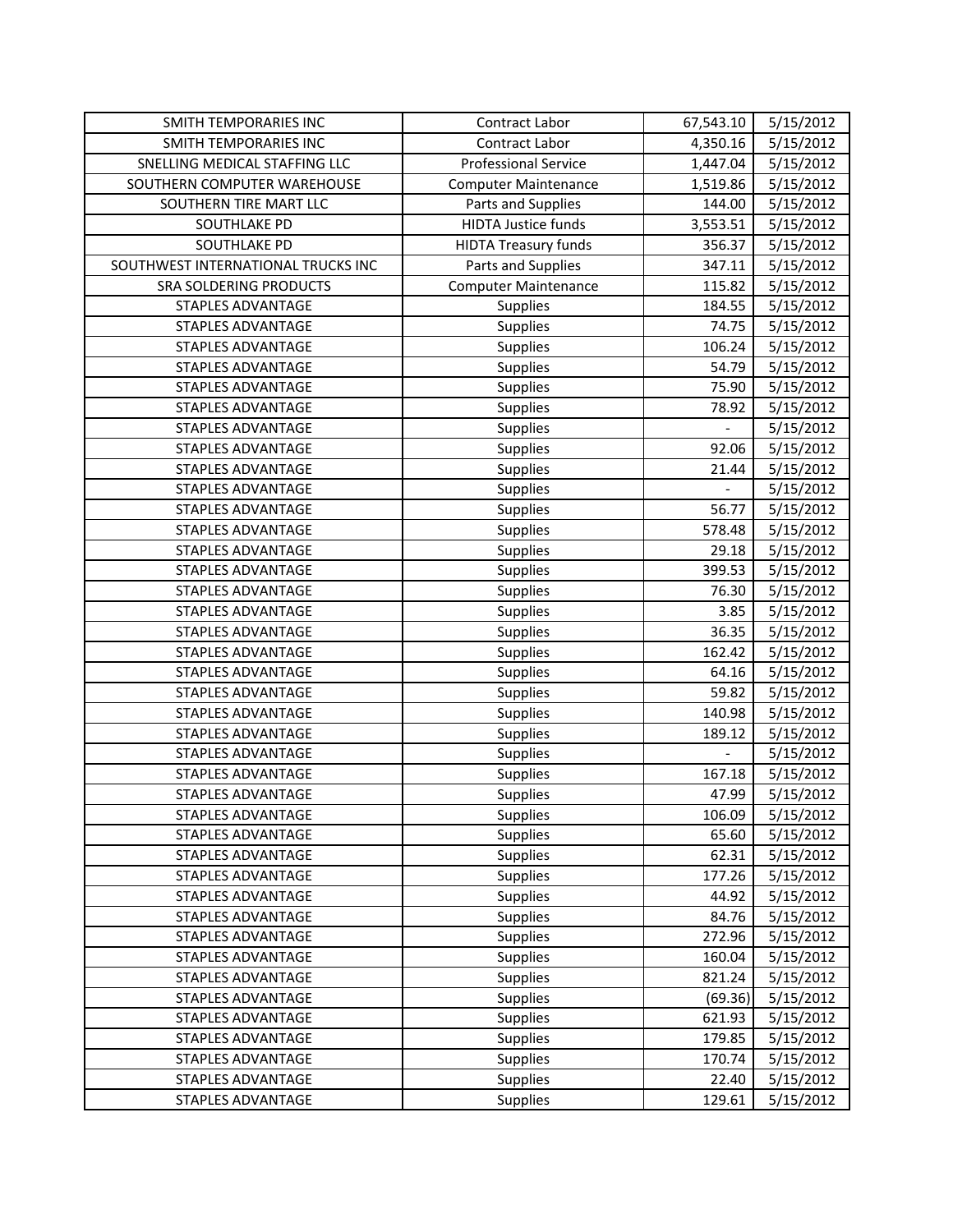| STAPLES ADVANTAGE                    | Supplies                    | 21.88     | 5/15/2012 |
|--------------------------------------|-----------------------------|-----------|-----------|
| <b>STAPLES ADVANTAGE</b>             | Supplies                    | 16.64     | 5/15/2012 |
| <b>STAPLES ADVANTAGE</b>             | Supplies                    | 11.13     | 5/15/2012 |
| <b>STAPLES ADVANTAGE</b>             | <b>Supplies</b>             | 3.46      | 5/15/2012 |
| STAPLES ADVANTAGE                    | Supplies                    | 504.08    | 5/15/2012 |
| STAPLES ADVANTAGE                    | Supplies                    | 96.82     | 5/15/2012 |
| STAPLES ADVANTAGE                    | Lab Supplies                | 116.87    | 5/15/2012 |
| <b>STAPLES ADVANTAGE</b>             | <b>Educational Material</b> | 114.10    | 5/15/2012 |
| <b>STAPLES ADVANTAGE</b>             | <b>Supplies</b>             | 65.67     | 5/15/2012 |
| STAPLES ADVANTAGE                    | Supplies                    | 117.35    | 5/15/2012 |
| STAPLES ADVANTAGE                    | Supplies                    | 136.60    | 5/15/2012 |
| STAPLES ADVANTAGE                    | Non-Track Equipment         | 260.84    | 5/15/2012 |
| STAPLES ADVANTAGE                    | Non-Track Equipment         | 500.00    | 5/15/2012 |
| <b>STAPLES ADVANTAGE</b>             | Supplies                    | 45.21     | 5/15/2012 |
| STAPLES ADVANTAGE                    | Supplies                    | 168.72    | 5/15/2012 |
| <b>STAPLES ADVANTAGE</b>             | <b>County Projects</b>      | 90.94     | 5/15/2012 |
| <b>STATON &amp; TAYLOR PC</b>        | <b>Counsel Fees-Courts</b>  | 1,000.00  | 5/15/2012 |
| STEPHANI R JOHNSON                   | <b>Counsel Fees-Courts</b>  | 40.00     | 5/15/2012 |
| STEPHANI R JOHNSON                   | Counsel Fees - CPS          | 1,405.00  | 5/15/2012 |
| STEPHANIE GONZALEZ                   | <b>Counsel Fees-Courts</b>  | 1,000.00  | 5/15/2012 |
| <b>STEPHANIE PATTEN</b>              | <b>Counsel Fees-Courts</b>  | 300.00    | 5/15/2012 |
| <b>STEPHANIE PATTEN</b>              | <b>Counsel Fees-Courts</b>  | 2,700.00  | 5/15/2012 |
| <b>STEPHANIE PATTEN</b>              | <b>Counsel Fees-Courts</b>  | 600.00    | 5/15/2012 |
| <b>STEPHANIE PATTEN</b>              | <b>Counsel Fees-Courts</b>  | 950.00    | 5/15/2012 |
| <b>STEPHANIE PATTEN</b>              | <b>Counsel Fees-Courts</b>  | 500.00    | 5/15/2012 |
| STEPHEN D HANDY PLLC                 | <b>Counsel Fees-Courts</b>  | 775.00    | 5/15/2012 |
| STEPHEN D HANDY PLLC                 | <b>Counsel Fees-Courts</b>  | 300.00    | 5/15/2012 |
| STEPHEN D HANDY PLLC                 | <b>Counsel Fees-Courts</b>  | 250.00    | 5/15/2012 |
| <b>STEVE GORDON &amp; ASSOCIATES</b> | <b>Counsel Fees-Courts</b>  | 3,250.00  | 5/15/2012 |
| <b>STEVE GORDON &amp; ASSOCIATES</b> | <b>Counsel Fees-Courts</b>  | 900.00    | 5/15/2012 |
| <b>STEVE GORDON &amp; ASSOCIATES</b> | <b>Counsel Fees-Courts</b>  | 125.00    | 5/15/2012 |
| <b>STREAM ENERGY</b>                 | <b>Utility Assistance</b>   | 253.18    | 5/15/2012 |
| <b>STREAM ENERGY</b>                 | <b>Utility Assistance</b>   | 502.98    | 5/15/2012 |
| STUART HOSE AND PIPE CO INC          | Parts and Supplies          | 503.23    | 5/15/2012 |
| SUNDOWN RANCH INC                    | <b>Residential Servc</b>    | 4,147.50  | 5/15/2012 |
| SUNGARD PUBLIC SECTOR INC            | LV Computers (Mod)          | 2,640.00  | 5/15/2012 |
| SUPER VALUE PHARMACY                 | <b>Medical Services</b>     | 644.84    | 5/15/2012 |
| SUPERIOR SIGNAL CO                   | <b>Building Maintenance</b> | 1,332.19  | 5/15/2012 |
| SUPERIOR SIGNAL CO                   | <b>Building Maintenance</b> | 1,405.41  | 5/15/2012 |
| <b>SURREY OAKS LLC</b>               | Rental Assistance           | 1,050.00  | 5/15/2012 |
| TAB PRODUCTS CO LLC                  | <b>Supplies</b>             | 1,596.00  | 5/15/2012 |
| <b>TAN THAN</b>                      | <b>Interpreter Fees</b>     | 1,875.00  | 5/15/2012 |
| <b>TAN THAN</b>                      | <b>Interpreter Fees</b>     | 225.00    | 5/15/2012 |
| Tara Lee Spinella                    | Travel                      | 97.30     | 5/15/2012 |
| <b>TARA V KERSH</b>                  | Counsel Fees - CPS          | 100.00    | 5/15/2012 |
| <b>TARGET BANK</b>                   | <b>Supplies</b>             | 20.48     | 5/15/2012 |
| <b>TARGET BANK</b>                   | Food/Hygiene Assist         | 18.50     | 5/15/2012 |
| <b>TARGET BANK</b>                   | <b>Meeting Expenses</b>     | 94.24     | 5/15/2012 |
| TARRANT CO SAMARITAN HOUSE INC       | <b>Subrecipient Service</b> | 17,328.10 | 5/15/2012 |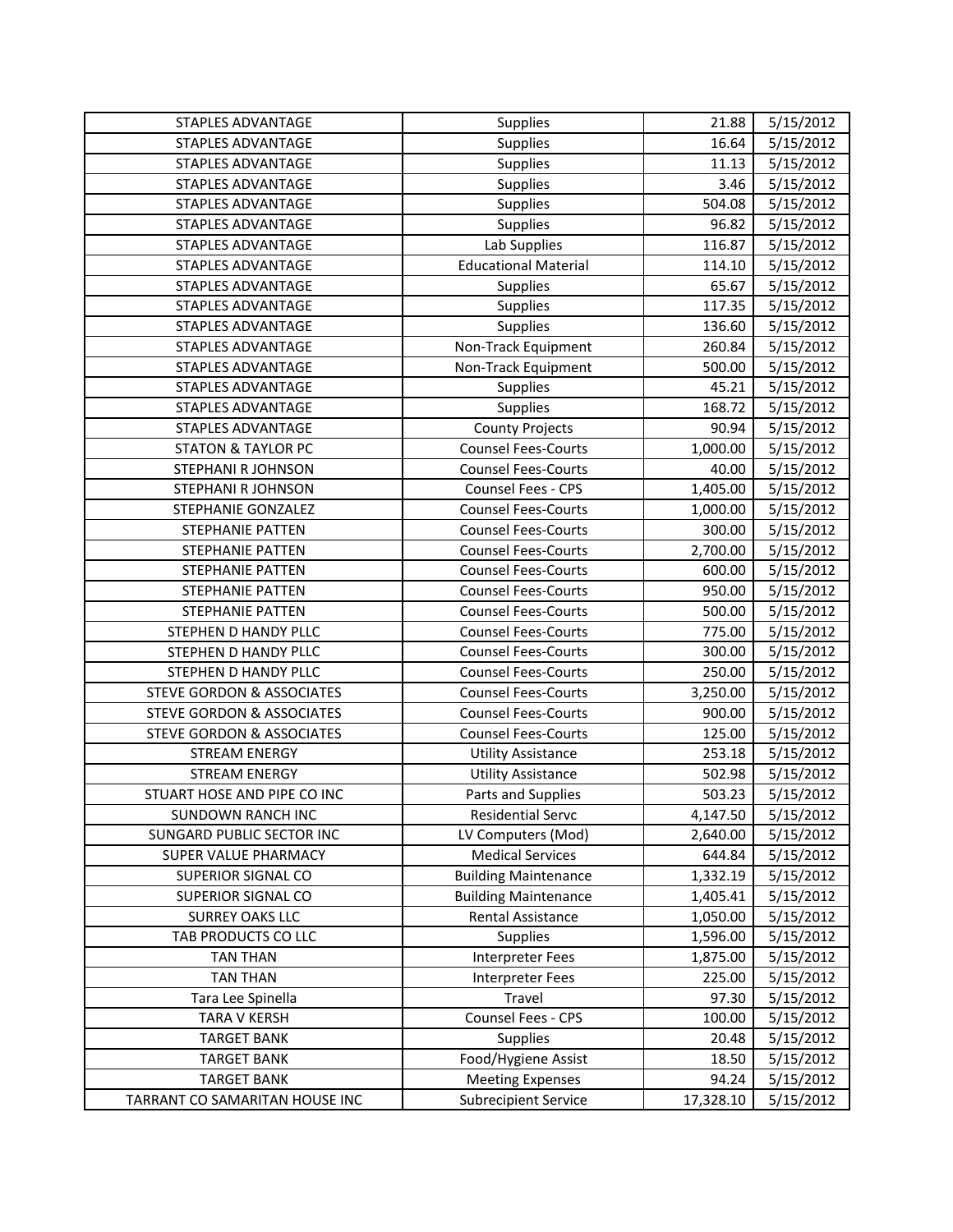| TARRANT CO SAMARITAN HOUSE INC       | <b>Subrecipient Service</b> | 7,610.00  | 5/15/2012 |
|--------------------------------------|-----------------------------|-----------|-----------|
| TARRANT CO TAX ASSESSOR COLLECTOR    | Trust - Constable 7         | 179.55    | 5/15/2012 |
| TARRANT CO TAX ASSESSOR COLLECTOR    | Trust - Constable 7         | 62.75     | 5/15/2012 |
| TARRANT CO TAX ASSESSOR COLLECTOR    | Trust - Constable 7         | 95.75     | 5/15/2012 |
| TARRANT CO TAX ASSESSOR COLLECTOR    | Trust - Constable 7         | 62.75     | 5/15/2012 |
| <b>TARRANT COUNTY CLERK</b>          | State Right of Way          | 25,000.00 | 5/15/2012 |
| TARRANT COUNTY DISTRICT ATTORNEY     | <b>Counsel Fees-Courts</b>  | 1,900.00  | 5/15/2012 |
| TARRANT COUNTY DISTRICT ATTORNEY     | <b>Counsel Fees-Courts</b>  | 1,350.00  | 5/15/2012 |
| TARRANT COUNTY HOMELESS COALITION    | Dues                        | 200.00    | 5/15/2012 |
| TARRANT COUNTY HOMELESS COALITION    | Dues                        | 35.00     | 5/15/2012 |
| TARRANT COUNTY HOSPITAL DISTRICT     | <b>Subrecipient Service</b> | 5,371.35  | 5/15/2012 |
| TARRANT COUNTY HOSPITAL DISTRICT     | <b>Subrecipient Service</b> | 7,788.24  | 5/15/2012 |
| TARRANT COUNTY HOSPITAL DISTRICT     | <b>Subrecipient Service</b> | 87,669.22 | 5/15/2012 |
| TARRANT COUNTY HOSPITAL DISTRICT     | <b>Subrecipient Service</b> | 7,670.25  | 5/15/2012 |
| TARRANT COUNTY HOSPITAL DISTRICT     | <b>Subrecipient Service</b> | 6,536.83  | 5/15/2012 |
| TARRANT COUNTY NARCOTICS UNIT        | <b>Confidential Funds</b>   | 790.52    | 5/15/2012 |
| TARRANT COUNTY SAMARITAN             | <b>Subrecipient Service</b> | 1,606.00  | 5/15/2012 |
| <b>TARRANT COUNTY SHERIFF</b>        | Travel                      | 678.42    | 5/15/2012 |
| TDCAA-TEXAS DISTRICT & COUNTY        | Law Books                   | 74.00     | 5/15/2012 |
| <b>TEAGUE LUMBER</b>                 | <b>Building Maintenance</b> | 210.21    | 5/15/2012 |
| TECH PLAN INC                        | A/C Maint Contract          | 268.75    | 5/15/2012 |
| TEJAS COMMERCIAL CONSTRUCTION        | Non-Track Const/Bldg        | 54,441.00 | 5/15/2012 |
| TEJAS COMMERCIAL CONSTRUCTION        | Non-Track Const/Bldg        | 8,894.10  | 5/15/2012 |
| <b>TEKSYSTEMS INC</b>                | <b>Professional Service</b> | 4,320.00  | 5/15/2012 |
| TELLER LAW FIRM PC                   | Counsel Fees - CPS          | 100.00    | 5/15/2012 |
| <b>TERRI MOORE</b>                   | <b>Counsel Fees-Courts</b>  | 1,250.00  | 5/15/2012 |
| <b>TERRI MOORE</b>                   | <b>Counsel Fees-Courts</b>  | 1,745.00  | 5/15/2012 |
| <b>TERRY BARLOW</b>                  | Cnsl Fees-Crim Appls        | 2,500.00  | 5/15/2012 |
| <b>TERRY BRADSHAW</b>                | Reporter's Records          | 400.00    | 5/15/2012 |
| TEXAS ASSOC FOR COURT ADMINISTRAT    | Dues                        | 75.00     | 5/15/2012 |
| TEXAS ASSOC FOR COURT ADMINISTRAT    | Education                   | 320.00    | 5/15/2012 |
| <b>TEXAS ASSOCIATION OF COUNTIES</b> | Education                   | 218.00    | 5/15/2012 |
| TEXAS CHRISTIAN UNIVERSITY           | Education                   | 125.00    | 5/15/2012 |
| TEXAS CHRISTIAN UNIVERSITY           | Education                   | 125.00    | 5/15/2012 |
| TEXAS COURT REPORTERS ASSOC          | Dues                        | 195.00    | 5/15/2012 |
| TEXAS DEPARTMENT OF LICENSING        | Dues                        | 55.00     | 5/15/2012 |
| TEXAS DEPT OF AGRICULTURE            | Dues                        | 12.00     | 5/15/2012 |
| TEXAS FIRE PROTECTION SPECL'ST       | <b>Building Maintenance</b> | 600.00    | 5/15/2012 |
| TEXAS FIRE PROTECTION SPECL'ST       | <b>Building Maintenance</b> | 600.00    | 5/15/2012 |
| TEXAS FIRE PROTECTION SPECL'ST       | <b>Building Maintenance</b> | 600.00    | 5/15/2012 |
| TEXAS FIRE PROTECTION SPECL'ST       | <b>Building Maintenance</b> | 600.00    | 5/15/2012 |
| TEXAS FIRE PROTECTION SPECL'ST       | <b>Building Maintenance</b> | 600.00    | 5/15/2012 |
| TEXAS FURNITURE SOURCE INC           | Supplies                    | 129.95    | 5/15/2012 |
| TEXAS JUSTICE COURT JUDGES ASSOC     | Education                   | 140.00    | 5/15/2012 |
| <b>TEXAS LAWYER</b>                  | Law Books                   | 233.95    | 5/15/2012 |
| <b>TEXAS NAHRO</b>                   | Education                   | 300.00    | 5/15/2012 |
| TEXAS NATIONAL GUARD JOINT           | <b>HIDTA Justice funds</b>  | 10,129.00 | 5/15/2012 |
| TEXAS NATIONAL GUARD JOINT           | <b>HIDTA Treasury funds</b> | 703.18    | 5/15/2012 |
| TEXAS PUBLIC PURCHASING ASSOCIATION  | Education                   | 250.00    | 5/15/2012 |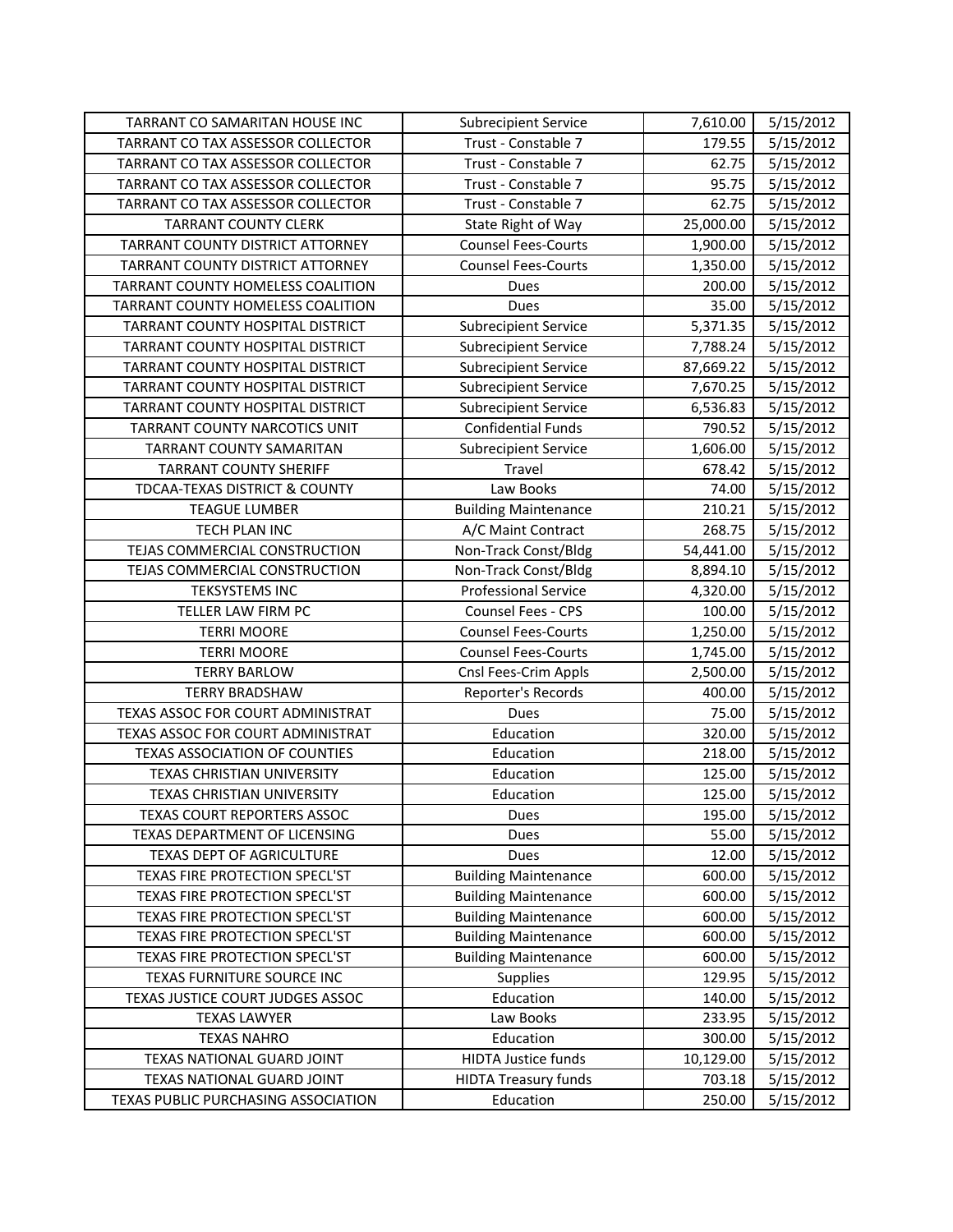| TEXAS PUBLIC PURCHASING ASSOCIATION | Education                   | 250.00    | 5/15/2012 |
|-------------------------------------|-----------------------------|-----------|-----------|
| TEXAS TACTICAL POLICE OFFICERS      | Dues                        | 200.00    | 5/15/2012 |
| <b>TEXAS TOLLWAYS</b>               | Transportation              | 2.05      | 5/15/2012 |
| <b>TEXAS TOLLWAYS</b>               | Travel                      | 21.16     | 5/15/2012 |
| <b>TEXAS TOLLWAYS</b>               | Vehicle Maintenance         | 2.95      | 5/15/2012 |
| THE CENTER FOR SUCCESS & INDEPENDEN | <b>Residential Servc</b>    | 11,889.50 | 5/15/2012 |
| THE DECKER LAW FIRM PC              | Counsel Fees - CPS          | 100.00    | 5/15/2012 |
| THE HUSTON FIRM PC                  | <b>Counsel Fees-Courts</b>  | 400.00    | 5/15/2012 |
| THE HUSTON FIRM PC                  | Counsel Fees-Juv            | 200.00    | 5/15/2012 |
| THE HUSTON FIRM PC                  | Cnsl Fees-Juv Det&Tr        | 100.00    | 5/15/2012 |
| THE LAW OFFICE OF ANGELA DOSKOCIL   | <b>Counsel Fees - CPS</b>   | 100.00    | 5/15/2012 |
| THE MULHOLLAND CO                   | <b>Supplies</b>             | 9.00      | 5/15/2012 |
| THE MULHOLLAND CO                   | <b>Supplies</b>             | 3.00      | 5/15/2012 |
| THE MULHOLLAND CO                   | Supplies                    | 3.00      | 5/15/2012 |
| THE MULHOLLAND CO                   | <b>Supplies</b>             | 3.50      | 5/15/2012 |
| THE MULHOLLAND CO                   | <b>Supplies</b>             | 3.50      | 5/15/2012 |
| THE MULHOLLAND CO                   | <b>Supplies</b>             | 56.25     | 5/15/2012 |
| THE MULHOLLAND CO                   | <b>Supplies</b>             | 15.75     | 5/15/2012 |
| THE MULHOLLAND CO                   | Supplies                    | 16.19     | 5/15/2012 |
| THE MULHOLLAND CO                   | Supplies                    | 9.00      | 5/15/2012 |
| THE MULHOLLAND CO                   | <b>Supplies</b>             | 11.50     | 5/15/2012 |
| THE MULHOLLAND CO                   | Supplies                    | 20.25     | 5/15/2012 |
| THE MULHOLLAND CO                   | Supplies                    | 24.00     | 5/15/2012 |
| THE RESTAURANT SOURCE               | Support Serv Supply         | 621.00    | 5/15/2012 |
| THE SPOKEN WORD LLC                 | <b>Interpreter Fees</b>     | 1,320.00  | 5/15/2012 |
| THE TREE HOUSE INC                  | Supplies                    | 234.20    | 5/15/2012 |
| THE TREE HOUSE INC                  | Supplies                    | 234.20    | 5/15/2012 |
| THE WALL STREET JOURNAL             | Subscriptions               | 973.60    | 5/15/2012 |
| THE WEATHERSPOON LAW FIRM           | <b>Counsel Fees-Courts</b>  | 400.00    | 5/15/2012 |
| THOS S BYRNE LTD                    | <b>Professional Service</b> | 39,516.20 | 5/15/2012 |
| <b>THYSSENKRUPP ELEVATOR</b>        | <b>Elevator Maintenance</b> | 3,062.17  | 5/15/2012 |
| THYSSENKRUPP ELEVATOR               | <b>Elevator Maintenance</b> | 2,296.61  | 5/15/2012 |
| <b>THYSSENKRUPP ELEVATOR</b>        | <b>Elevator Maintenance</b> | 3,827.71  | 5/15/2012 |
| <b>THYSSENKRUPP ELEVATOR</b>        | <b>Elevator Maintenance</b> | 14,853.42 | 5/15/2012 |
| THYSSENKRUPP ELEVATOR               | Elevator Maintenance        | 765.53    | 5/15/2012 |
| THYSSENKRUPP ELEVATOR               | <b>Elevator Maintenance</b> | 5,358.79  | 5/15/2012 |
| THYSSENKRUPP ELEVATOR               | <b>Elevator Maintenance</b> | 734.91    | 5/15/2012 |
| THYSSENKRUPP ELEVATOR               | <b>Elevator Maintenance</b> | 1,531.18  | 5/15/2012 |
| <b>THYSSENKRUPP ELEVATOR</b>        | <b>Elevator Maintenance</b> | 734.91    | 5/15/2012 |
| <b>TIMEMARK INC</b>                 | <b>Equipment Maint</b>      | 495.00    | 5/15/2012 |
| TLS INC                             | Interpreter Fees            | 286.10    | 5/15/2012 |
| <b>TOBY LAMBERT</b>                 | Clothing                    | 100.00    | 5/15/2012 |
| TOSHIBA BUSINESS SOLUTIONS          | <b>Equipment Maint</b>      | 153.97    | 5/15/2012 |
| <b>TRACIE KENAN</b>                 | <b>Counsel Fees-Courts</b>  | 500.00    | 5/15/2012 |
| <b>TRACIE KENAN</b>                 | <b>Counsel Fees-Courts</b>  | 775.00    | 5/15/2012 |
| <b>TRACIE KENAN</b>                 | <b>Counsel Fees-Courts</b>  | 275.00    | 5/15/2012 |
| <b>TRACIE KENAN</b>                 | <b>Counsel Fees-Courts</b>  | 600.00    | 5/15/2012 |
| TRINA ALAO                          | Clothing                    | 200.00    | 5/15/2012 |
| TRIO COMMUNICATIONS                 | Radio Serv-Non Contr        | 800.00    | 5/15/2012 |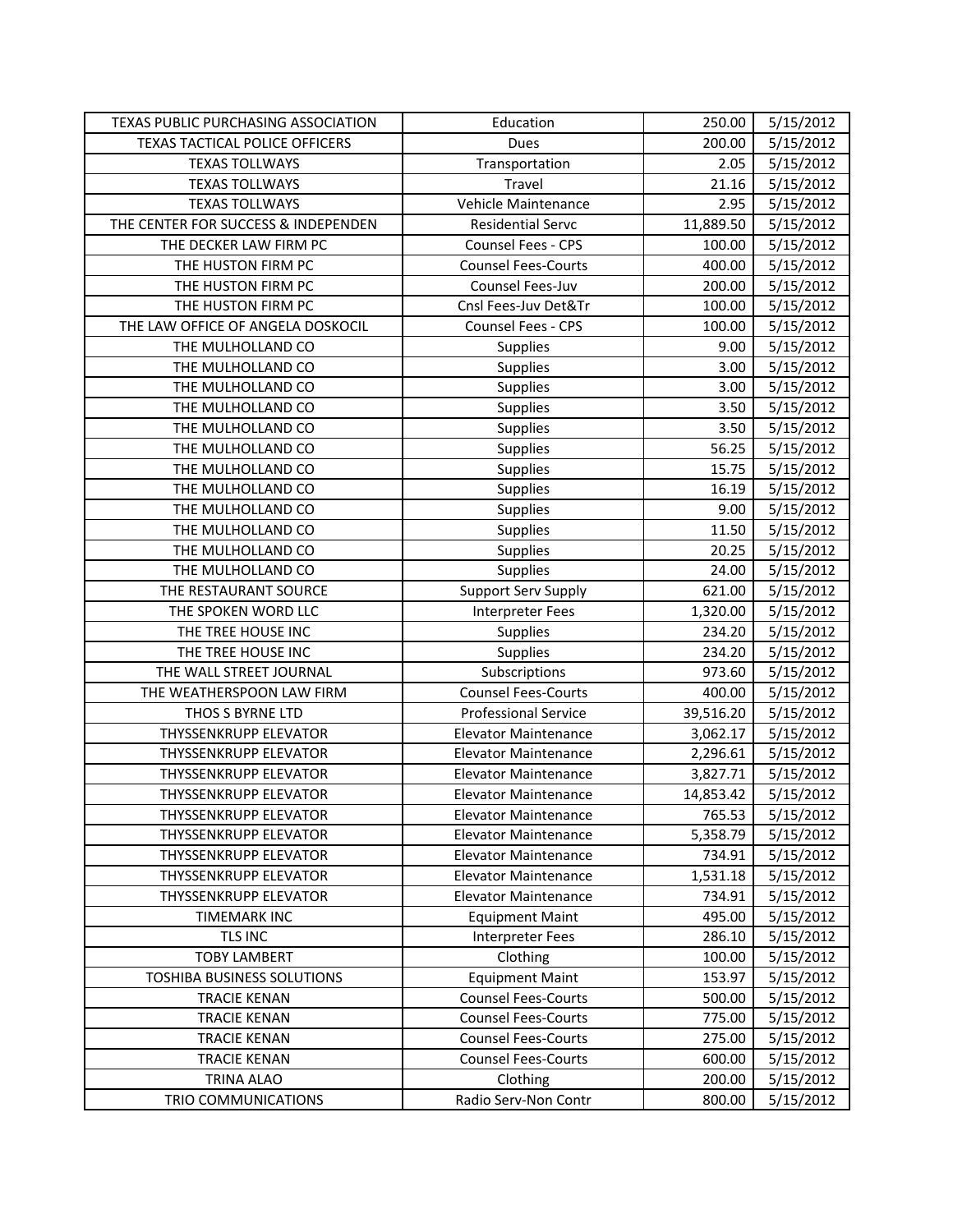| <b>TRUGREEN CHEMLAWN</b>            | Landscaping Expense         | 554.00     | 5/15/2012 |
|-------------------------------------|-----------------------------|------------|-----------|
| <b>TRUGREEN CHEMLAWN</b>            | Landscaping Expense         | 230.00     | 5/15/2012 |
| TRUGREEN CHEMLAWN                   | Landscaping Expense         | 309.00     | 5/15/2012 |
| TRUGREEN CHEMLAWN                   | Landscaping Expense         | 261.00     | 5/15/2012 |
| TRUGREEN LANDCARE LLC               | Landscaping Expense         | 258.00     | 5/15/2012 |
| TRUGREEN LANDCARE LLC               | Landscaping Expense         | 463.00     | 5/15/2012 |
| TRUGREEN LANDCARE LLC               | Landscaping Expense         | 989.80     | 5/15/2012 |
| TXDMV-TX DEPT OF MOTOR VEHICLES     | Subscriptions               | 11.50      | 5/15/2012 |
| TXDMV-TX DEPT OF MOTOR VEHICLES     | Subscriptions               | 14.62      | 5/15/2012 |
| TXI OPERATIONS, LP (NT)             | Rock and Gravel             | 2,417.09   | 5/15/2012 |
| TXI OPERATIONS, LP (NT)             | <b>Base Stab Materials</b>  | 7,962.90   | 5/15/2012 |
| TXU ELECTRIC COMPANY                | <b>Utility Assistance</b>   | 1,465.89   | 5/15/2012 |
| TXU ELECTRIC COMPANY                | <b>Utility Assistance</b>   | 326.67     | 5/15/2012 |
| TXU ELECTRIC COMPANY                | <b>Utility Assistance</b>   | 1,044.36   | 5/15/2012 |
| TXU ELECTRIC COMPANY                | <b>Utility Assistance</b>   | 874.44     | 5/15/2012 |
| <b>U S POSTMASTER</b>               | Postage                     | 45.00      | 5/15/2012 |
| ULINE INC                           | Supplies                    | 1,317.08   | 5/15/2012 |
| UNION GOSPEL MISSION                | Rental Assistance           | 1,246.50   | 5/15/2012 |
| UNITED HEALTHCARE INSURANCE COMPANY | <b>Medical Admn Fees</b>    | 179,472.31 | 5/15/2012 |
| UNITED HEALTHCARE INSURANCE COMPANY | <b>Medical Admn Fees</b>    | 12,492.63  | 5/15/2012 |
| UNIVERSAL RECYCLING TECHNOLOGIES    | <b>Building Maintenance</b> | 372.69     | 5/15/2012 |
| UNIVERSE TECHNICAL TRANSLATION INC  | <b>Professional Service</b> | 459.19     | 5/15/2012 |
| UNIVERSE TECHNICAL TRANSLATION INC  | <b>Professional Service</b> | 646.22     | 5/15/2012 |
| UNIVERSE TECHNICAL TRANSLATION INC  | <b>Professional Service</b> | 85.20      | 5/15/2012 |
| UNIVERSITY OF N TX HEALTH SCIENCE   | <b>Professional Service</b> | 149.72     | 5/15/2012 |
| UNIVERSITY PARK PD                  | <b>HIDTA Treasury funds</b> | 178.18     | 5/15/2012 |
| UPS/UNITED PARCEL SERVICE           | Postage                     | 251.44     | 5/15/2012 |
| UPS/UNITED PARCEL SERVICE           | Postage                     | 251.43     | 5/15/2012 |
| US DOSIMETRY TECHNOLOGY INC         | Lab Equip Mainten           | 28.95      | 5/15/2012 |
| <b>US POSTAL SERVICE</b>            | Postage                     | 3,000.00   | 5/15/2012 |
| <b>UTAK LABORATORIES INC</b>        | Lab Supplies                | 272.62     | 5/15/2012 |
| VANESSA M JORDAN                    | <b>Counsel Fees-Courts</b>  | 400.00     | 5/15/2012 |
| VANESSA M JORDAN                    | <b>Counsel Fees-Courts</b>  | 125.00     | 5/15/2012 |
| VANESSA M JORDAN                    | Counsel Fees - CPS          | 125.00     | 5/15/2012 |
| VENTREX ENVIRONMENTAL SERVICES      | Disposal Service            | 664.65     | 5/15/2012 |
| <b>VERDICT SEARCH</b>               | Law Books                   | 250.00     | 5/15/2012 |
| <b>VERIZON SOUTHWEST</b>            | Telephone-Basic             | 79.39      | 5/15/2012 |
| <b>VERNON LIBRARY SUPPLIES INC</b>  | <b>Supplies</b>             | 122.43     | 5/15/2012 |
| <b>VICKI E WILEY</b>                | Counsel Fees - CPS          | 200.00     | 5/15/2012 |
| <b>VIJAY K CHAWLA</b>               | <b>Utility Assistance</b>   | 650.00     | 5/15/2012 |
| Vincent L Williams                  | Education                   | 443.60     | 5/15/2012 |
| <b>VIRGINIA CARTER</b>              | <b>Counsel Fees-Courts</b>  | 400.00     | 5/15/2012 |
| <b>VIRGINIA CARTER</b>              | <b>Counsel Fees-Courts</b>  | 300.00     | 5/15/2012 |
| <b>VIRGINIA CARTER</b>              | Counsel Fees-Juv            | 200.00     | 5/15/2012 |
| VULCAN ALUMINUM VULCAN SIGNS        | Sign Shop Inventory         | 1,032.50   | 5/15/2012 |
| VULCAN ALUMINUM VULCAN SIGNS        | Sign Shop Inventory         | 860.85     | 5/15/2012 |
| W G YATES & SONS CONSTRUCTION CO    | <b>Professional Service</b> | 34,781.00  | 5/15/2012 |
| W.R.G. LLC                          | <b>Supplies</b>             | 841.68     | 5/15/2012 |
| WALGREENS #3878                     | Food/Hygiene Assist         | 14.85      | 5/15/2012 |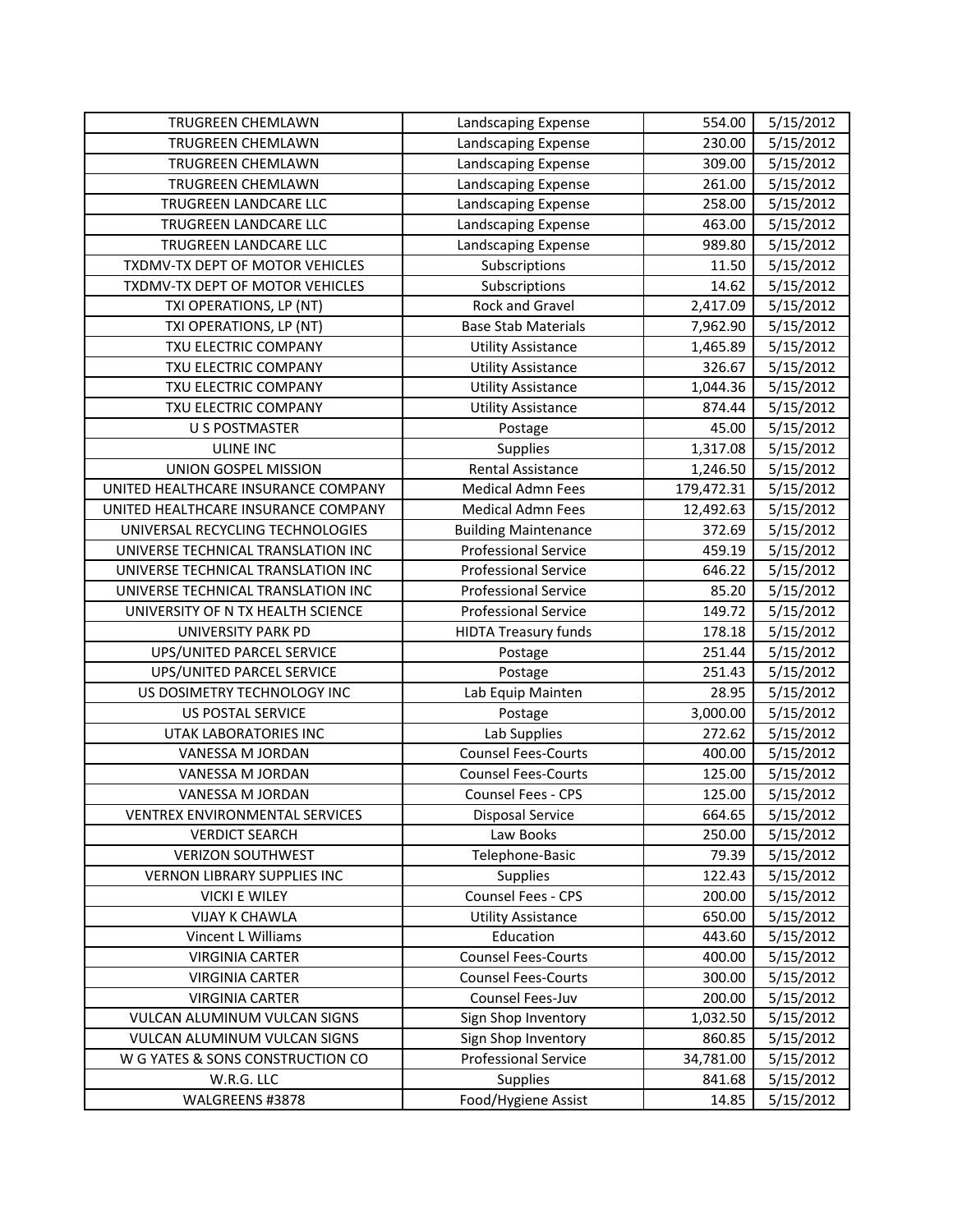| WALGREENS #3885                 | Food/Hygiene Assist        | 40.00    | 5/15/2012 |
|---------------------------------|----------------------------|----------|-----------|
| WALMART #1801                   | Food/Hygiene Assist        | 20.00    | 5/15/2012 |
| WALMART #284                    | Food/Hygiene Assist        | 15.00    | 5/15/2012 |
| WALMART #3284                   | Food/Hygiene Assist        | 57.54    | 5/15/2012 |
| WALMART #5312                   | Food/Hygiene Assist        | 40.00    | 5/15/2012 |
| WALMART STORE #3392             | Food/Hygiene Assist        | 36.61    | 5/15/2012 |
| WALT A CLEVELAND                | <b>Counsel Fees-Courts</b> | 300.00   | 5/15/2012 |
| WALT A CLEVELAND                | <b>Counsel Fees-Courts</b> | 1,850.00 | 5/15/2012 |
| WALT A CLEVELAND                | <b>Counsel Fees-Courts</b> | 125.00   | 5/15/2012 |
| WALT A CLEVELAND                | <b>Counsel Fees-Courts</b> | 200.00   | 5/15/2012 |
| WARES GIANT TIRE SERVICE LLC    | Parts and Supplies         | 114.00   | 5/15/2012 |
| WARES GIANT TIRE SERVICE LLC    | <b>Disposal Service</b>    | 86.00    | 5/15/2012 |
| <b>WARREN ST JOHN</b>           | <b>Counsel Fees-Courts</b> | 550.00   | 5/15/2012 |
| <b>WARREN ST JOHN</b>           | <b>Counsel Fees-Courts</b> | 4,600.00 | 5/15/2012 |
| <b>WARREN ST JOHN</b>           | <b>Counsel Fees-Courts</b> | 1,850.00 | 5/15/2012 |
| <b>WARREN ST JOHN</b>           | <b>Counsel Fees-Courts</b> | 250.00   | 5/15/2012 |
| WASTE PARTNERS OF TEXAS INC     | Range Supplies             | 113.60   | 5/15/2012 |
| WASTE PARTNERS OF TEXAS INC     | <b>Equipment Rentals</b>   | 80.86    | 5/15/2012 |
| Wayne Pollard                   | Travel                     | 100.00   | 5/15/2012 |
| <b>WENDY HACKLER</b>            | Counsel Fees - CPS         | 100.00   | 5/15/2012 |
| <b>WEST GROUP</b>               | Law Books                  | 1,770.50 | 5/15/2012 |
| WEST SIDE LANDFILL WM           | <b>Disposal Service</b>    | 120.88   | 5/15/2012 |
| WESTERN-BRW PAPER CO INC        | <b>Supplies</b>            | 197.50   | 5/15/2012 |
| WESTERN-BRW PAPER CO INC        | <b>Supplies</b>            | 134.00   | 5/15/2012 |
| WESTERN-BRW PAPER CO INC        | Supplies                   | 1,072.00 | 5/15/2012 |
| WESTERN-BRW PAPER CO INC        | Supplies                   | 316.00   | 5/15/2012 |
| WESTERN-BRW PAPER CO INC        | <b>Supplies</b>            | 134.00   | 5/15/2012 |
| WESTERN-BRW PAPER CO INC        | <b>Supplies</b>            | 237.00   | 5/15/2012 |
| WESTERN-BRW PAPER CO INC        | <b>Supplies</b>            | 197.50   | 5/15/2012 |
| WESTERN-BRW PAPER CO INC        | <b>Supplies</b>            | 316.00   | 5/15/2012 |
| WESTERN-BRW PAPER CO INC        | Supplies                   | 197.50   | 5/15/2012 |
| <b>WESTERN-BRW PAPER CO INC</b> | Supplies                   | 268.00   | 5/15/2012 |
| WESTERN-BRW PAPER CO INC        | Supplies                   | 160.80   | 5/15/2012 |
| WESTERN-BRW PAPER CO INC        | Supplies                   | 197.50   | 5/15/2012 |
| WILLIAM BRIAN GOZA              | <b>Counsel Fees-Courts</b> | 6,380.00 | 5/15/2012 |
| WILLIAM BRIAN GOZA              | <b>Counsel Fees-Courts</b> | 350.00   | 5/15/2012 |
| WILLIAM BRIAN GOZA              | <b>Counsel Fees-Courts</b> | 3,100.00 | 5/15/2012 |
| <b>WILLIAM BRIAN GOZA</b>       | <b>Counsel Fees-Courts</b> | 1,550.00 | 5/15/2012 |
| WILLIAM BRIAN GOZA              | <b>Counsel Fees-Courts</b> | 600.00   | 5/15/2012 |
| WILLIAM H BILL RAY PC           | <b>Counsel Fees-Courts</b> | 1,200.00 | 5/15/2012 |
| WILLIAM H BILL RAY PC           | <b>Counsel Fees-Courts</b> | 1,350.00 | 5/15/2012 |
| WILLIAM H BILL RAY PC           | <b>Counsel Fees-Courts</b> | 475.00   | 5/15/2012 |
| WILLIAM MICHAEL HARBER JR       | <b>Counsel Fees-Courts</b> | 100.00   | 5/15/2012 |
| WILLIAM MICHAEL HARBER JR       | <b>Counsel Fees-Courts</b> | 300.00   | 5/15/2012 |
| WILLIAM MICHAEL HARBER JR       | <b>Counsel Fees-Courts</b> | 200.00   | 5/15/2012 |
| <b>WILLIAM S HARRIS</b>         | <b>Counsel Fees-Courts</b> | 600.00   | 5/15/2012 |
| <b>WILSON OFFICE INTERIORS</b>  | <b>Supplies</b>            | 148.00   | 5/15/2012 |
| <b>WILSON OFFICE INTERIORS</b>  | Non-Track Equipment        | 2,261.61 | 5/15/2012 |
| WM BARRY NORMAN                 | Psych Exam/Testimony       | 400.00   | 5/15/2012 |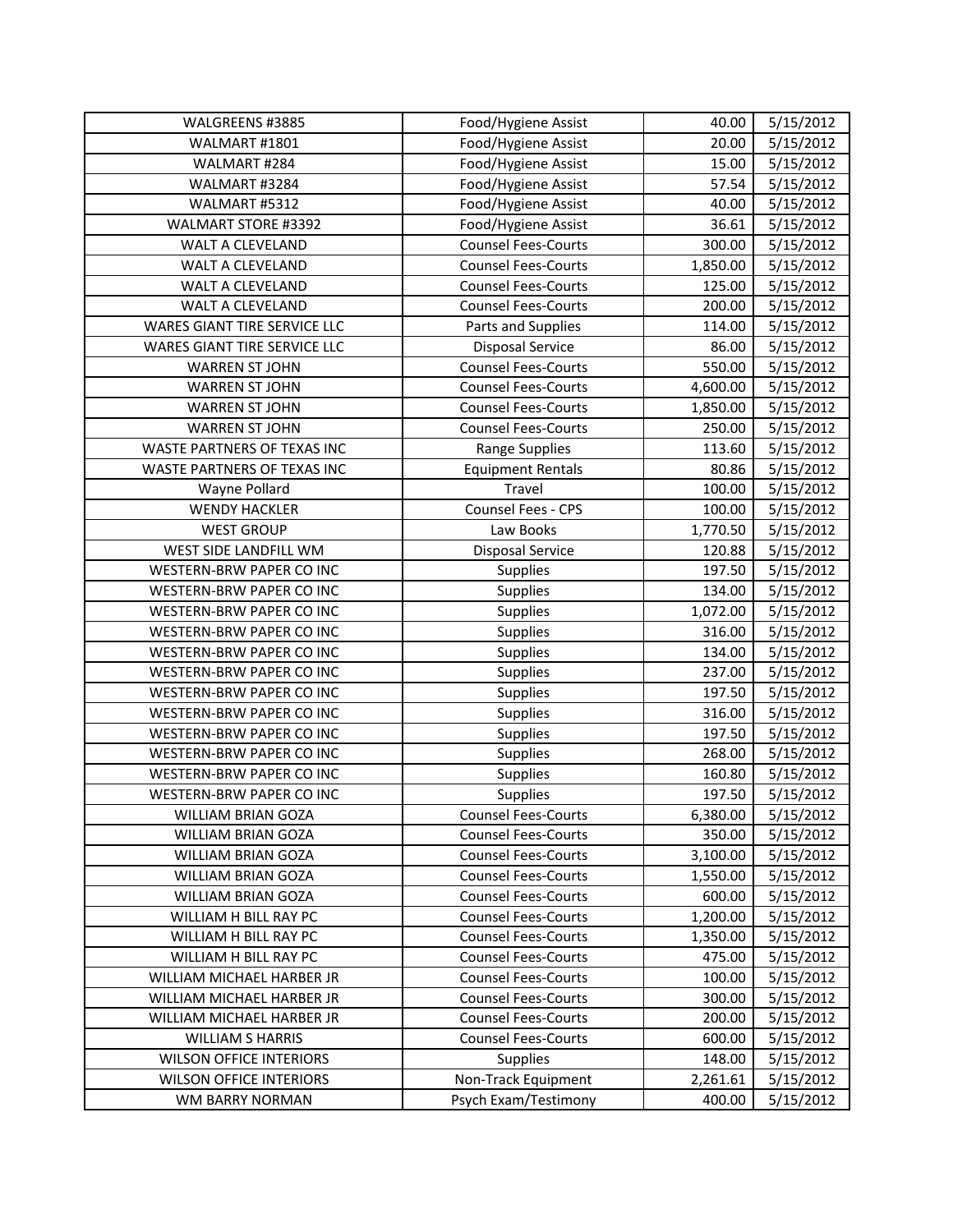| WM BARRY NORMAN                     | Psych Exam/Testimony                              | 400.00             | 5/15/2012         |
|-------------------------------------|---------------------------------------------------|--------------------|-------------------|
| WM BARRY NORMAN                     | Psych Exam/Testimony                              | 400.00             | 5/15/2012         |
| WM BARRY NORMAN                     | Psych Exam/Testimony                              | 400.00             | 5/15/2012         |
| WM BARRY NORMAN                     | Psych Exam/Testimony                              | 400.00             | 5/15/2012         |
| <b>WM BARRY NORMAN</b>              | Psych Exam/Testimony                              | 400.00             | 5/15/2012         |
| WOOD & ASSOCIATES POLYGRAPH SERVICE | <b>Professional Service</b>                       | 600.00             | 5/15/2012         |
| WOOD & ASSOCIATES POLYGRAPH SERVICE | <b>Professional Service</b>                       | 1,175.00           | 5/15/2012         |
| WOODIE MAE HORN                     | Clothing                                          | 323.95             | 5/15/2012         |
| <b>XEROX CORPORATION</b>            | <b>Equipment Maint</b>                            | 107.34             | 5/15/2012         |
| YMCA OF METROPOLITAN FORT WORTH     | Health Promo Pgrm                                 | 210.00             | 5/15/2012         |
| YMCA OF METROPOLITAN FORT WORTH     | Health Promo Pgrm                                 | 1,558.00           | 5/15/2012         |
|                                     |                                                   |                    |                   |
|                                     |                                                   |                    |                   |
|                                     | <b>COMMISSIONERS' REPORT OF CLAIMS - Addendum</b> |                    |                   |
|                                     | FOR THE WEEK ENDING - May 15, 2012                |                    |                   |
|                                     |                                                   |                    |                   |
| <b>Vendor Name</b>                  | <b>Item Description</b>                           | <b>Paid Amount</b> | <b>Check Date</b> |
| 4M Youth Services Inc               | Foster home Care                                  | 5,969.00           | 5/15/2012         |
| Access Publishing Co                | Education                                         | 239.50             | 5/15/2012         |
| AK Child Support Services           | Child Support                                     | 150.53             | 5/15/2012         |
| Alice Whitten                       | 5006 Chapter 13 Levy                              | 3,957.36           | 5/15/2012         |
| Arkansas Office of Child            | Child Support                                     | 201.23             | 5/15/2012         |
| Arthur Weinman Architects           | <b>Professional Service</b>                       | 6,286.89           | 5/15/2012         |
| <b>AT&amp;T Mobility</b>            | <b>Wireless Data Access</b>                       | 1,467.23           | 5/15/2012         |
| AT&T Mobility                       | Wireless Data Access                              | 2,769.06           | 5/15/2012         |
| AT&T Mobility                       | <b>Wireless Data Access</b>                       | 266.53             | 5/15/2012         |
| <b>AT&amp;T Mobility</b>            | <b>Wireless Data Access</b>                       | 266.93             | 5/15/2012         |
| AT&T Mobility                       | <b>Wireless Data Access</b>                       | 266.93             | 5/15/2012         |
| <b>AT&amp;T Mobility</b>            | <b>Wireless Data Access</b>                       | 191.35             | 5/15/2012         |
| <b>AT&amp;T Mobility</b>            | <b>Wireless Data Access</b>                       | 190.75             | 5/15/2012         |
| AT&T Mobility                       | <b>Wireless Data Access</b>                       | 229.14             | 5/15/2012         |
| AT&T Mobility                       | <b>Wireless Data Access</b>                       | 343.11             | 5/15/2012         |
| AT&T Mobility                       | <b>Wireless Data Access</b>                       | 227.94             | 5/15/2012         |
| <b>AT&amp;T Mobility</b>            | <b>Wireless Data Access</b>                       | 158.36             | 5/15/2012         |
| <b>AT&amp;T Mobility</b>            | Pager / Blackberry                                | 29.60              | 5/15/2012         |
| CLEAT                               | <b>Union Dues</b>                                 | 6,159.00           | 5/15/2012         |
| California Sdu                      | Child Support                                     | 119.07             | 5/15/2012         |
| Chadwell Group LP                   | <b>Professional Service</b>                       | 29,675.57          | 5/15/2012         |
| Chapter 13 Trustee                  | 5006 Chapter 13 Levy                              | 534.25             | 5/15/2012         |
| <b>Choices Adolescent</b>           | <b>Residential Servc</b>                          | 16,443.70          | 5/15/2012         |
| Christopher Leo Castanon            | <b>Counsel Fees-Courts</b>                        | 2,150.00           | 5/15/2012         |
| Darryl D Anderson                   | Travel                                            | 440.39             | 5/15/2012         |
| Data Source Media Inc               | <b>Computer Supplies</b>                          | 844.75             | 5/15/2012         |
| Data Source Media Inc               | <b>Computer Supplies</b>                          | 474.00             | 5/15/2012         |
| Delta Dental                        | <b>Dental Claims</b>                              | 14,955.30          | 5/15/2012         |
| Delta Dental                        | <b>Dental Claims</b>                              | 6,548.30           | 5/15/2012         |
| Delta Management Associat           | 5002 Student Loan Levy                            | 139.31             | 5/15/2012         |
| Efrain Munoz                        | Rental Assistance                                 | 1,000.00           | 5/15/2012         |
| <b>Express Scripts</b>              | <b>Prescription Claims</b>                        | 532,885.11         | 5/15/2012         |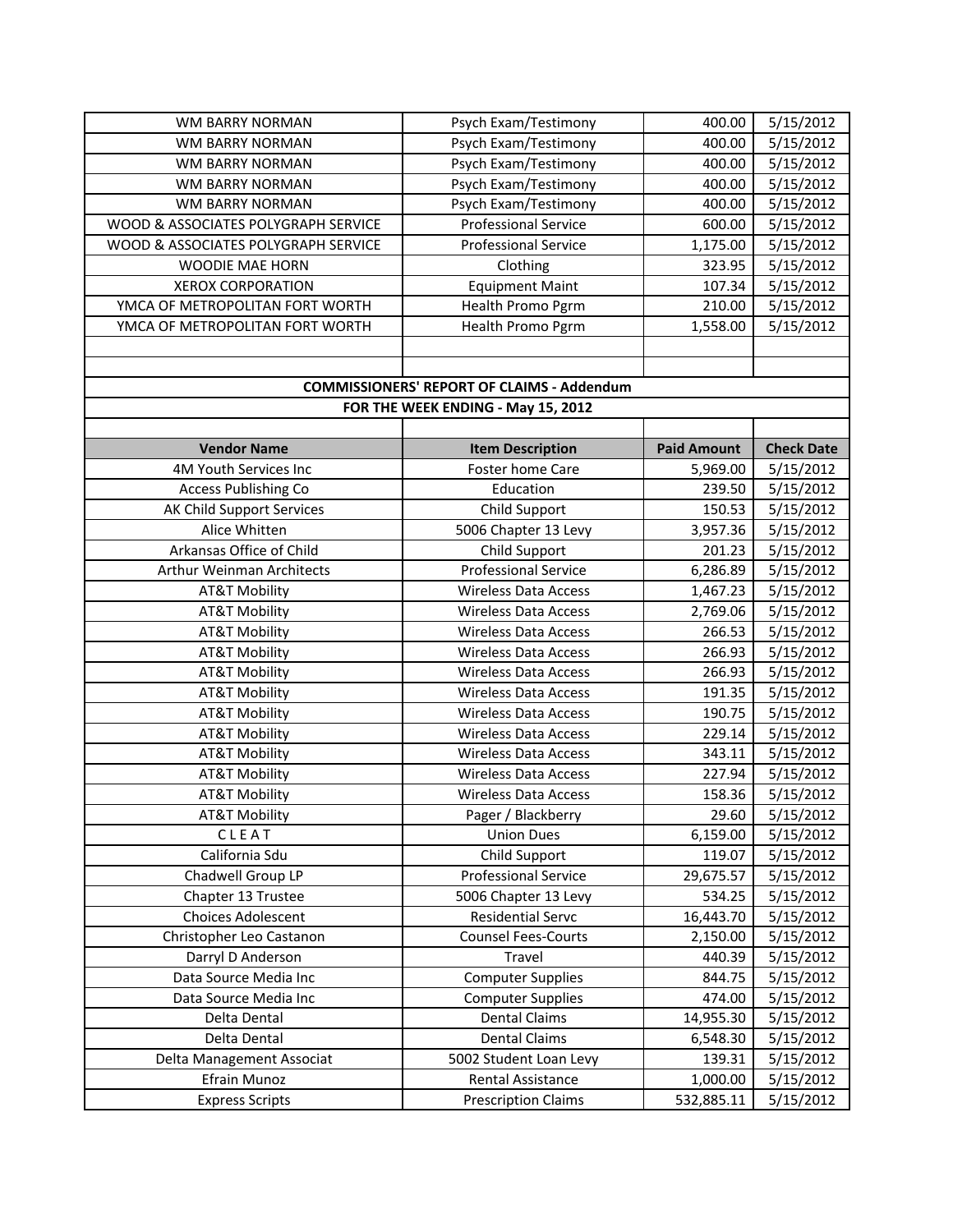| <b>Express Scripts</b>                     | <b>Prescription Claims</b>  | 74,130.07  | 5/15/2012 |
|--------------------------------------------|-----------------------------|------------|-----------|
| <b>First Choice Power</b>                  | <b>Utility Allowance</b>    | 2,900.00   | 5/15/2012 |
| <b>First Choice Power</b>                  | <b>Utility Allowance</b>    | 31.00      | 5/15/2012 |
| <b>First Choice Power</b>                  | HAP Reimb Port-in           | 256.00     | 5/15/2012 |
| Fraternal Order of Police                  | <b>Union Dues</b>           | 1,712.50   | 5/15/2012 |
| <b>GC Services LP</b>                      | 5002 Student Loan Levy      | 212.11     | 5/15/2012 |
| General Revenue Corporati                  | 5002 Student Loan Levy      | 199.97     | 5/15/2012 |
| <b>Hotel Inter Continental New Orleans</b> | Education                   | 545.01     | 5/15/2012 |
| Hotel Inter Continental New Orleans        | Education                   | 545.01     | 5/15/2012 |
| HUD, US Dept of                            | HUD 5007 Garnishment        | 75.00      | 5/15/2012 |
| <b>Internal Revenue Service</b>            | 5001 Tax Levy               | 1,772.80   | 5/15/2012 |
| <b>IRS FICA EE</b>                         | FICA-Employee               | 349,955.65 | 5/15/2012 |
| <b>IRS FICA ER</b>                         | FICA-Employer               | 516,602.43 | 5/15/2012 |
| <b>IRS FIT</b>                             | FIT Withholding             | 952,189.11 | 5/15/2012 |
| IRS MED EE                                 | Medicare-Employee           | 120,818.66 | 5/15/2012 |
| IRS MED ER                                 | Medicare-Employer           | 120,818.66 | 5/15/2012 |
| Jon Pettit                                 | Fuel                        | 87.90      | 5/15/2012 |
| Kappa Map Group LLC                        | <b>Supplies</b>             | 204.93     | 5/15/2012 |
| Kim Catalano                               | <b>Counsel Fees-Courts</b>  | 1,530.00   | 5/15/2012 |
| Law Office of Julia A Mcentire PLLC        | <b>Counsel Fees-Courts</b>  | 450.00     | 5/15/2012 |
| Lincoln Financial Group                    | Deferred Comp               | 12,638.08  | 5/15/2012 |
| Meador Chrysler-Plymouth Inc               | Parts and Supplies          | 284.69     | 5/15/2012 |
| Metropolitan Life                          | Metlife                     | 16,065.14  | 5/15/2012 |
| Michigan State Disburseme                  | Child Support               | 201.61     | 5/15/2012 |
| Nationwide Retirement Sol                  | Deferred Comp               | 139,950.31 | 5/15/2012 |
| NCO Financial Systems Inc                  | 5002 Student Loan Levy      | 190.92     | 5/15/2012 |
| New Jersey Support Paymen                  | Child Support               | 222.00     | 5/15/2012 |
| Nichols Ford Ltd                           | Parts and Supplies          | 237.97     | 5/15/2012 |
| Nichols Ford Ltd                           | Parts and Supplies          | 43.50      | 5/15/2012 |
| Nichols Ford Ltd                           | Parts and Supplies          | 40.28      | 5/15/2012 |
| North Dakota Sdu                           | Child Support               | 281.54     | 5/15/2012 |
| Oklahoma Guaranteed Stude                  | 5002 Student Loan Levy      | 216.51     | 5/15/2012 |
| Patty Tillman                              | <b>Counsel Fees-Courts</b>  | 12,850.00  | 5/15/2012 |
| Patty Tillman                              | <b>Litigation Expense</b>   | 961.51     | 5/15/2012 |
| Paulette Williams                          | Williams 5007 Garnishment   | 303.54     | 5/15/2012 |
| PayFlex                                    | Section 125 Claims          | 2,289.10   | 5/15/2012 |
| PayFlex                                    | Dependent Care Claims       | 56,087.50  | 5/15/2012 |
| Pennsylvania-HEAA                          | 5002 Student Loan Levy      | 516.32     | 5/15/2012 |
| Phoenix House of Texas Inc                 | <b>Residential Servc</b>    | 4,700.50   | 5/15/2012 |
| Police & Firefighters Ins                  | <b>Union Dues</b>           | 18,033.62  | 5/15/2012 |
| Rite of Passage                            | <b>Residential Servc</b>    | 4,147.50   | 5/15/2012 |
| <b>RLP Mechanical Contractors Inc</b>      | <b>Professional Service</b> | 414,580.00 | 5/15/2012 |
| Roy Maas Youth Alternatives Inc            | <b>Residential Servc</b>    | 8,295.00   | 5/15/2012 |
| Rush Truck Centers of Texas LP             | Parts and Supplies          | 268.23     | 5/15/2012 |
| Rush Truck Centers of Texas LP             | Parts and Supplies          | 60.02      | 5/15/2012 |
| Samantha K Hill                            | <b>Counsel Fees-Courts</b>  | 1,590.00   | 5/15/2012 |
| Social Security Admin Lev                  | SSA 5007 Garnishment        | 25.00      | 5/15/2012 |
| <b>Standing Chapter 13 Trust</b>           | 5006 Chapter 13 Levy        | 121.00     | 5/15/2012 |
| State of Florida Disburse                  | Child Support               | 64.38      | 5/15/2012 |